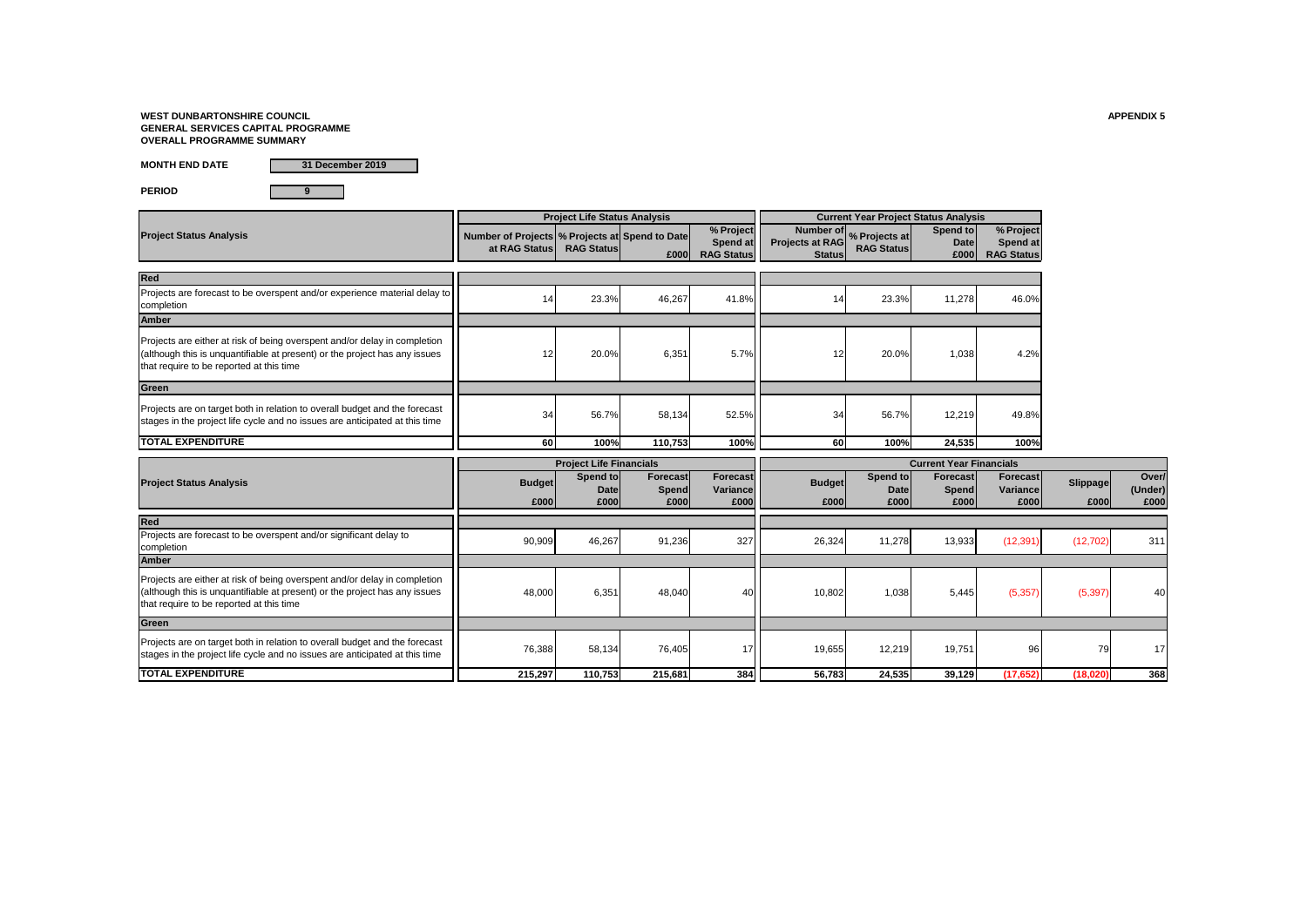# **MONTH END DATE**

**PERIOD 9**

|                  |                                                                                                                                                                                                                                                                                                                                                                                                                                                                                                                                                                                                                                                                                                      |                                                                                          |                      |               | <b>Project Life Financials</b>                                                      |                 |           |
|------------------|------------------------------------------------------------------------------------------------------------------------------------------------------------------------------------------------------------------------------------------------------------------------------------------------------------------------------------------------------------------------------------------------------------------------------------------------------------------------------------------------------------------------------------------------------------------------------------------------------------------------------------------------------------------------------------------------------|------------------------------------------------------------------------------------------|----------------------|---------------|-------------------------------------------------------------------------------------|-----------------|-----------|
|                  | <b>Budget Details</b>                                                                                                                                                                                                                                                                                                                                                                                                                                                                                                                                                                                                                                                                                | <b>Budget</b>                                                                            | <b>Spend to Date</b> |               | Forecast<br>Spend                                                                   | <b>Variance</b> |           |
|                  |                                                                                                                                                                                                                                                                                                                                                                                                                                                                                                                                                                                                                                                                                                      | £000                                                                                     | £000                 | $\frac{9}{6}$ | £000                                                                                | £000            | %         |
|                  |                                                                                                                                                                                                                                                                                                                                                                                                                                                                                                                                                                                                                                                                                                      |                                                                                          |                      |               |                                                                                     |                 |           |
|                  | <b>Vehicle Replacement</b>                                                                                                                                                                                                                                                                                                                                                                                                                                                                                                                                                                                                                                                                           |                                                                                          |                      |               |                                                                                     |                 |           |
|                  | <b>Project Life Financials</b>                                                                                                                                                                                                                                                                                                                                                                                                                                                                                                                                                                                                                                                                       | 4,571                                                                                    | 632                  | 14%           | 4,571                                                                               | 0               | 0%        |
|                  | <b>Current Year Financials</b>                                                                                                                                                                                                                                                                                                                                                                                                                                                                                                                                                                                                                                                                       | 4,605                                                                                    | 665                  | 14%           | 1,068                                                                               | (3,537)         | $-77%$    |
|                  | <b>Project Description</b>                                                                                                                                                                                                                                                                                                                                                                                                                                                                                                                                                                                                                                                                           | vehicles, 10 year light vehicles).                                                       |                      |               | Replacement of vehicles which have reached end of programmed lifespan (7 year heavy |                 |           |
|                  | <b>Project Lifecycle</b>                                                                                                                                                                                                                                                                                                                                                                                                                                                                                                                                                                                                                                                                             | <b>Planned End Date</b>                                                                  |                      | 31-Mar-20     | <b>Forecast End Date</b>                                                            |                 | 31-Mar-21 |
|                  | <b>Main Issues / Reason for Variance</b>                                                                                                                                                                                                                                                                                                                                                                                                                                                                                                                                                                                                                                                             |                                                                                          |                      |               |                                                                                     |                 |           |
|                  | <b>Mitigating Action</b><br>None available at this time due to build lead in times for HGV and buses.<br><b>Anticipated Outcome</b><br>Replacement of fleet later than anticipated.                                                                                                                                                                                                                                                                                                                                                                                                                                                                                                                  |                                                                                          |                      |               |                                                                                     |                 |           |
| $\boldsymbol{2}$ | <b>Kilmaronock Cemetery Extension</b>                                                                                                                                                                                                                                                                                                                                                                                                                                                                                                                                                                                                                                                                |                                                                                          |                      |               |                                                                                     |                 |           |
|                  | <b>Project Life Financials</b>                                                                                                                                                                                                                                                                                                                                                                                                                                                                                                                                                                                                                                                                       | 217                                                                                      | 0                    | $0\%$         | 217                                                                                 | 0               | 0%        |
|                  | <b>Current Year Financials</b>                                                                                                                                                                                                                                                                                                                                                                                                                                                                                                                                                                                                                                                                       | 217                                                                                      | 0                    | 0%            | 20                                                                                  | (197)           | $-91%$    |
|                  | <b>Project Description</b>                                                                                                                                                                                                                                                                                                                                                                                                                                                                                                                                                                                                                                                                           | Extension of existing cemetery at Kilmaronock.                                           |                      |               |                                                                                     |                 |           |
|                  | <b>Project Lifecycle</b>                                                                                                                                                                                                                                                                                                                                                                                                                                                                                                                                                                                                                                                                             | <b>Planned End Date</b>                                                                  |                      |               | 31-Mar-20 Forecast End Date                                                         |                 | 31-Dec-19 |
|                  | <b>Main Issues / Reason for Variance</b>                                                                                                                                                                                                                                                                                                                                                                                                                                                                                                                                                                                                                                                             |                                                                                          |                      |               |                                                                                     |                 |           |
|                  | The original planned project to extend the current cemetery is no longer viable due to soil depth and land being unsuitable. Another<br>field adjacent to the church has been identified as potentially being suitable, however this land is currently owned by Church of<br>Scotland. Estates have now made final contact with Church of Scotland and are awaiting response and permission to carry out site<br>investigation works to see if the ground is suitable to be used for the cemetery extension. Given the delay in Church of Scotland's<br>response at this time it is estimated that only approx. £0.020m will be spent in 2019/20 with £0.197m required to be rephased to<br>2020/21. |                                                                                          |                      |               |                                                                                     |                 |           |
|                  | <b>Mitigating Action</b>                                                                                                                                                                                                                                                                                                                                                                                                                                                                                                                                                                                                                                                                             |                                                                                          |                      |               |                                                                                     |                 |           |
|                  | Officers to engage with Church of Scotland regarding possible use of land in field adjacent to take the project forward.                                                                                                                                                                                                                                                                                                                                                                                                                                                                                                                                                                             |                                                                                          |                      |               |                                                                                     |                 |           |
|                  | <b>Anticipated Outcome</b>                                                                                                                                                                                                                                                                                                                                                                                                                                                                                                                                                                                                                                                                           |                                                                                          |                      |               |                                                                                     |                 |           |
|                  |                                                                                                                                                                                                                                                                                                                                                                                                                                                                                                                                                                                                                                                                                                      | To provide further burial space at Kilmaronock Cemetery although later than anticipated. |                      |               |                                                                                     |                 |           |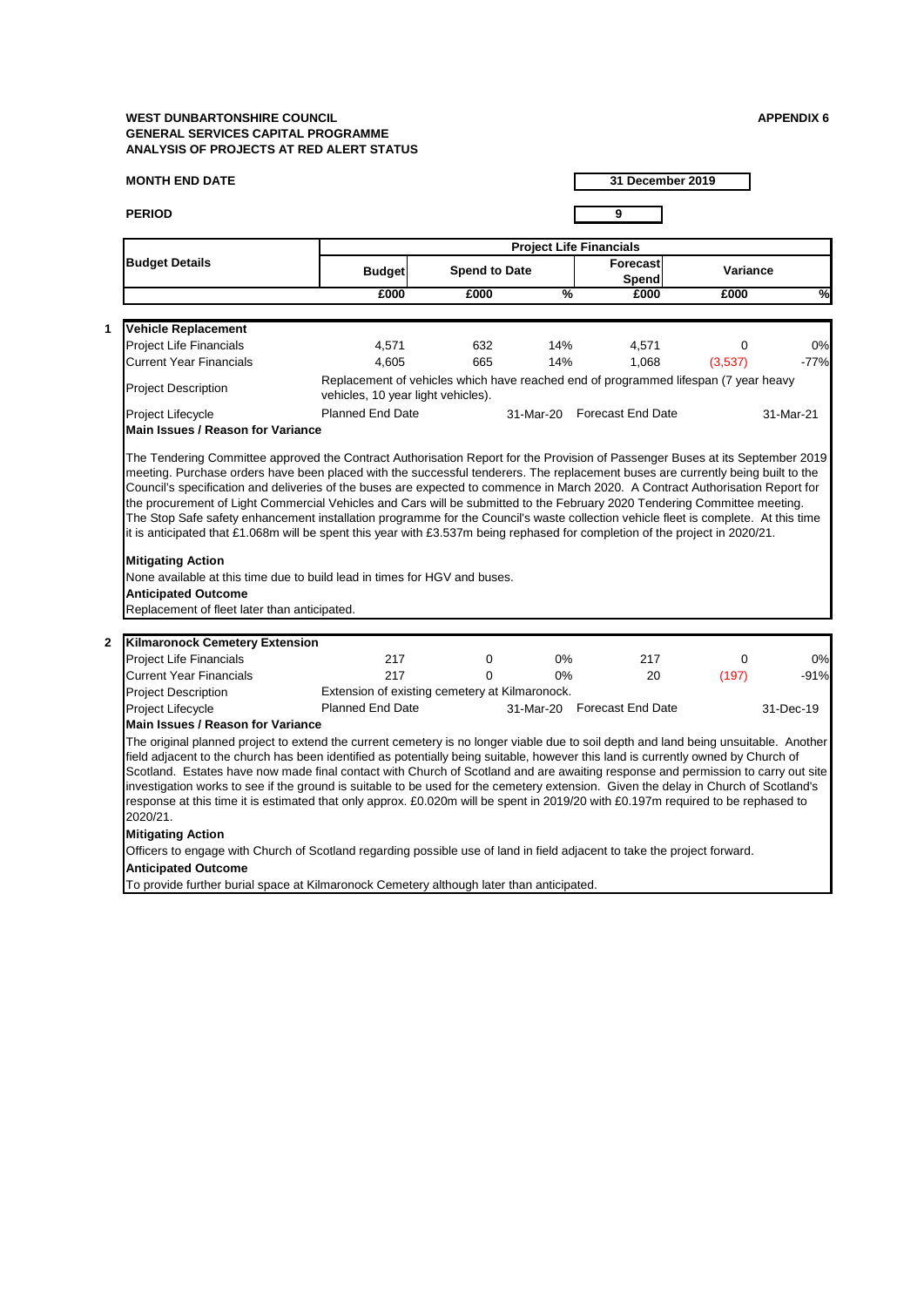**MONTH END DATE**

**31 December 2019**

#### **Anticipated Outcome**

To deliver new sports changing facility.

| 5 | New Sports Changing Facility at Duntocher                                                                                    |                                            |                             |     |       |           |
|---|------------------------------------------------------------------------------------------------------------------------------|--------------------------------------------|-----------------------------|-----|-------|-----------|
|   | <b>Project Life Financials</b>                                                                                               | 300                                        | $1\%$                       | 300 |       | 0%        |
|   | <b>Current Year Financials</b>                                                                                               | 300                                        | 0%                          | 3   | (297) | $-99%$    |
|   | <b>Project Description</b>                                                                                                   | New Sports Changing Facility at Duntocher. |                             |     |       |           |
|   | <b>Project Lifecycle</b>                                                                                                     | <b>Planned End Date</b>                    | 31-Mar-20 Forecast End Date |     |       | 31-Mar-21 |
|   | <b>IMain Issues / Reason for Variance</b>                                                                                    |                                            |                             |     |       |           |
|   | Work was anticipated to start December 2019 pending planning permission being granted, however planning application now      |                                            |                             |     |       |           |
|   | requires to be reviewed and resubmitted following objections to original design. As a result £0.297m will now be rephased to |                                            |                             |     |       |           |
|   | 2020/21.                                                                                                                     |                                            |                             |     |       |           |
|   | <b>Mitigating Action</b>                                                                                                     |                                            |                             |     |       |           |

Continue to liaise with Planning to take the project forward and prevent further delay.

# **PERIOD 9 Budget Forecast Spend to Date Variance Spend £000 £000 % £000 £000 % Budget Details Project Life Financials 3** Project Life Financials 1,802 79 4% 2,002 200 11% Current Year Financials 1,656 19 1% 928 (728) -44% Project Description Project Lifecycle 31-Mar-21 31-Oct-20 Planned End Date Forecast End Date **4** Project Life Financials **675** 675 41 6% 675 675 676 676 676 Current Year Financials **635** 635 1 0% 0 (635) -100% Project Description Project Lifecycle 31-Mar-20 31-Mar-21 Planned End Date Forecast End Date **Main Issues / Reason for Variance**  Feasibility designs are ongoing and various positive meetings have taken place with the group. Designs have now been approved to allow progression to planning application stage. **Mitigating Action** None available at this time. **Anticipated Outcome** Project to be delivered later than anticipated due to various factors. **New Westbridgend Community Centre**  New Westbridgend Community Centre. **Anticipated Outcome** Creation of sports hub now anticipated during 2020. **Main Issues / Reason for Variance**  Initial cost estimates indicated a budget shortfall of £0.300m due to ground conditions meaning that the foundations had to be designed to be more substantial than first anticipated and decontamination that was required due to asbestos discovered on site. As a result of this value engineering exercises have been undertaken which would have brought the project back within budget, however the revised plans were not approved by Planning. Following discussions with Planning a design has now been agreed which will result in a project overspend of £0.200m. Contract was awarded August 2019 and revised start date yet to be confirmed, however it is anticipated that £0.928m will be spent this financial year with £0.728m of this years budget being rephased to 2020/21. The revised forecast spend in 2020/21 is therefore £1.014m, (£0.086m base budget for 2020/21, £0.728m slippage from 2019/20, £0.200m anticipated over spend). Giving the revised overall forecasted spend for the life of the project at £2.002m. **Mitigating Action** None required at this time. **Posties Park Sports Hub - New sports hub to include Gym & running track** Creation of a sports hub at Posties/Mannecraft to include a new changing pavilion/Gym, new all-weather 6 lane running track conversion of blaze sports pitch to grass new fencing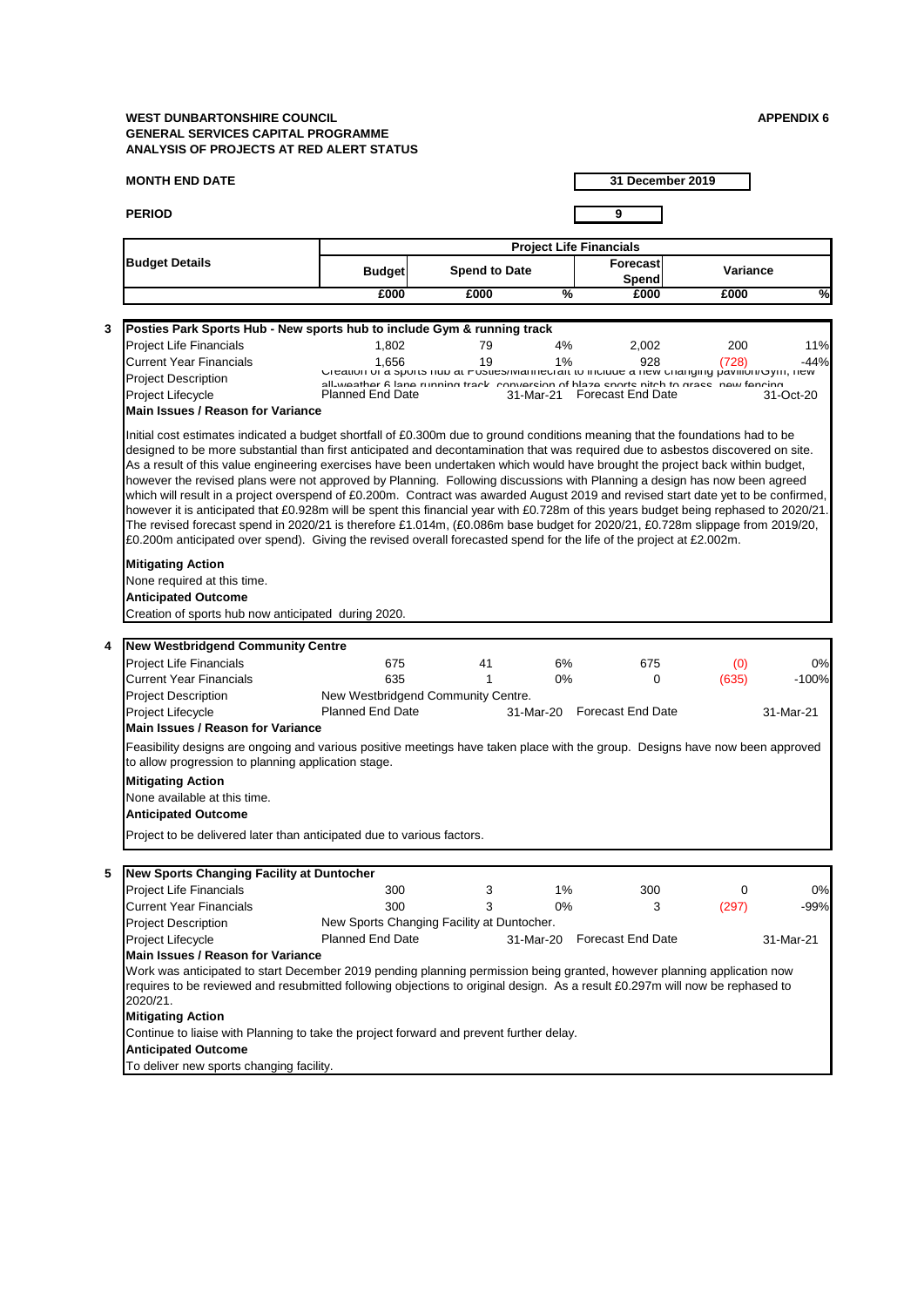# **MONTH END DATE**

#### **PERIOD 9**

|                                                          |                                                                                                                                                                                                                 |                      |               | <b>Project Life Financials</b> |                 |               |
|----------------------------------------------------------|-----------------------------------------------------------------------------------------------------------------------------------------------------------------------------------------------------------------|----------------------|---------------|--------------------------------|-----------------|---------------|
| <b>Budget Details</b>                                    | <b>Budget</b>                                                                                                                                                                                                   | <b>Spend to Date</b> |               | <b>Forecast</b><br>Spend       | <b>Variance</b> |               |
|                                                          | £000                                                                                                                                                                                                            | £000                 | $\frac{0}{6}$ | £000                           | £000            | $\frac{1}{2}$ |
| <b>Gruggies Burn Flood Prevention</b><br>6               |                                                                                                                                                                                                                 |                      |               |                                |                 |               |
| <b>Project Life Financials</b>                           | 15,000                                                                                                                                                                                                          | 195                  | $1\%$         | 15,000                         | 0               | 0%            |
| <b>Current Year Financials</b>                           | 4,305                                                                                                                                                                                                           | $\Omega$             | $0\%$         | 150                            | (4, 155)        | $-97%$        |
| <b>Project Description</b>                               | Commission of Gruggies Flood Prevention Scheme.                                                                                                                                                                 |                      |               |                                |                 |               |
| Project Lifecycle                                        | <b>Planned End Date</b>                                                                                                                                                                                         |                      |               | 31-Mar-22 Forecast End Date    |                 | 31-Mar-22     |
| <b>Main Issues / Reason for Variance</b>                 |                                                                                                                                                                                                                 |                      |               |                                |                 |               |
| <b>Mitigating Action</b>                                 | retentions due in 2023. At this time is anticipated that only £0.150m of the allocated budget for the current year will be spent with<br>the remaining budget required to be rephased to 2020/21.               |                      |               |                                |                 |               |
| <b>Anticipated Outcome</b>                               | Once consultants report has been delivered, further survey works will be procured. Revised report with updated methodology will<br>give results to topographic survey and will determine next course of action. |                      |               |                                |                 |               |
|                                                          | Project delivered within budget although later than anticipated.                                                                                                                                                |                      |               |                                |                 |               |
| $\overline{\mathbf{r}}$<br>A813 Road Improvement Phase 1 |                                                                                                                                                                                                                 |                      |               |                                |                 |               |
| <b>Project Life Financials</b>                           | 2,325                                                                                                                                                                                                           | 739                  | 32%           | 2,325                          | 0               | 0%            |
| <b>Current Year Financials</b>                           | 836                                                                                                                                                                                                             | 25                   | 3%            | 300                            | (536)           | $-64%$        |
| <b>Project Description</b>                               | A813 Road Improvement Phase 1.                                                                                                                                                                                  |                      |               |                                |                 |               |
| Project Lifecycle                                        | <b>Planned End Date</b>                                                                                                                                                                                         |                      |               | 31-Mar-21 Forecast End Date    |                 | 31-Mar-21     |
| <b>Main Issues / Reason for Variance</b>                 |                                                                                                                                                                                                                 |                      |               |                                |                 |               |
|                                                          | Further works have been identified as part of a project have commenced November 2019. Project works will include resurfacing                                                                                    |                      |               |                                |                 |               |
|                                                          | Dumbarton to Lions Gate, and consultancy and potential local land purchase which is likely to occur 2020/21. At this time it is                                                                                 |                      |               |                                |                 |               |
|                                                          | anticipated that an element of these works will be required to be rephased to 2020/21 due to works which were being carried out by                                                                              |                      |               |                                |                 |               |
|                                                          | Scottish Power and are now complete. This project will also be effected by the closure of Lomond Bridge therefore at this time it                                                                               |                      |               |                                |                 |               |
|                                                          | anticipated that only £0.300m of the budget will be spent in 2019/20 with £0.536m required to be rephased to 2020/21.                                                                                           |                      |               |                                |                 |               |
| <b>Mitigating Action</b>                                 |                                                                                                                                                                                                                 |                      |               |                                |                 |               |
| None required at this time.                              |                                                                                                                                                                                                                 |                      |               |                                |                 |               |
| <b>Anticipated Outcome</b>                               |                                                                                                                                                                                                                 |                      |               |                                |                 |               |
| To provide an improved A813.                             |                                                                                                                                                                                                                 |                      |               |                                |                 |               |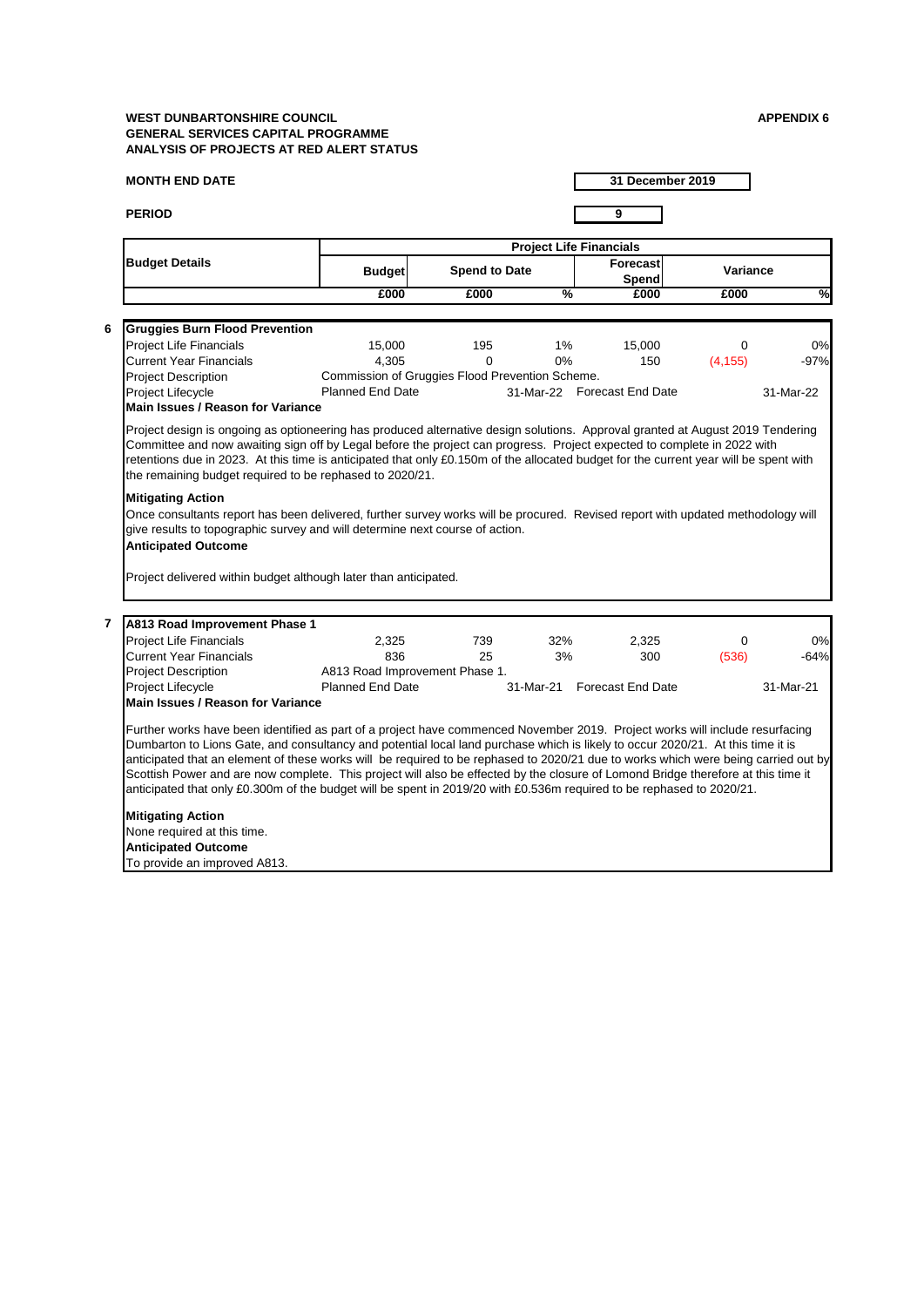#### **MONTH END DATE**

**PERIOD 9**

**31 December 2019**

#### **Anticipated Outcome**

Project delivered at a higher cost than budgeted.

awarded following the December 2018 Tender Committee to carry out the demolition for Garshake. Demolition commenced 25 February with a 36 week programme, contractor has requested an extension of time and works will now not be complete until 24 January 2020. Retention for demolition works will be paid in financial year 2020/21. The project is currently forecasting an overspend of approx. £0.127m. The current overall project overspend is due to additional costs associated with the clearance of Garshake, unforeseen internal recharges, variations to project delivery, and asbestos removal.

|    |                                                                                                                                                                                                                                                                                                                                                                                                                                                                                                        |                                                               |                      |               | <b>Project Life Financials</b> |                 |               |
|----|--------------------------------------------------------------------------------------------------------------------------------------------------------------------------------------------------------------------------------------------------------------------------------------------------------------------------------------------------------------------------------------------------------------------------------------------------------------------------------------------------------|---------------------------------------------------------------|----------------------|---------------|--------------------------------|-----------------|---------------|
|    | <b>Budget Details</b>                                                                                                                                                                                                                                                                                                                                                                                                                                                                                  | <b>Budget</b>                                                 | <b>Spend to Date</b> |               | Forecast<br><b>Spend</b>       | <b>Variance</b> |               |
|    |                                                                                                                                                                                                                                                                                                                                                                                                                                                                                                        | £000                                                          | £000                 | $\frac{9}{6}$ | £000                           | £000            | $\frac{8}{1}$ |
|    |                                                                                                                                                                                                                                                                                                                                                                                                                                                                                                        |                                                               |                      |               |                                |                 |               |
| 8  | New Sports Changing Facility at Lusset Glen in Old Kilpatrick                                                                                                                                                                                                                                                                                                                                                                                                                                          |                                                               |                      |               |                                |                 |               |
|    | <b>Project Life Financials</b>                                                                                                                                                                                                                                                                                                                                                                                                                                                                         | 150                                                           | 0                    | $0\%$         | 150                            | $\overline{0}$  | 0%            |
|    | <b>Current Year Financials</b>                                                                                                                                                                                                                                                                                                                                                                                                                                                                         | 150                                                           | 0                    | $0\%$         | $\mathbf 0$                    | (150)           | $-100%$       |
|    | <b>Project Description</b>                                                                                                                                                                                                                                                                                                                                                                                                                                                                             | New Sports Changing Facility at Lusset Glen in Old Kilpatrick |                      |               |                                |                 |               |
|    | <b>Project Lifecycle</b>                                                                                                                                                                                                                                                                                                                                                                                                                                                                               | <b>Planned End Date</b>                                       |                      |               | 31-Mar-20 Forecast End Date    |                 | 31-Mar-21     |
|    | Main Issues / Reason for Variance                                                                                                                                                                                                                                                                                                                                                                                                                                                                      |                                                               |                      |               |                                |                 |               |
|    | submitted and start date of construction works is yet to be confirmed. It is therefore anticipated at this time that works will not be<br>carried out until next financial year, therefore £0.150m is required to be rephased to 2020/21.<br><b>Mitigating Action</b><br>Continue to liaise with Planning to take the project forward and prevent further delay.<br><b>Anticipated Outcome</b><br>To deliver new sports changing facility.                                                             |                                                               |                      |               |                                |                 |               |
|    |                                                                                                                                                                                                                                                                                                                                                                                                                                                                                                        |                                                               |                      |               |                                |                 |               |
| 9  | <b>Mandatory 20mph Residential communities</b>                                                                                                                                                                                                                                                                                                                                                                                                                                                         |                                                               |                      |               |                                |                 |               |
|    | <b>Project Life Financials</b>                                                                                                                                                                                                                                                                                                                                                                                                                                                                         | 500                                                           | 11                   | 2%            | 500                            | 0               | 0%            |
|    | <b>Current Year Financials</b>                                                                                                                                                                                                                                                                                                                                                                                                                                                                         | 230                                                           | 6                    | 3%            | 6                              | (224)           | $-97%$        |
|    | <b>Project Description</b>                                                                                                                                                                                                                                                                                                                                                                                                                                                                             | Mandatory 20mph Residential communities.                      |                      |               |                                |                 |               |
|    | <b>Project Lifecycle</b>                                                                                                                                                                                                                                                                                                                                                                                                                                                                               | <b>Planned End Date</b>                                       |                      | 31-Mar-21     | <b>Forecast End Date</b>       |                 | 31-Mar-21     |
|    | Main Issues / Reason for Variance                                                                                                                                                                                                                                                                                                                                                                                                                                                                      |                                                               |                      |               |                                |                 |               |
|    | The Scottish Government are currently reviewing 20mph legislation and officers are currently awaiting clarity from them before<br>works can resume. This review is taking longer than anticipated, with still no formal outcome from Scottish Government on how to<br>proceed.<br><b>Mitigating Action</b><br>None available at this time as timing of review is out with Council control.<br><b>Anticipated Outcome</b><br>Project to be delivered within budget albeit later than first anticipated. |                                                               |                      |               |                                |                 |               |
|    |                                                                                                                                                                                                                                                                                                                                                                                                                                                                                                        |                                                               |                      |               |                                |                 |               |
| 10 | <b>Office Rationalisation</b>                                                                                                                                                                                                                                                                                                                                                                                                                                                                          |                                                               |                      |               |                                |                 |               |
|    | <b>Project Life Financials</b>                                                                                                                                                                                                                                                                                                                                                                                                                                                                         | 21,962                                                        | 21,938               | 100%          | 22,089                         | 127             | 1%            |
|    | <b>Current Year Financials</b>                                                                                                                                                                                                                                                                                                                                                                                                                                                                         | 490                                                           | 466                  | 95%           | 601                            | 111             | 23%           |
|    | <b>Project Description</b>                                                                                                                                                                                                                                                                                                                                                                                                                                                                             | Delivery of office rationalisation programme.                 |                      |               |                                |                 |               |
|    | <b>Project Lifecycle</b>                                                                                                                                                                                                                                                                                                                                                                                                                                                                               | <b>Planned End Date</b>                                       |                      | 31-Mar-20     | <b>Forecast End Date</b>       |                 | 31-Dec-19     |
|    | <b>Main Issues / Reason for Variance</b>                                                                                                                                                                                                                                                                                                                                                                                                                                                               |                                                               |                      |               |                                |                 |               |
|    | New Dumbarton Office has been opened to staff from 21 May 2018. On completion of final defects, the final account and retention<br>settlement of £0.250m was paid October 2019, thereafter the remaining HES grant of £0.50m will be awarded. Contractor was                                                                                                                                                                                                                                           |                                                               |                      |               |                                |                 |               |

#### **Mitigating Action**

None available.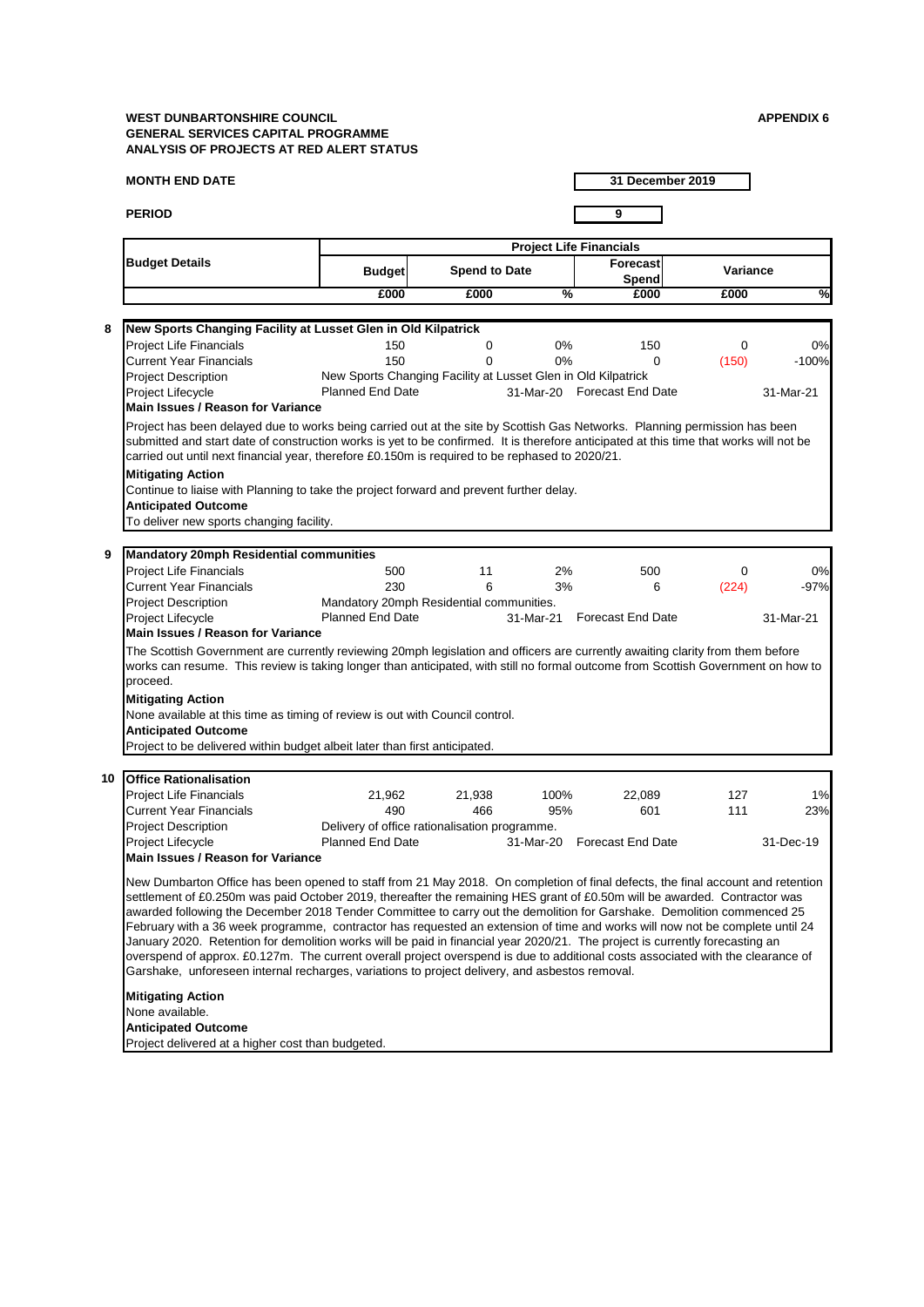#### **MONTH END DATE**

**PERIOD 9**

**31 December 2019**

#### **Mitigating Action**

None available at this time.

#### **Anticipated Outcome**

To install air handling units, upgrade lighting, circulating pumps and draught proofing to improve energy efficiency in leisure centres. Project expected to deliver within budget albeit later than first anticipated.

|                                                                                                                                                                                                                                                                                                                                                                                                                                                                                                                                                                                                 |                                                                                                                                                                                                                                             |                      |               | <b>Project Life Financials</b> |                 |               |
|-------------------------------------------------------------------------------------------------------------------------------------------------------------------------------------------------------------------------------------------------------------------------------------------------------------------------------------------------------------------------------------------------------------------------------------------------------------------------------------------------------------------------------------------------------------------------------------------------|---------------------------------------------------------------------------------------------------------------------------------------------------------------------------------------------------------------------------------------------|----------------------|---------------|--------------------------------|-----------------|---------------|
| <b>Budget Details</b>                                                                                                                                                                                                                                                                                                                                                                                                                                                                                                                                                                           | <b>Budget</b>                                                                                                                                                                                                                               | <b>Spend to Date</b> |               | Forecast<br><b>Spend</b>       | <b>Variance</b> |               |
|                                                                                                                                                                                                                                                                                                                                                                                                                                                                                                                                                                                                 | £000                                                                                                                                                                                                                                        | £000                 | $\frac{9}{6}$ | £000                           | £000            | $\frac{8}{1}$ |
| 11<br><b>Depot Rationalisation</b>                                                                                                                                                                                                                                                                                                                                                                                                                                                                                                                                                              |                                                                                                                                                                                                                                             |                      |               |                                |                 |               |
| <b>Project Life Financials</b>                                                                                                                                                                                                                                                                                                                                                                                                                                                                                                                                                                  | 8,535                                                                                                                                                                                                                                       | 84                   | $1\%$         | 8,535                          | 0               | 0%            |
| <b>Current Year Financials</b>                                                                                                                                                                                                                                                                                                                                                                                                                                                                                                                                                                  | 1,084                                                                                                                                                                                                                                       | 33                   | 3%            | 75                             | (1,009)         | $-93%$        |
| <b>Project Description</b>                                                                                                                                                                                                                                                                                                                                                                                                                                                                                                                                                                      | Depot Rationalisation.                                                                                                                                                                                                                      |                      |               |                                |                 |               |
| Project Lifecycle                                                                                                                                                                                                                                                                                                                                                                                                                                                                                                                                                                               | <b>Planned End Date</b>                                                                                                                                                                                                                     |                      |               | 31-Mar-23 Forecast End Date    |                 | 31-Mar-23     |
| <b>Main Issues / Reason for Variance</b>                                                                                                                                                                                                                                                                                                                                                                                                                                                                                                                                                        |                                                                                                                                                                                                                                             |                      |               |                                |                 |               |
| Greenspace, Roads and Waste & Transport services, the budget allocation of £1.084m will not now be fully committed by March<br>2020. Forecast spend in 2019/20 is £0.060m which will be allocated against cost modelling, site investigations, undertaking<br>condition surveys, and therefore £1.009m is required to be rephased once a clearer timeline is understood.<br><b>Mitigating Action</b><br>None available at this time.<br><b>Anticipated Outcome</b><br>Project business case will be brought back to project board and Council when the implication of shared services is known. |                                                                                                                                                                                                                                             |                      |               |                                |                 |               |
| 12<br>Leisure Energy projects - air handling units, upgrade lighting, circulating pumps, and draught proofing                                                                                                                                                                                                                                                                                                                                                                                                                                                                                   |                                                                                                                                                                                                                                             |                      |               |                                |                 |               |
| <b>Project Life Financials</b>                                                                                                                                                                                                                                                                                                                                                                                                                                                                                                                                                                  | 290                                                                                                                                                                                                                                         | 62                   | 21%           | 290                            | 0               | 0%            |
| <b>Current Year Financials</b>                                                                                                                                                                                                                                                                                                                                                                                                                                                                                                                                                                  | 231                                                                                                                                                                                                                                         | 3                    | 1%            | 6                              | (225)           | $-97%$        |
| <b>Project Description</b>                                                                                                                                                                                                                                                                                                                                                                                                                                                                                                                                                                      | Measures to be installed at both Meadow Centre & Vale of Leven Swimming Pool; new pool<br>hall Air Handling Units, upgrade lighting, circulating pumps Vale of Leven Swimming Pool,<br>internal and external lighting and draught proofing. |                      |               |                                |                 |               |
| <b>Project Lifecycle</b><br><b>Main Issues / Reason for Variance</b>                                                                                                                                                                                                                                                                                                                                                                                                                                                                                                                            | <b>Planned End Date</b>                                                                                                                                                                                                                     |                      |               | 31-Mar-20 Forecast End Date    |                 | 31-Mar-21     |
| Works to be completed relate to Air Handling Unit (AHU) upgrades at Meadow Centre. It was decided that installing an air handling<br>unit outside would minimise disruption to customers, staff and business. Structural engineers were required to carry out soil<br>samples to confirm the ground was suitable to build an external base for the unit however the positive result took a considerable<br>amount of time to return. More recent delays relate to the design and details of the new foundation slab and requires to be re-                                                      |                                                                                                                                                                                                                                             |                      |               |                                |                 |               |

configured due to the discovery of the unusually large projection of the foundation from the face of the main building. This altered the concept of the design of the proposed foundations so further works were required before it could go to tender. Tenders for the structure have now been evaluated and planning permission has been requested but not yet granted so appears unlikely that this element of the project will complete in 2019/20 and is required to be rephased to 2020/21. At this time forecast spend in 2019/20 is £0.06m with £0.225m required to be rephased to 2020/21.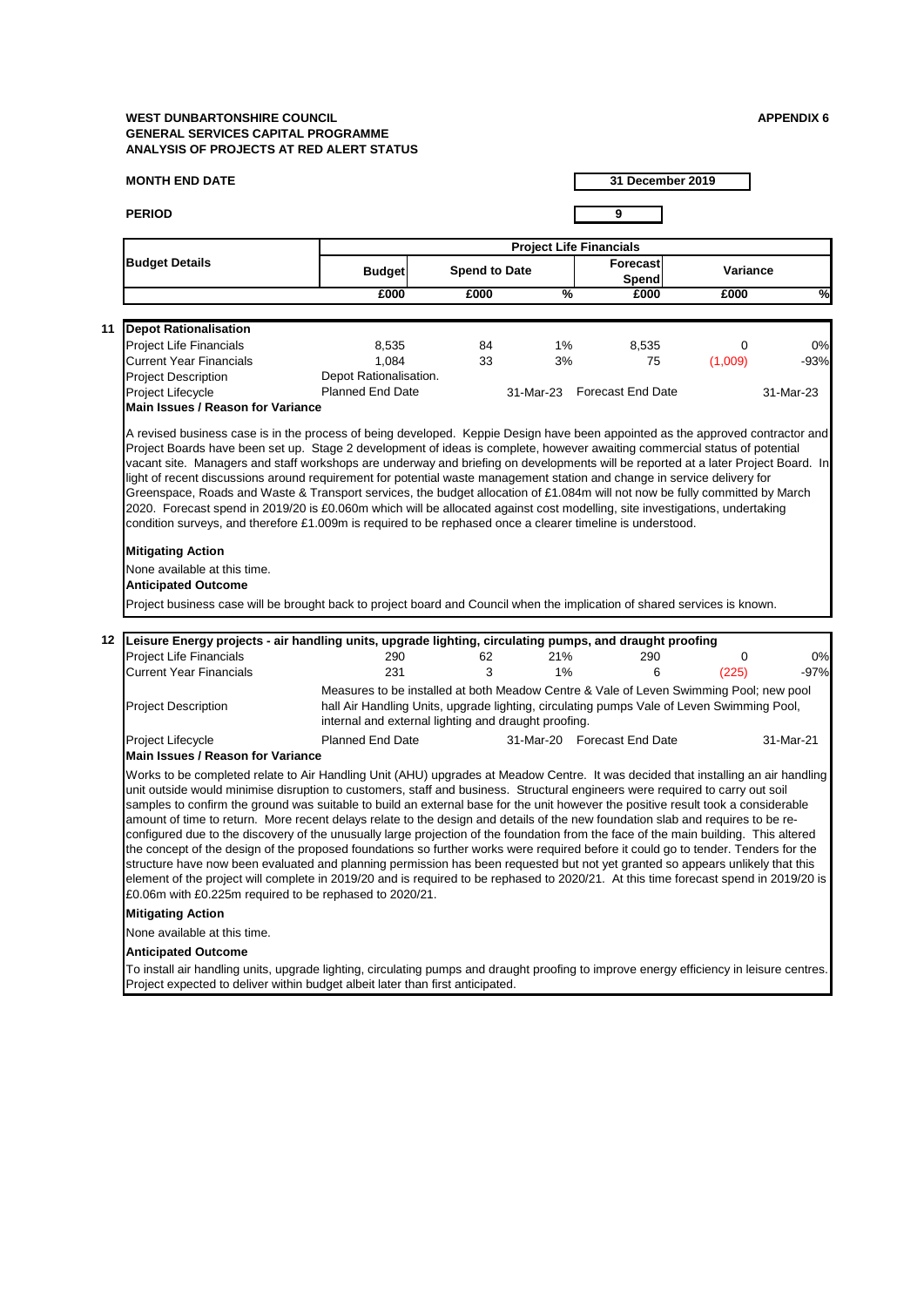#### **MONTH END DATE**

**PERIOD 9**

**31 December 2019**

Project complexity and the need to programme some works to avoid busy tourism periods and reliance on third parties means that mitigation is challenging.

Progress towards delivery of planned projects from Economic Development Strategy and Charrette Action Plans albeit later than originally anticipated. Expenditure on District Heating will be completed in Period 9.

# **Mitigating Action**

#### **Anticipated Outcome**

|                                                   |                                                                                                                                                                                                                                                                                                                                      |                                       |               | <b>Project Life Financials</b>                                                            |                 |               |
|---------------------------------------------------|--------------------------------------------------------------------------------------------------------------------------------------------------------------------------------------------------------------------------------------------------------------------------------------------------------------------------------------|---------------------------------------|---------------|-------------------------------------------------------------------------------------------|-----------------|---------------|
| <b>Budget Details</b>                             | <b>Budget</b>                                                                                                                                                                                                                                                                                                                        | <b>Spend to Date</b>                  |               | Forecast<br>Spend                                                                         | <b>Variance</b> |               |
|                                                   | £000                                                                                                                                                                                                                                                                                                                                 | £000                                  | $\frac{9}{6}$ | £000                                                                                      | £000            | $\frac{1}{2}$ |
|                                                   |                                                                                                                                                                                                                                                                                                                                      |                                       |               |                                                                                           |                 |               |
| <b>Queens Quay District Heating Network</b><br>13 |                                                                                                                                                                                                                                                                                                                                      |                                       |               |                                                                                           |                 |               |
| <b>Project Life Financials</b>                    | 19,500                                                                                                                                                                                                                                                                                                                               | 18,221                                | 93%           | 19,500                                                                                    | 0               | 0%            |
| <b>Current Year Financials</b>                    | 6,726                                                                                                                                                                                                                                                                                                                                | 5,900                                 | 88%           | 6,726                                                                                     | $\overline{0}$  | 0%            |
| <b>Project Description</b>                        |                                                                                                                                                                                                                                                                                                                                      | Queens Quay District Heating Network. |               |                                                                                           |                 |               |
| Project Lifecycle                                 | <b>Planned End Date</b>                                                                                                                                                                                                                                                                                                              |                                       |               | 31-Mar-21 Forecast End Date                                                               |                 | 31-Jul-20     |
| <b>Main Issues / Reason for Variance</b>          |                                                                                                                                                                                                                                                                                                                                      |                                       |               |                                                                                           |                 |               |
|                                                   | energy centre shell has been handed over to WDC with external works due to complete February 2020. The internal fit out has<br>commenced with a projected completion of August 2020. The £6m grant funding has been fully spent. Additional spend of £4.4m<br>has now been approved at a Special Council meeting on 29 October 2019. |                                       |               |                                                                                           |                 |               |
| <b>Mitigating Action</b>                          |                                                                                                                                                                                                                                                                                                                                      |                                       |               |                                                                                           |                 |               |
| Opportunities to mitigate are limited.            |                                                                                                                                                                                                                                                                                                                                      |                                       |               |                                                                                           |                 |               |
|                                                   |                                                                                                                                                                                                                                                                                                                                      |                                       |               |                                                                                           |                 |               |
| <b>Anticipated Outcome</b>                        |                                                                                                                                                                                                                                                                                                                                      |                                       |               |                                                                                           |                 |               |
| Project will be delivered over original budget.   |                                                                                                                                                                                                                                                                                                                                      |                                       |               |                                                                                           |                 |               |
|                                                   |                                                                                                                                                                                                                                                                                                                                      |                                       |               |                                                                                           |                 |               |
| <b>Regeneration Fund</b><br>14                    |                                                                                                                                                                                                                                                                                                                                      |                                       |               |                                                                                           |                 |               |
| <b>Project Life Financials</b>                    | 15,082                                                                                                                                                                                                                                                                                                                               | 4,262                                 | 28%           | 15,082                                                                                    | $\overline{0}$  | 0%            |
| <b>Current Year Financials</b>                    | 4,860                                                                                                                                                                                                                                                                                                                                | 4,157                                 | 86%           | 4,050                                                                                     | (810)           | $-17%$        |
| <b>Project Description</b>                        |                                                                                                                                                                                                                                                                                                                                      | through underspend from Education).   |               | Funding to implement major regeneration projects linked to community charrettes. (Created |                 |               |
| Project Lifecycle                                 | <b>Planned End Date</b>                                                                                                                                                                                                                                                                                                              |                                       |               | 31-Mar-24 Forecast End Date                                                               |                 | 31-Mar-24     |
| <b>Main Issues / Reason for Variance</b>          |                                                                                                                                                                                                                                                                                                                                      |                                       |               |                                                                                           |                 |               |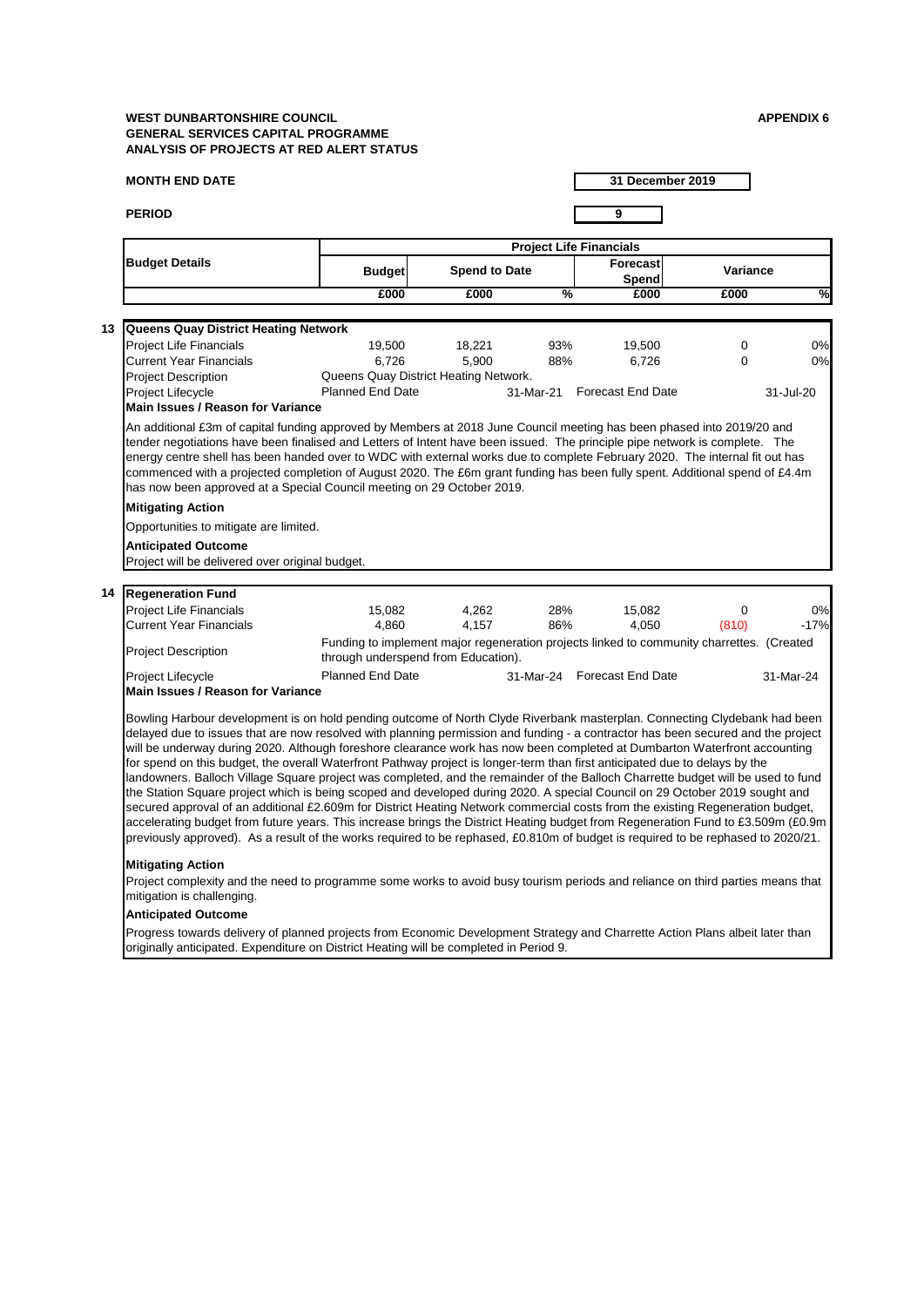#### **MONTH END DATE**

**PERIOD 9**

**1**

**2**

|                                                                                                                                                                                                                                                                                                                                                                                                                                                |                                        |                      |               | <b>Project Life Financials</b>  |                 |               |
|------------------------------------------------------------------------------------------------------------------------------------------------------------------------------------------------------------------------------------------------------------------------------------------------------------------------------------------------------------------------------------------------------------------------------------------------|----------------------------------------|----------------------|---------------|---------------------------------|-----------------|---------------|
| <b>Budget Details</b>                                                                                                                                                                                                                                                                                                                                                                                                                          | <b>Budget</b>                          | <b>Spend to Date</b> |               | <b>Forecast</b><br><b>Spend</b> | <b>Variance</b> |               |
|                                                                                                                                                                                                                                                                                                                                                                                                                                                | £000                                   | £000                 | $\frac{9}{6}$ | £000                            | £000            | $\frac{8}{2}$ |
|                                                                                                                                                                                                                                                                                                                                                                                                                                                |                                        |                      |               |                                 |                 |               |
| <b>Allotment Development</b>                                                                                                                                                                                                                                                                                                                                                                                                                   |                                        |                      |               |                                 |                 |               |
| <b>Project Life Financials</b>                                                                                                                                                                                                                                                                                                                                                                                                                 | 400                                    | $\mathbf 0$          | $0\%$         | 400                             | $\mathbf 0$     | 0%            |
| <b>Current Year Financials</b>                                                                                                                                                                                                                                                                                                                                                                                                                 | 400                                    | $\Omega$             | 0%            | 20                              | (380)           | $-95%$        |
| <b>Project Description</b>                                                                                                                                                                                                                                                                                                                                                                                                                     | To develop an allotment site.          |                      |               |                                 |                 |               |
| Project Lifecycle                                                                                                                                                                                                                                                                                                                                                                                                                              | <b>Planned End Date</b>                |                      | 31-Mar-20     | <b>Forecast End Date</b>        |                 | 30-Sep-20     |
| <b>Main Issues / Reason for Variance</b>                                                                                                                                                                                                                                                                                                                                                                                                       |                                        |                      |               |                                 |                 |               |
| soil investigations and topographic surveys in preparation for tender development in line with SEPA requirements. This is taking<br>longer than expected so at this time it is unlikely this project will be completed this year as anticipated. Forecast spend for the year<br>has been reduced to £0.020m with £0.380m required to be rephased to 2020/21.<br><b>Mitigating Action</b>                                                       |                                        |                      |               |                                 |                 |               |
| None available at this time.                                                                                                                                                                                                                                                                                                                                                                                                                   |                                        |                      |               |                                 |                 |               |
| <b>Anticipated Outcome</b>                                                                                                                                                                                                                                                                                                                                                                                                                     |                                        |                      |               |                                 |                 |               |
| Development of allotments to take pressure off current 10 year waiting list.                                                                                                                                                                                                                                                                                                                                                                   |                                        |                      |               |                                 |                 |               |
|                                                                                                                                                                                                                                                                                                                                                                                                                                                |                                        |                      |               |                                 |                 |               |
| <b>Clydebank Community Sports Hub</b>                                                                                                                                                                                                                                                                                                                                                                                                          |                                        |                      |               |                                 |                 |               |
| <b>Project Life Financials</b>                                                                                                                                                                                                                                                                                                                                                                                                                 | 3,865                                  | 3,813                | 99%           | 3,905                           | 40              | 1%            |
| <b>Current Year Financials</b>                                                                                                                                                                                                                                                                                                                                                                                                                 | 52                                     | $\Omega$             | 0%            | 92                              | 40              | 76%           |
| <b>Project Description</b>                                                                                                                                                                                                                                                                                                                                                                                                                     | Creation of a community and sport hub. |                      |               |                                 |                 |               |
| <b>Project Lifecycle</b>                                                                                                                                                                                                                                                                                                                                                                                                                       | <b>Planned End Date</b>                |                      | 31-Mar-20     | <b>Forecast End Date</b>        |                 | 30-Nov-19     |
| <b>Main Issues / Reason for Variance</b>                                                                                                                                                                                                                                                                                                                                                                                                       |                                        |                      |               |                                 |                 |               |
| The forecast outturn is an overspend in the region of £0.040m. The reason for the forecast overspend relates to site de-watering<br>costs incurred during the construction that were not originally captured within the scope of the project and contract sum. Officers<br>continue to work with contractor to agree the Final Account and forecast spend in 2019/20 relates to the final retention release and<br>pitch maintenance payments. |                                        |                      |               |                                 |                 |               |
| <b>Mitigating Action</b>                                                                                                                                                                                                                                                                                                                                                                                                                       |                                        |                      |               |                                 |                 |               |
| WDC is contractually obliged to pay the projected overspend. Officers continue to meet with the project Quantity Surveyor,<br>Gardiner & Theobald and contractor CBC, Central Building Contractors (Glasgow) Ltd. regularly, with a view to agreeing the final<br>account at the earliest opportunity.                                                                                                                                         |                                        |                      |               |                                 |                 |               |
| <b>Anticipated Outcome</b><br>New facility has been operational since October 2018 and final retention due to be released this financial year when all defects have<br>been rectified. Project reporting a forecasted overspend.                                                                                                                                                                                                               |                                        |                      |               |                                 |                 |               |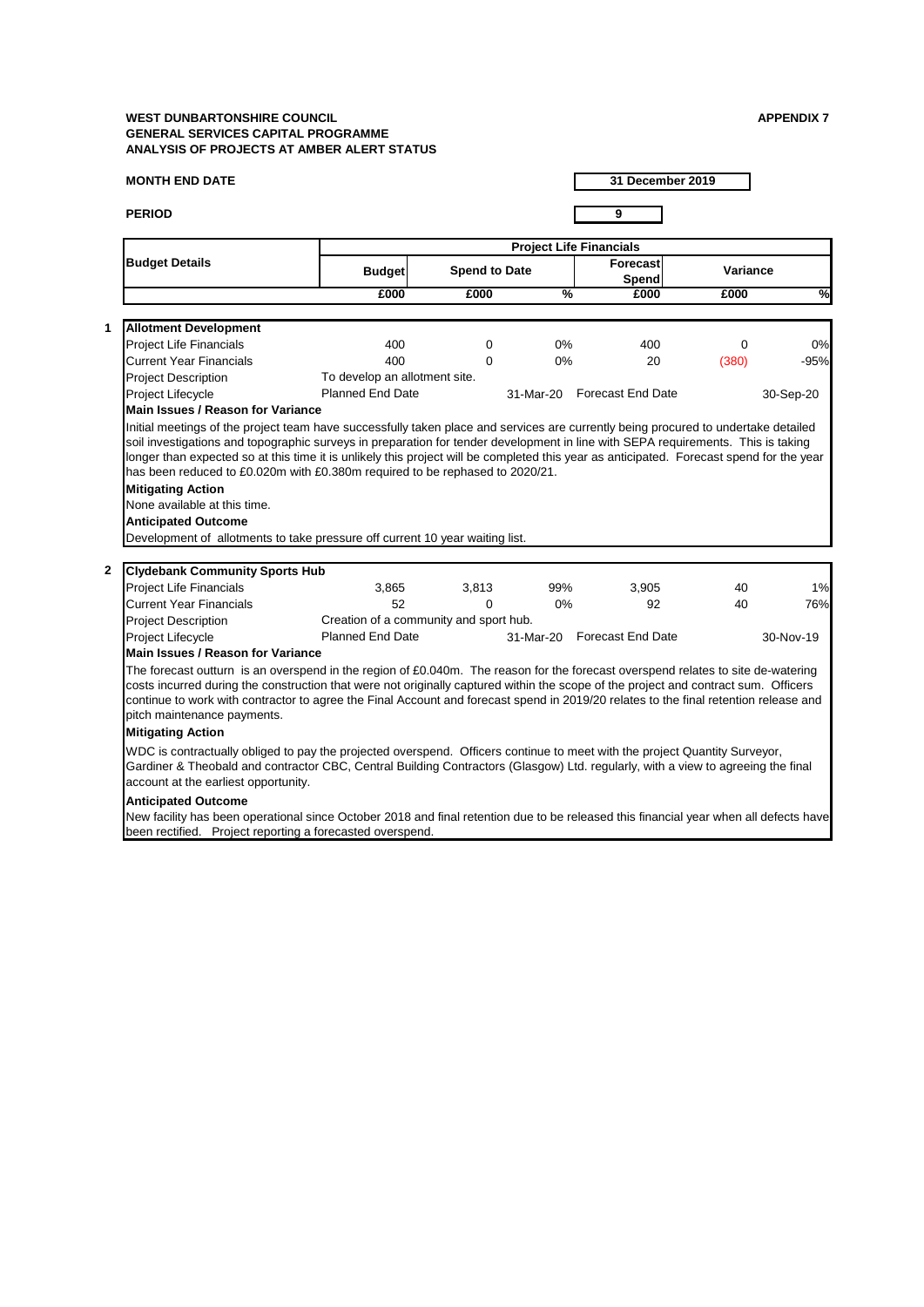# **MONTH END DATE**

**PERIOD 9**

|   |                                                                                                                                                                                                                                                                                                                                                                                                                                                                                                                                                                                                                                                                                                                                                                                                                                          |                                                                                                        |                      |               | <b>Project Life Financials</b>  |                 |           |
|---|------------------------------------------------------------------------------------------------------------------------------------------------------------------------------------------------------------------------------------------------------------------------------------------------------------------------------------------------------------------------------------------------------------------------------------------------------------------------------------------------------------------------------------------------------------------------------------------------------------------------------------------------------------------------------------------------------------------------------------------------------------------------------------------------------------------------------------------|--------------------------------------------------------------------------------------------------------|----------------------|---------------|---------------------------------|-----------------|-----------|
|   | <b>Budget Details</b>                                                                                                                                                                                                                                                                                                                                                                                                                                                                                                                                                                                                                                                                                                                                                                                                                    | <b>Budget</b>                                                                                          | <b>Spend to Date</b> |               | <b>Forecast</b><br><b>Spend</b> | <b>Variance</b> |           |
|   |                                                                                                                                                                                                                                                                                                                                                                                                                                                                                                                                                                                                                                                                                                                                                                                                                                          | £000                                                                                                   | £000                 | $\frac{9}{6}$ | £000                            | £000            | ≫         |
|   |                                                                                                                                                                                                                                                                                                                                                                                                                                                                                                                                                                                                                                                                                                                                                                                                                                          |                                                                                                        |                      |               |                                 |                 |           |
| 3 | <b>Sports Facilities Upgrades</b>                                                                                                                                                                                                                                                                                                                                                                                                                                                                                                                                                                                                                                                                                                                                                                                                        |                                                                                                        |                      |               |                                 |                 |           |
|   | <b>Project Life Financials</b>                                                                                                                                                                                                                                                                                                                                                                                                                                                                                                                                                                                                                                                                                                                                                                                                           | 182                                                                                                    | 10                   | 6%            | 182                             | 0               | 0%        |
|   | <b>Current Year Financials</b>                                                                                                                                                                                                                                                                                                                                                                                                                                                                                                                                                                                                                                                                                                                                                                                                           | 180<br>Project is part or wider investment in sporting radintes and is dependent on match funding from | 8                    | 5%            | 60                              | (120)           | $-67%$    |
|   | <b>Project Description</b>                                                                                                                                                                                                                                                                                                                                                                                                                                                                                                                                                                                                                                                                                                                                                                                                               | Snorte Scotland Adragment in principle to wider WDC etratedic priorities                               |                      |               |                                 |                 |           |
|   | Project Lifecycle                                                                                                                                                                                                                                                                                                                                                                                                                                                                                                                                                                                                                                                                                                                                                                                                                        | <b>Planned End Date</b>                                                                                |                      |               | 31-Mar-20 Forecast End Date     |                 | 31-May-20 |
|   | Main Issues / Reason for Variance                                                                                                                                                                                                                                                                                                                                                                                                                                                                                                                                                                                                                                                                                                                                                                                                        |                                                                                                        |                      |               |                                 |                 |           |
|   | following discussions with The Lawn Tennis Association in April 2018 they have only offered 25% funding. Match funding of 25%<br>has also been provided by Sports Scotland. The project has now been tendered, and despite a value engineering exercise the<br>project cost is excepted to total £0.020m over allocated budget. As a result Sports Scotland have agreed to increase their funding<br>by £0.020m to allow the project to progress. The contract is expected to be awarded after the tender committee on 21 January with<br>an anticipated start date of mid February with completion end of May 2020. £0.060m is forecast to be spent before the end of this<br>financial year with £0.120m required to be rephased to 2020/21 for completion of the project.<br><b>Mitigating Action</b><br>None available at this time. |                                                                                                        |                      |               |                                 |                 |           |
|   | <b>Anticipated Outcome</b>                                                                                                                                                                                                                                                                                                                                                                                                                                                                                                                                                                                                                                                                                                                                                                                                               |                                                                                                        |                      |               |                                 |                 |           |
|   | To deliver project within budget albeit later than first anticipated.                                                                                                                                                                                                                                                                                                                                                                                                                                                                                                                                                                                                                                                                                                                                                                    |                                                                                                        |                      |               |                                 |                 |           |
|   |                                                                                                                                                                                                                                                                                                                                                                                                                                                                                                                                                                                                                                                                                                                                                                                                                                          |                                                                                                        |                      |               |                                 |                 |           |
| 4 | <b>Vale of Leven Cemetery Extension</b>                                                                                                                                                                                                                                                                                                                                                                                                                                                                                                                                                                                                                                                                                                                                                                                                  | 650                                                                                                    | 165                  | 25%           | 650                             |                 | 0%        |
|   | <b>Project Life Financials</b><br><b>Current Year Financials</b>                                                                                                                                                                                                                                                                                                                                                                                                                                                                                                                                                                                                                                                                                                                                                                         | 485                                                                                                    | $\mathbf 0$          | $0\%$         | 40                              | 0<br>(445)      | $-92%$    |
|   | <b>Project Description</b>                                                                                                                                                                                                                                                                                                                                                                                                                                                                                                                                                                                                                                                                                                                                                                                                               | Extension of existing cemetery in Vale of Leven.                                                       |                      |               |                                 |                 |           |
|   | Project Lifecycle                                                                                                                                                                                                                                                                                                                                                                                                                                                                                                                                                                                                                                                                                                                                                                                                                        | <b>Planned End Date</b>                                                                                |                      |               | 31-Mar-20 Forecast End Date     |                 | 31-Dec-20 |
|   | <b>Main Issues / Reason for Variance</b>                                                                                                                                                                                                                                                                                                                                                                                                                                                                                                                                                                                                                                                                                                                                                                                                 |                                                                                                        |                      |               |                                 |                 |           |
|   | Difficulties in purchasing the preferred site resulted in early delays to this project. Site investigation works on the preferred site are<br>now complete and the land was deemed suitable in October 2018. Negotiations are now complete and approval granted at<br>February 2019 IRED committee to purchase land. Legal are now in the process of working through a legal issue that has surfaced<br>to conclude the purchase. Once purchase is complete the project will go to tender. It is anticipated that only professional fees of<br>£0.040m will be incurred this financial year with £0.445m required to be rephased to 2020/21.                                                                                                                                                                                             |                                                                                                        |                      |               |                                 |                 |           |
|   | <b>Mitigating Action</b>                                                                                                                                                                                                                                                                                                                                                                                                                                                                                                                                                                                                                                                                                                                                                                                                                 |                                                                                                        |                      |               |                                 |                 |           |
|   | Opportunities to mitigate are limited due to ongoing discussions with regards to purchase of land.<br><b>Anticipated Outcome</b>                                                                                                                                                                                                                                                                                                                                                                                                                                                                                                                                                                                                                                                                                                         |                                                                                                        |                      |               |                                 |                 |           |
|   | A suitable site has been identified and is in the process of being purchased to provide a sustainable burial environment, the project<br>will be delivered on budget albeit later than originally planned.                                                                                                                                                                                                                                                                                                                                                                                                                                                                                                                                                                                                                               |                                                                                                        |                      |               |                                 |                 |           |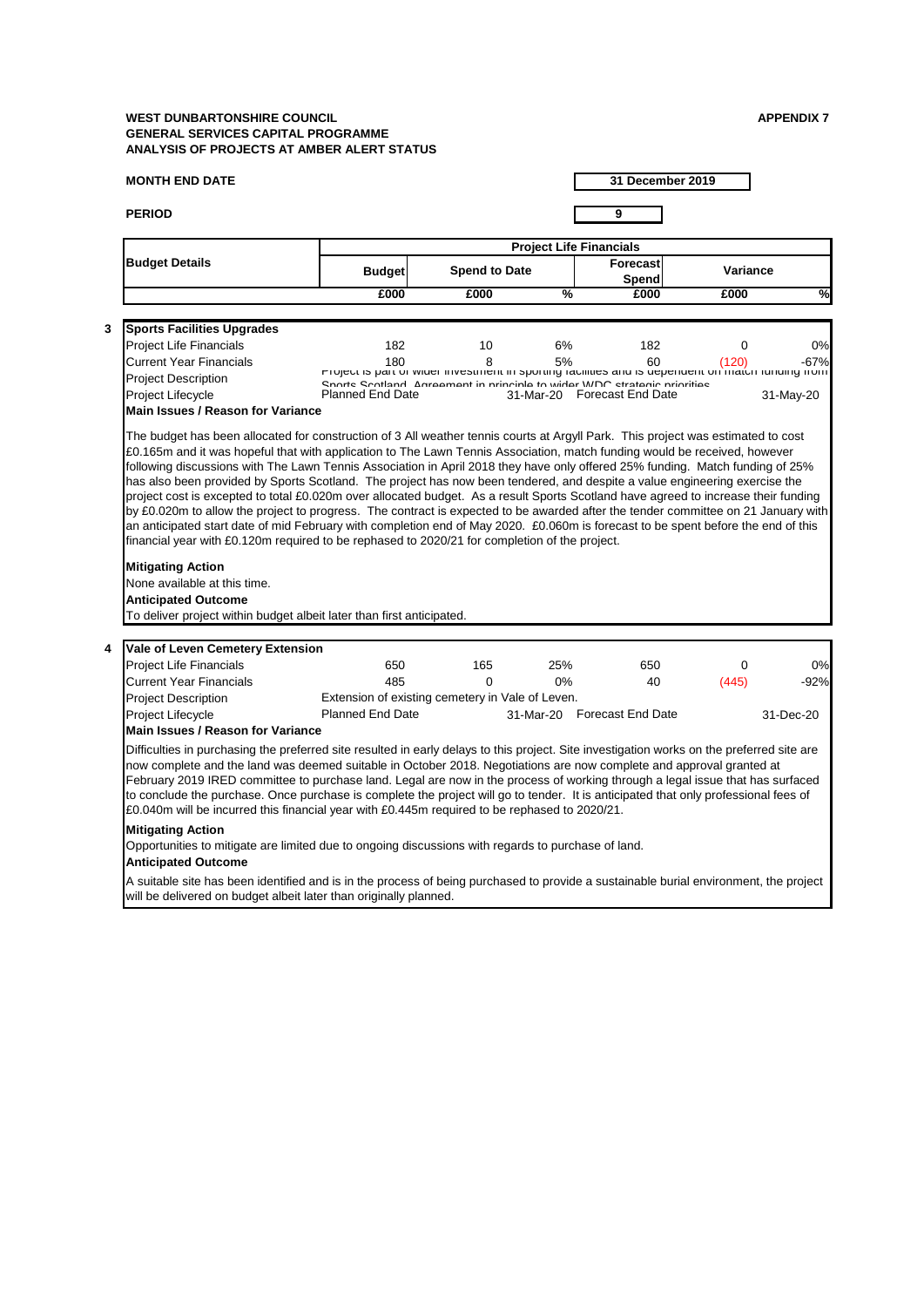**MONTH END DATE**

**31 December 2019**

| 6 | <b>Flood Risk Management</b>                                                                                                                                                                                                                                               |                                                                                        |     |            |                             |       |           |
|---|----------------------------------------------------------------------------------------------------------------------------------------------------------------------------------------------------------------------------------------------------------------------------|----------------------------------------------------------------------------------------|-----|------------|-----------------------------|-------|-----------|
|   | <b>Project Life Financials</b>                                                                                                                                                                                                                                             | 781                                                                                    | 155 | 20%        | 781                         |       | 0%        |
|   | <b>Current Year Financials</b>                                                                                                                                                                                                                                             | 781                                                                                    | 155 | <b>20%</b> | 500                         | (281) | $-36%$    |
|   | <b>Project Description</b>                                                                                                                                                                                                                                                 | Enhancement of drainage infrastructure to ensure compliance with Flood Risk Management |     |            |                             |       |           |
|   | <b>Project Lifecycle</b>                                                                                                                                                                                                                                                   | <b>Planned End Date</b>                                                                |     |            | 31-Mar-20 Forecast End Date |       | 31-Mar-21 |
|   | <b>IMain Issues / Reason for Variance</b>                                                                                                                                                                                                                                  |                                                                                        |     |            |                             |       |           |
|   | Contractor has been engaged to take on flood risk management. Flood modelling of River Leven and other projects are under way                                                                                                                                              |                                                                                        |     |            |                             |       |           |
|   | along with works to improve water courses Balloch and Dumbarton. These will continue throughout 2019/20, however at this time it<br>is expected that only £0.500m of the current year budget will be spent in 2019/20, with £0.281m required to be rephased to<br>2020/21. |                                                                                        |     |            |                             |       |           |
|   | <b>Mitigating Action</b>                                                                                                                                                                                                                                                   |                                                                                        |     |            |                             |       |           |
|   | Ability to mitigate is limited due to time lost due to SEPA restrictions and delay to contractual arrangements.                                                                                                                                                            |                                                                                        |     |            |                             |       |           |
|   | <b>Anticipated Outcome</b>                                                                                                                                                                                                                                                 |                                                                                        |     |            |                             |       |           |
|   | Project completed within budget albeit later than anticipated.                                                                                                                                                                                                             |                                                                                        |     |            |                             |       |           |

# **PERIOD 9 Budget Forecast Spend to Date Variance Spend £000 £000 % £000 £000 % Budget Details Project Life Financials 5 New Sports Changing Facility Dumbarton West (Old OLSP site)**  Project Life Financials **350** 350 3 350 350 350 350 350 350 350 Current Year Financials **333** 333 3 3 3 3 3 3 3 3 3 3 3 3 3 4 3 3 3 3 4 3 4 3 4 3 4 3 4 3 4 3 4 3 4 3 4 3 4 3 4 3 4  $\frac{1}{30}$  5  $\frac{1}{30}$  5  $\frac{1}{30}$  5  $\frac{1}{30}$  5  $\frac{1}{30}$  5  $\frac{1}{30}$  5  $\frac{1}{30}$  5  $\frac{1}{30}$  5  $\$ Project Description Project Lifecycle 31-Mar-21 31-Mar-21 Planned End Date Forecast End Date **Mitigating Action** Continue to liaise with Planning to take the project forward and minimise delay. New Sports Changing Facility Dumbarton West (Old OLSP site). **Main Issues / Reason for Variance**  Demolition and site investigation works are complete. Planning permission has been submitted and start date of construction works to be confirmed, it is therefore unlikely that works will be complete this financial year. As a result £330k is required to be rephased into 2020/21.

#### **Anticipated Outcome**

To deliver new sports changing facility.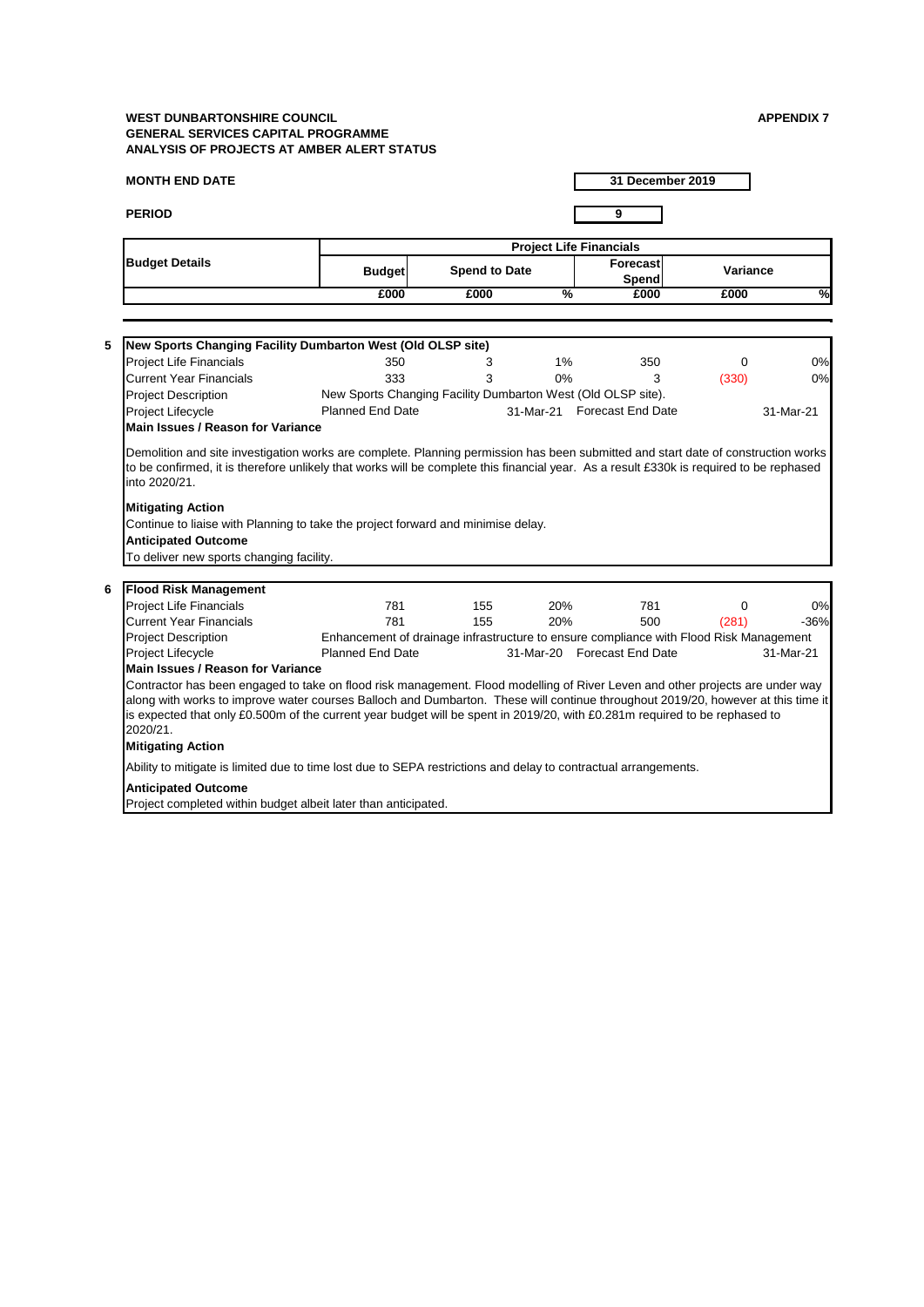# **MONTH END DATE**

**PERIOD 9**

|                         |                                                                                                                                                                                                                                                                                                                                                                                                                  |                                             |                      |               | <b>Project Life Financials</b>  |                 |           |
|-------------------------|------------------------------------------------------------------------------------------------------------------------------------------------------------------------------------------------------------------------------------------------------------------------------------------------------------------------------------------------------------------------------------------------------------------|---------------------------------------------|----------------------|---------------|---------------------------------|-----------------|-----------|
|                         | <b>Budget Details</b>                                                                                                                                                                                                                                                                                                                                                                                            | <b>Budget</b>                               | <b>Spend to Date</b> |               | <b>Forecast</b><br><b>Spend</b> | <b>Variance</b> |           |
|                         |                                                                                                                                                                                                                                                                                                                                                                                                                  | £000                                        | £000                 | $\frac{1}{2}$ | £000                            | £000            | %         |
|                         |                                                                                                                                                                                                                                                                                                                                                                                                                  |                                             |                      |               |                                 |                 |           |
| $\overline{\mathbf{r}}$ | <b>A811 Lomond Bridge</b>                                                                                                                                                                                                                                                                                                                                                                                        |                                             |                      |               |                                 |                 |           |
|                         | <b>Project Life Financials</b>                                                                                                                                                                                                                                                                                                                                                                                   | 3,900                                       | 57                   | $1\%$         | 3,900                           | $\Omega$        | 0%        |
|                         | <b>Current Year Financials</b>                                                                                                                                                                                                                                                                                                                                                                                   | 3,653                                       | 41                   | 1%            | 1,853                           | (1,800)         | $-49%$    |
|                         | <b>Project Description</b>                                                                                                                                                                                                                                                                                                                                                                                       | Upgrade of Lomond Bridge.                   |                      |               |                                 |                 |           |
|                         | <b>Project Lifecycle</b>                                                                                                                                                                                                                                                                                                                                                                                         | <b>Planned End Date</b>                     |                      | 31-Mar-21     | <b>Forecast End Date</b>        |                 | 30-Jun-19 |
|                         | Main Issues / Reason for Variance                                                                                                                                                                                                                                                                                                                                                                                |                                             |                      |               |                                 |                 |           |
|                         | Project contractor was approved at August 2019 Tendering Committee and physical works were expected to commence October<br>2019 but this has since been revised to November 2019, due to time taken with planning consents. These works have now<br>commenced however as a result of the delay the estimated completion has been revised to June 2020. £1.8m is therefore required<br>to be rephased to 2020/21. |                                             |                      |               |                                 |                 |           |
|                         |                                                                                                                                                                                                                                                                                                                                                                                                                  |                                             |                      |               |                                 |                 |           |
|                         | <b>Mitigating Action</b>                                                                                                                                                                                                                                                                                                                                                                                         |                                             |                      |               |                                 |                 |           |
|                         | None Required at this time.<br><b>Anticipated Outcome</b>                                                                                                                                                                                                                                                                                                                                                        |                                             |                      |               |                                 |                 |           |
|                         | Upgrade of Lomond Bridge.                                                                                                                                                                                                                                                                                                                                                                                        |                                             |                      |               |                                 |                 |           |
|                         |                                                                                                                                                                                                                                                                                                                                                                                                                  |                                             |                      |               |                                 |                 |           |
| 8                       | <b>Oil to Gas Conversion</b>                                                                                                                                                                                                                                                                                                                                                                                     |                                             |                      |               |                                 |                 |           |
|                         | <b>Project Life Financials</b>                                                                                                                                                                                                                                                                                                                                                                                   | 187                                         | 18                   | 10%           | 187                             | $\overline{0}$  | 0%        |
|                         | <b>Current Year Financials</b>                                                                                                                                                                                                                                                                                                                                                                                   | 187                                         | 18                   | 10%           | 19                              | (168)           | $-90%$    |
|                         | <b>Project Description</b>                                                                                                                                                                                                                                                                                                                                                                                       | Oil to Gas Conversion in council buildings. |                      |               |                                 |                 |           |
|                         | <b>Project Lifecycle</b>                                                                                                                                                                                                                                                                                                                                                                                         | <b>Planned End Date</b>                     |                      | 31-Mar-20     | <b>Forecast End Date</b>        |                 | 30-Apr-20 |
|                         | <b>Main Issues / Reason for Variance</b>                                                                                                                                                                                                                                                                                                                                                                         |                                             |                      |               |                                 |                 |           |
|                         | Remaining Carleith main boiler house replacement works to be rephased to 2020/21 with works to be carried out School April 2020                                                                                                                                                                                                                                                                                  |                                             |                      |               |                                 |                 |           |
|                         | recess, dependent on approval from Tender committee February. Tenders have been received with financial analysis and quality                                                                                                                                                                                                                                                                                     |                                             |                      |               |                                 |                 |           |
|                         | assessment complete. Meeting was held with Procurement 8 January to finalise. Braehead Primary boiler plant design complete                                                                                                                                                                                                                                                                                      |                                             |                      |               |                                 |                 |           |
|                         | and next stage is to commence procurement strategy.                                                                                                                                                                                                                                                                                                                                                              |                                             |                      |               |                                 |                 |           |
|                         | <b>Mitigating Action</b>                                                                                                                                                                                                                                                                                                                                                                                         |                                             |                      |               |                                 |                 |           |
|                         | None available at this time due.                                                                                                                                                                                                                                                                                                                                                                                 |                                             |                      |               |                                 |                 |           |
|                         | <b>Anticipated Outcome</b>                                                                                                                                                                                                                                                                                                                                                                                       |                                             |                      |               |                                 |                 |           |
|                         | Project will be delivered later than anticipated.                                                                                                                                                                                                                                                                                                                                                                |                                             |                      |               |                                 |                 |           |
|                         |                                                                                                                                                                                                                                                                                                                                                                                                                  |                                             |                      |               |                                 |                 |           |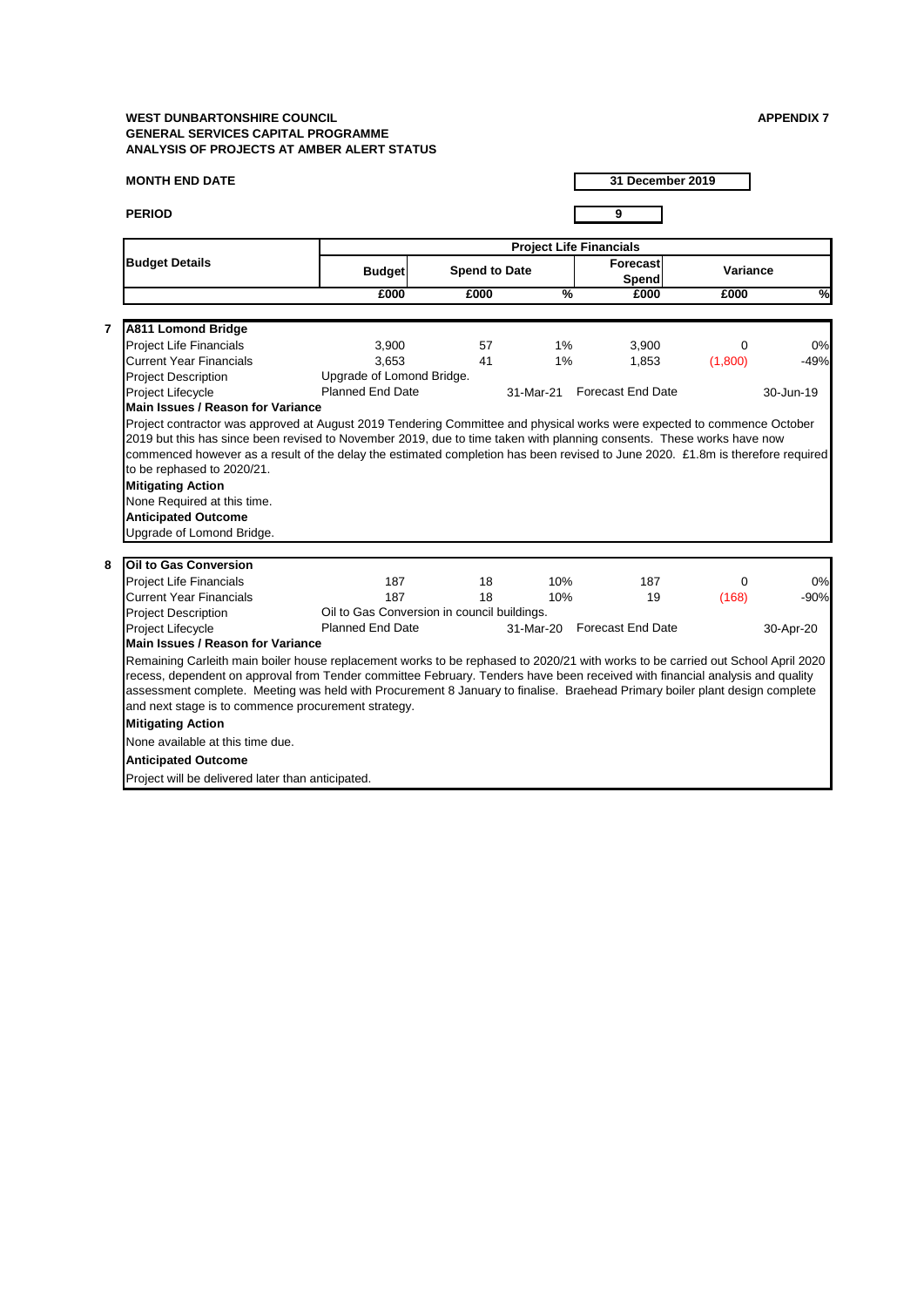#### **MONTH END DATE**

**PERIOD 9**

**31 December 2019**

The spend profile accounts for a range of Economic Development projects underway this financial year including the biodiversity park in St Eunan's, there has been a requirement for increased expenditure on the site of £0.033m and more recent additional costs associated with the northern boundary fence which requires unforeseen works due to its poor structural condition that equate to approximately £0.190m. The development for the Dumbarton Waterfront Path continues, project management of Queens Quay development, design development for the Town Centre Fund projects which is well advanced, Alexandria Masterplan and North Clyde Riverbank (Bowling) infrastructure planning, final payments for the Balloch improvement projects and public realm improvements in Alexandria. The delay by the Mitchell Way, Alexandria, developer has meant that the funds allocated to the relocation of the gas pipe to prepare the currently-Council owned site for development will slip into next financial year.

|                                                                                                                                                                                                                                                                                                                                                               |                                                    |                      | <b>Project Life Financials</b> |                                                                                                                                                                                              |                 |                    |
|---------------------------------------------------------------------------------------------------------------------------------------------------------------------------------------------------------------------------------------------------------------------------------------------------------------------------------------------------------------|----------------------------------------------------|----------------------|--------------------------------|----------------------------------------------------------------------------------------------------------------------------------------------------------------------------------------------|-----------------|--------------------|
| <b>Budget Details</b>                                                                                                                                                                                                                                                                                                                                         | <b>Budget</b>                                      | <b>Spend to Date</b> |                                | <b>Forecast</b><br><b>Spend</b>                                                                                                                                                              | <b>Variance</b> |                    |
|                                                                                                                                                                                                                                                                                                                                                               | £000                                               | £000                 | $\frac{0}{2}$                  | £000                                                                                                                                                                                         | £000            | $\frac{8}{1}$      |
| 9<br><b>Solar Panel Installation</b>                                                                                                                                                                                                                                                                                                                          |                                                    |                      |                                |                                                                                                                                                                                              |                 |                    |
| <b>Project Life Financials</b>                                                                                                                                                                                                                                                                                                                                | 135                                                | $\Omega$             | $0\%$                          | 135                                                                                                                                                                                          | $\Omega$        | 0%                 |
| <b>Current Year Financials</b>                                                                                                                                                                                                                                                                                                                                | 135                                                | 0                    | $0\%$                          | 20                                                                                                                                                                                           | (115)           | $-85%$             |
| <b>Project Description</b>                                                                                                                                                                                                                                                                                                                                    | Installation of Solar Panels on Council buildings. |                      |                                |                                                                                                                                                                                              |                 |                    |
| <b>Project Lifecycle</b>                                                                                                                                                                                                                                                                                                                                      | <b>Planned End Date</b>                            |                      |                                | 31-Mar-20 Forecast End Date                                                                                                                                                                  |                 | 30-Apr-20          |
| <b>Main Issues / Reason for Variance</b>                                                                                                                                                                                                                                                                                                                      |                                                    |                      |                                |                                                                                                                                                                                              |                 |                    |
| Original project no longer viable. St Peter the Apostle is now being considered for PV system instead. At present a feasibility study<br>is being worked up by BAM FM. If the financials stack up then this project will progress.<br><b>Mitigating Action</b><br>Should St Peter the Apostle not be feasible other projects will look to be brought forward. |                                                    |                      |                                |                                                                                                                                                                                              |                 |                    |
| <b>Anticipated Outcome</b>                                                                                                                                                                                                                                                                                                                                    |                                                    |                      |                                |                                                                                                                                                                                              |                 |                    |
| Project will be delivered later than anticipated.                                                                                                                                                                                                                                                                                                             |                                                    |                      |                                |                                                                                                                                                                                              |                 |                    |
| Regeneration/Local Economic Development<br>10 <sup>°</sup>                                                                                                                                                                                                                                                                                                    |                                                    |                      |                                |                                                                                                                                                                                              |                 |                    |
| <b>Project Life Financials</b>                                                                                                                                                                                                                                                                                                                                | 2,642                                              | 703                  | 27%                            | 2,642                                                                                                                                                                                        | $\overline{0}$  | 0%                 |
| <b>Current Year Financials</b>                                                                                                                                                                                                                                                                                                                                | 2,642                                              | 703                  | 27%                            | 2,408                                                                                                                                                                                        | (233)           |                    |
| <b>Project Description</b>                                                                                                                                                                                                                                                                                                                                    | redevelopment of these sites.                      |                      |                                | Budget to facilitate the delivery of Regeneration throughout West Dunbartonshire, aligned to<br>the Economic Strategy 2015-20. External funding will be sought to maximise opportunities for |                 |                    |
| <b>Project Lifecycle</b>                                                                                                                                                                                                                                                                                                                                      | <b>Planned End Date</b>                            |                      | 31-Mar-20                      | <b>Forecast End Date</b>                                                                                                                                                                     |                 | $-9%$<br>31-Mar-21 |

#### **Mitigating Action**

Ongoing discussions with the Lidl developer to determine timescale for development, which impacts the Mitchell Way, Alexandria progression.

#### **Anticipated Outcome**

Significant progress with transformational projects including Dumbarton Waterfront, strategic disposal sites, Alexandria town centre and further progress with implementing Charrette Action Plans.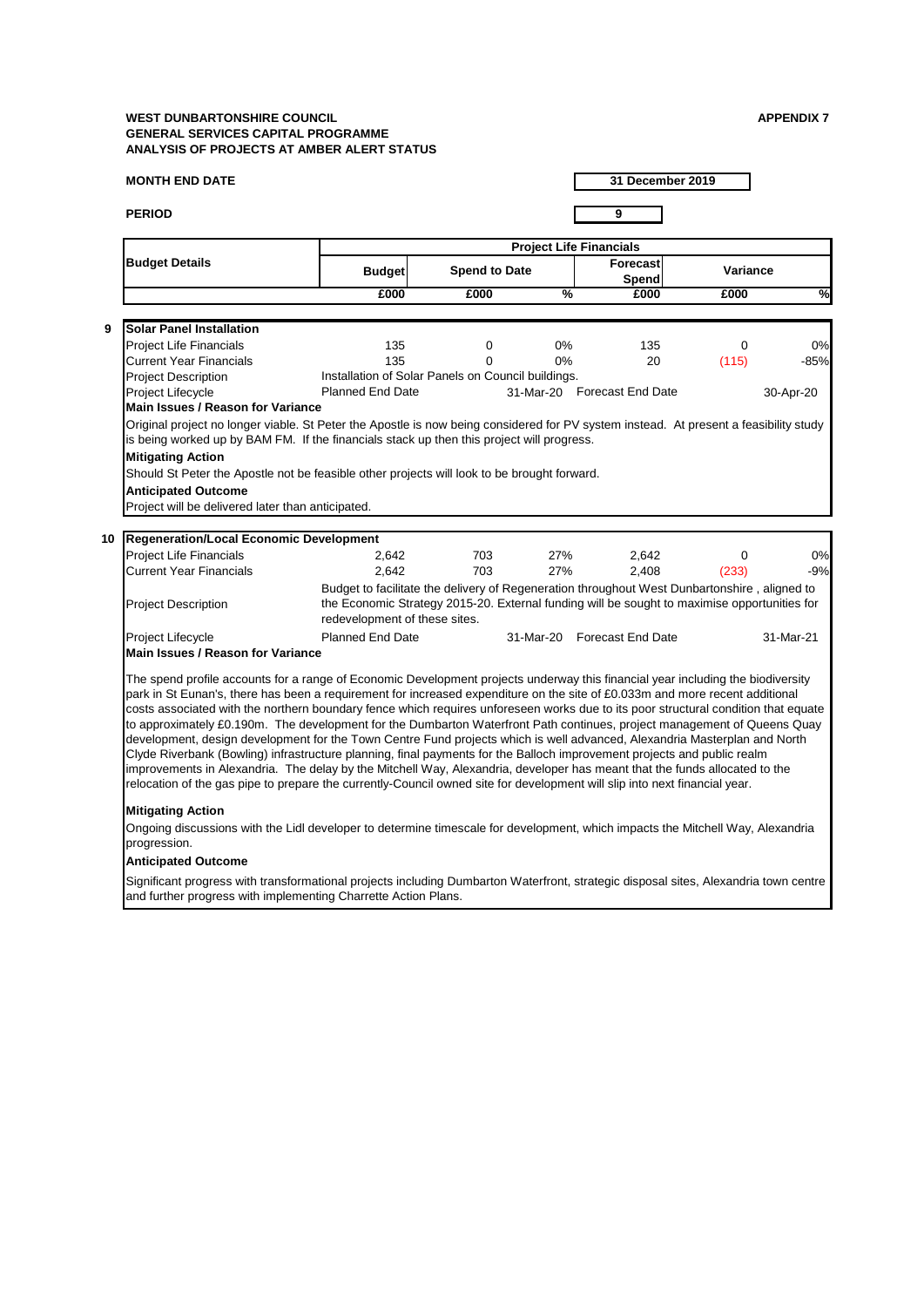#### **MONTH END DATE**

**PERIOD 9**

**31 December 2019**

**11**

To provide improved town centres in West Dunbartonshire.

| 12 <sup>°</sup> | <b>Town Centre Fund</b>           |                                                                                                                                       |   |                             |     |                |           |
|-----------------|-----------------------------------|---------------------------------------------------------------------------------------------------------------------------------------|---|-----------------------------|-----|----------------|-----------|
|                 | <b>Project Life Financials</b>    | 859                                                                                                                                   | 0 | $0\%$                       | 859 | $\overline{0}$ | 0%        |
|                 | <b>Current Year Financials</b>    | 859                                                                                                                                   | 0 | $0\%$                       | 30  | (829)          | $-97%$    |
|                 | <b>Project Description</b>        | Scottish Government funding to help improve local town centres.                                                                       |   |                             |     |                |           |
|                 | <b>Project Lifecycle</b>          | <b>Planned End Date</b>                                                                                                               |   | 31-Mar-20 Forecast End Date |     |                | 31-Mar-21 |
|                 | Main Issues / Reason for Variance |                                                                                                                                       |   |                             |     |                |           |
|                 |                                   | Four projects were approved at August 2019 IRED committee, three Regeneration team-led, one Asset-led. All projects are on            |   |                             |     |                |           |
|                 |                                   | track to be legally committed this financial year which will secure funding. However no significant actual spend is anticipated until |   |                             |     |                |           |
|                 |                                   | 2020/21, when physical progression expected during spring and summer 2020.                                                            |   |                             |     |                |           |
|                 | <b>Mitigating Action</b>          |                                                                                                                                       |   |                             |     |                |           |
|                 | None required.                    |                                                                                                                                       |   |                             |     |                |           |
|                 | <b>Anticipated Outcome</b>        |                                                                                                                                       |   |                             |     |                |           |

#### **Anticipated Outcome**

Delivery of the project on time and within the increased budget.

**Main Issues / Reason for Variance** 

|                                                                         |                                                                                                                     | <b>Project Life Financials</b> |           |                                 |                 |               |  |  |  |
|-------------------------------------------------------------------------|---------------------------------------------------------------------------------------------------------------------|--------------------------------|-----------|---------------------------------|-----------------|---------------|--|--|--|
| <b>Budget Details</b>                                                   | <b>Budget</b>                                                                                                       | <b>Spend to Date</b>           |           | <b>Forecast</b><br><b>Spend</b> | <b>Variance</b> |               |  |  |  |
|                                                                         | £000                                                                                                                | £000                           | $\%$      | £000                            | £000            | $\frac{0}{0}$ |  |  |  |
| <b>Exxon City Deal</b>                                                  |                                                                                                                     |                                |           |                                 |                 |               |  |  |  |
| <b>Project Life Financials</b>                                          | 34,050                                                                                                              | 1,427                          | 4%        | 34,050                          | 0               | 0%            |  |  |  |
| <b>Current Year Financials</b>                                          | 1,096                                                                                                               | 110                            | 10%       | 400                             | (696)           | $-63%$        |  |  |  |
| <b>Project Description</b>                                              | As part of the City Deal project the WDC Exxon site at Bowling regeneration with alternative<br>A82 route included. |                                |           |                                 |                 |               |  |  |  |
| <b>Project Lifecycle</b><br>$\mathbf{a}$ . The final state $\mathbf{b}$ | <b>Planned End Date</b>                                                                                             |                                | 31-Mar-25 | <b>Forecast End Date</b>        |                 | 31-Mar-25     |  |  |  |

Regular updates are provided at every Council meeting, with City Deal papers presented at each meeting. The main issues contained within the new Council's approved Outline Business Case are still valid, which include Exxon's remediation strategy, land transfer arrangements and issues relating to adjoining owners. Until Exxon remediation strategy is approved and land transfer arrangements are resolved, only limited work can be undertaken (e.g. EIA) As the remediation strategy is being led by Exxon, at this time it is difficult to determine when it will be approved. Exxon is still in discussions with SEPA and WDC-Environmental Health to agree several items before it can be approved, however the timescales of this are outwith Council control. Prior to a commercial deal being concluded, approx. spend will be £400k this financial year.

#### **Mitigating Action**

Contained within Risk register monitored by Exxon Management Board. Technical reviews are being carried between our consultant PBA and Exxon consultants WSP to assess the proposed remediation strategy and to review historical data and reports. WDC Officers are engaged with Exxon representatives in order to assess any programme implications. Exxon is progressing with discussions with the planning department and SEPA as well as providing any technical information required.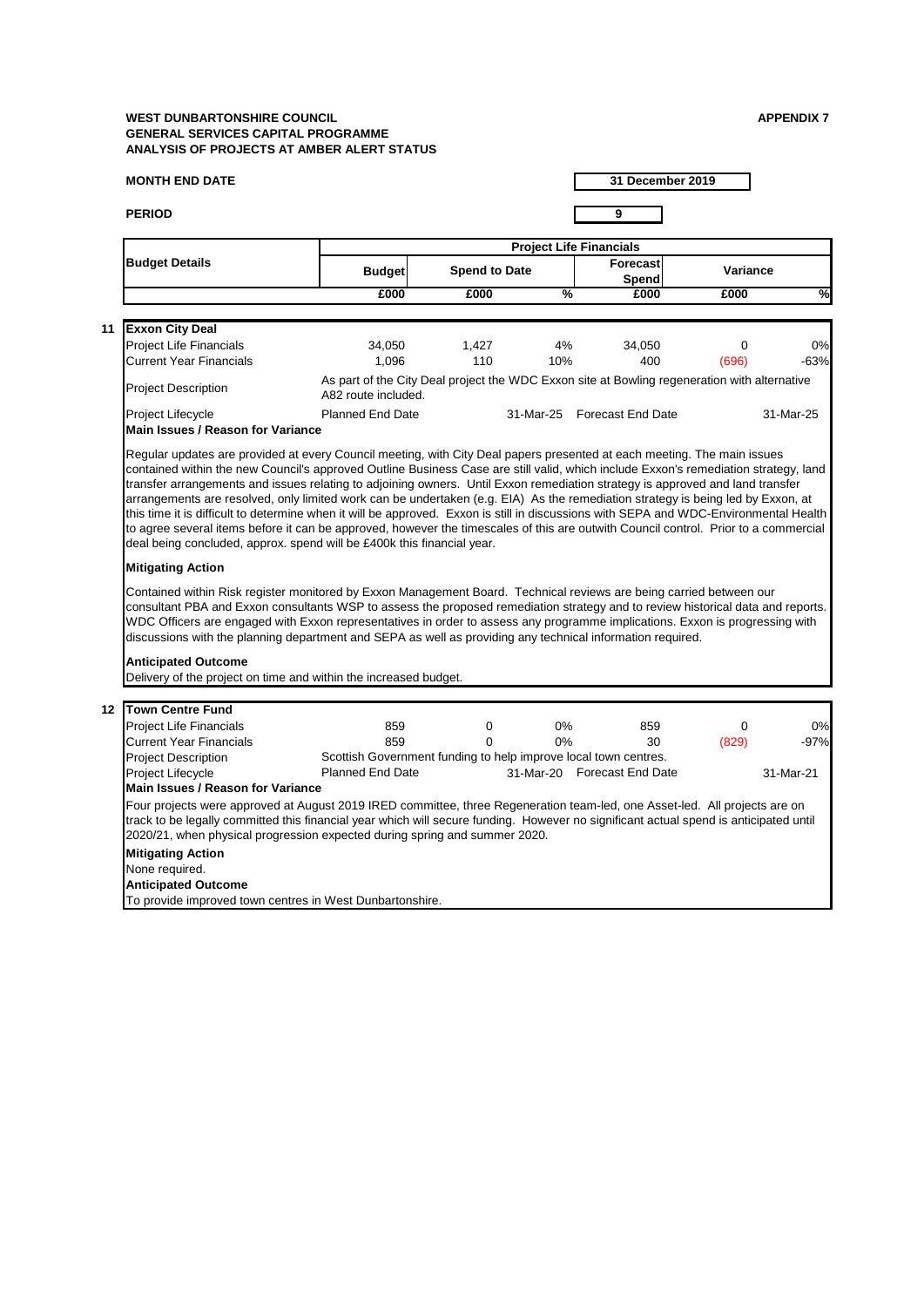#### **MONTH END DATE**

**PERIOD 9**

**31 December 2019**

# **Anticipated Outcome**

Project delivered on budget but later than expected.

#### **Main Issues / Reason for Variance**

Works commenced on site December 2018 and project complete at October 2019 and awaiting final recharges. Retentions due 2020/21.

Project Lifecycle **Example 20 Strutter Planned End Date 31-Mar-20 Forecast End Date From Act-19** 

# **Mitigating Action**

None required.

|                                                                                                                                                                                                                                                                                                                                                                                                                                                                                      |                                                                                                       |                      |               | <b>Project Life Financials</b> |                 |               |
|--------------------------------------------------------------------------------------------------------------------------------------------------------------------------------------------------------------------------------------------------------------------------------------------------------------------------------------------------------------------------------------------------------------------------------------------------------------------------------------|-------------------------------------------------------------------------------------------------------|----------------------|---------------|--------------------------------|-----------------|---------------|
| <b>Budget Details</b>                                                                                                                                                                                                                                                                                                                                                                                                                                                                | <b>Budget</b>                                                                                         | <b>Spend to Date</b> |               | Forecast<br><b>Spend</b>       | <b>Variance</b> |               |
|                                                                                                                                                                                                                                                                                                                                                                                                                                                                                      | £000                                                                                                  | £000                 | $\frac{0}{2}$ | £000                           | £000            | $\frac{1}{2}$ |
| <b>Community Capital Fund</b>                                                                                                                                                                                                                                                                                                                                                                                                                                                        |                                                                                                       |                      |               |                                |                 |               |
| <b>Project Life Financials</b>                                                                                                                                                                                                                                                                                                                                                                                                                                                       | 3,610                                                                                                 | 3,542                | 98%           | 3,610                          | 0               | 0%            |
| <b>Current Year Financials</b>                                                                                                                                                                                                                                                                                                                                                                                                                                                       | 568                                                                                                   | 500                  | 88%           | 568                            | $\overline{0}$  | 0%            |
| <b>Project Description</b>                                                                                                                                                                                                                                                                                                                                                                                                                                                           | Upgrade and improve recreational facilities throughout West Dunbartonshire.                           |                      |               |                                |                 |               |
| Project Lifecycle                                                                                                                                                                                                                                                                                                                                                                                                                                                                    | <b>Planned End Date</b>                                                                               |                      |               | 31-Mar-20 Forecast End Date    |                 | 31-Mar-20     |
| <b>Main Issues / Reason for Variance</b>                                                                                                                                                                                                                                                                                                                                                                                                                                             |                                                                                                       |                      |               |                                |                 |               |
| The planned end date has been amended to reflect this. With regards to Inler Park, this project was completed in August 2019.<br>Castlehill upgrade to MUGA is now complete as is Dillichip Park. The contracts for the four play parks at Levengrove Park, Balloch<br>Park, Moss o Balloch and Central Alexandria have now been awarded and work will commence in February, with an anticipated<br>completion date of 31st March 2020.<br><b>Mitigating Action</b>                  |                                                                                                       |                      |               |                                |                 |               |
| None required at this time.                                                                                                                                                                                                                                                                                                                                                                                                                                                          |                                                                                                       |                      |               |                                |                 |               |
| <b>Anticipated Outcome</b>                                                                                                                                                                                                                                                                                                                                                                                                                                                           |                                                                                                       |                      |               |                                |                 |               |
|                                                                                                                                                                                                                                                                                                                                                                                                                                                                                      |                                                                                                       |                      |               |                                |                 |               |
| Improved recreational facilities throughout WDC.                                                                                                                                                                                                                                                                                                                                                                                                                                     |                                                                                                       |                      |               |                                |                 |               |
| <b>Community Sports Fund</b>                                                                                                                                                                                                                                                                                                                                                                                                                                                         |                                                                                                       |                      |               |                                |                 |               |
| <b>Project Life Financials</b>                                                                                                                                                                                                                                                                                                                                                                                                                                                       | 472                                                                                                   | 406                  | 86%           | 472                            | 0               | 0%            |
| <b>Current Year Financials</b>                                                                                                                                                                                                                                                                                                                                                                                                                                                       | 92                                                                                                    | 26                   | 28%           | 92                             | 0               | 0%            |
| <b>Project Description</b>                                                                                                                                                                                                                                                                                                                                                                                                                                                           | Match funding of up to 75% for local sports clubs to develop business cases to improve<br>facilities. |                      |               |                                |                 |               |
| <b>Project Lifecycle</b>                                                                                                                                                                                                                                                                                                                                                                                                                                                             | <b>Planned End Date</b>                                                                               |                      |               | 31-Mar-20 Forecast End Date    |                 | 31-Mar-20     |
| <b>Main Issues / Reason for Variance</b>                                                                                                                                                                                                                                                                                                                                                                                                                                             |                                                                                                       |                      |               |                                |                 |               |
| 2017/18 was the final year of a project to fund external/community sports groups which is now closed to new applications. Officers<br>have evaluated submissions received within the final round of applications. Full spend has been committed, however the timing of<br>spend is dependent on external groups proceeding with projects as planned.<br><b>Mitigating Action</b><br>Officers will continue to liaise with community groups to ensure progress is made with projects. |                                                                                                       |                      |               |                                |                 |               |
| <b>Anticipated Outcome</b>                                                                                                                                                                                                                                                                                                                                                                                                                                                           |                                                                                                       |                      |               |                                |                 |               |
| Improve sport facilities to a wide range of organisations WDC.                                                                                                                                                                                                                                                                                                                                                                                                                       |                                                                                                       |                      |               |                                |                 |               |
|                                                                                                                                                                                                                                                                                                                                                                                                                                                                                      |                                                                                                       |                      |               |                                |                 |               |
| Holm Park & Yoker Athletic FC                                                                                                                                                                                                                                                                                                                                                                                                                                                        |                                                                                                       |                      |               |                                |                 |               |
| <b>Project Life Financials</b>                                                                                                                                                                                                                                                                                                                                                                                                                                                       | 750                                                                                                   | 740                  | 99%           | 750                            | 0               | 0%            |
| <b>Current Year Financials</b>                                                                                                                                                                                                                                                                                                                                                                                                                                                       | 314                                                                                                   | 304                  | 97%           | 314                            | 0               | 0%            |
| <b>Project Description</b>                                                                                                                                                                                                                                                                                                                                                                                                                                                           | Develop a new 3G pitch to act as a home venue for Clydebank FC with extensive community<br>access.    |                      |               |                                |                 |               |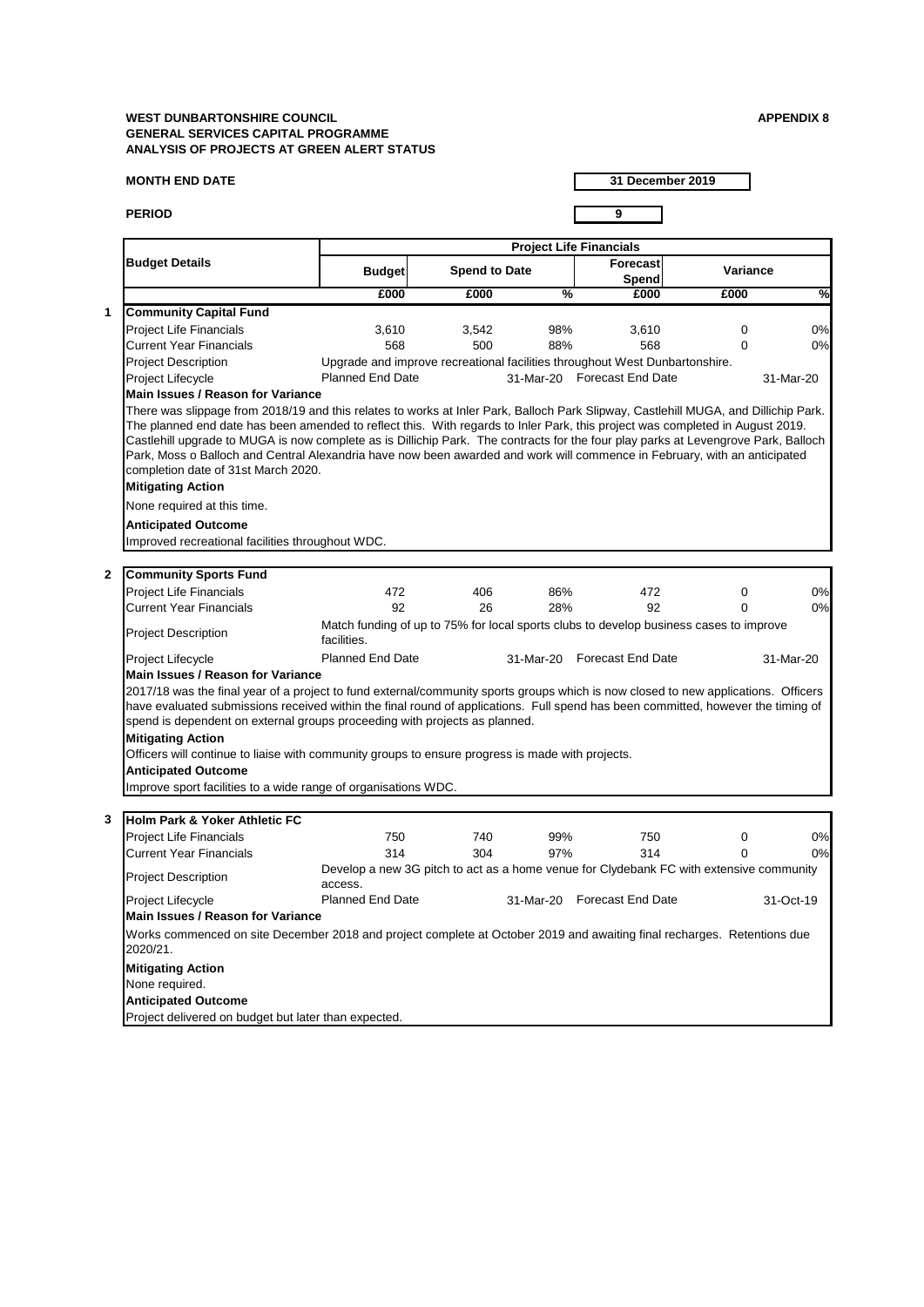#### **MONTH END DATE**

#### **PERIOD 9**

**31 December 2019**

|                                                                                                                                                                                                                                                                                                           | <b>Levengrove Park - Restoration &amp; Regeneration</b> |                                                  |       |           |                          |   |           |
|-----------------------------------------------------------------------------------------------------------------------------------------------------------------------------------------------------------------------------------------------------------------------------------------------------------|---------------------------------------------------------|--------------------------------------------------|-------|-----------|--------------------------|---|-----------|
|                                                                                                                                                                                                                                                                                                           | <b>Project Life Financials</b>                          | 3,639                                            | 3,581 | 98%       | 3,639                    | 0 | 0%        |
|                                                                                                                                                                                                                                                                                                           | <b>Current Year Financials</b>                          | 209                                              | 151   | 72%       | 209                      | 0 | 0%        |
|                                                                                                                                                                                                                                                                                                           | <b>Project Description</b>                              | Restoration and Regeneration of Levengrove Park. |       |           |                          |   |           |
|                                                                                                                                                                                                                                                                                                           | <b>Project Lifecycle</b>                                | <b>Planned End Date</b>                          |       | 31-Mar-20 | <b>Forecast End Date</b> |   | 31-Jul-19 |
|                                                                                                                                                                                                                                                                                                           | Main Issues / Reason for Variance                       |                                                  |       |           |                          |   |           |
| Early delays due to timescales involved in securing external funding which impacted the procurement timescales. The planned end<br>date was updated to reflect this. The project started August 2017 and the Pavilion is now complete and handed over. Minor works<br>at the depot are now also complete. |                                                         |                                                  |       |           |                          |   |           |
|                                                                                                                                                                                                                                                                                                           | <b>Mitigating Action</b>                                |                                                  |       |           |                          |   |           |
|                                                                                                                                                                                                                                                                                                           | None required.                                          |                                                  |       |           |                          |   |           |
|                                                                                                                                                                                                                                                                                                           | <b>Anticipated Outcome</b>                              |                                                  |       |           |                          |   |           |
|                                                                                                                                                                                                                                                                                                           | Project delivered later than originally anticipated.    |                                                  |       |           |                          |   |           |

#### **Anticipated Outcome**

To create new community facilities with additional space for early years provisions.

|                         |                                                                                                                                                                                                                                                                                                                                                             |                                  |                      |               | <b>Project Life Financials</b>                                                           |                 |               |
|-------------------------|-------------------------------------------------------------------------------------------------------------------------------------------------------------------------------------------------------------------------------------------------------------------------------------------------------------------------------------------------------------|----------------------------------|----------------------|---------------|------------------------------------------------------------------------------------------|-----------------|---------------|
|                         | <b>Budget Details</b>                                                                                                                                                                                                                                                                                                                                       | <b>Budget</b>                    | <b>Spend to Date</b> |               | <b>Forecast</b><br><b>Spend</b>                                                          | <b>Variance</b> |               |
|                         |                                                                                                                                                                                                                                                                                                                                                             | £000                             | £000                 | $\frac{9}{6}$ | £000                                                                                     | £000            | $\frac{1}{2}$ |
| 4                       | <b>Environmental Improvement Fund</b>                                                                                                                                                                                                                                                                                                                       |                                  |                      |               |                                                                                          |                 |               |
|                         | <b>Project Life Financials</b>                                                                                                                                                                                                                                                                                                                              | 1,690                            | 1,580                | 93%           | 1,690                                                                                    | $\mathbf 0$     | 0%            |
|                         | <b>Current Year Financials</b>                                                                                                                                                                                                                                                                                                                              | 614                              | 503                  | 82%           | 590                                                                                      | (24)            | $-4%$         |
|                         | <b>Project Description</b>                                                                                                                                                                                                                                                                                                                                  | throughout West Dunbartonshire.  |                      |               | This fund has been created to deliver environmental improvement projects for communities |                 |               |
|                         | Project Lifecycle                                                                                                                                                                                                                                                                                                                                           | <b>Planned End Date</b>          |                      |               | 31-Mar-20 Forecast End Date                                                              |                 | 31-Mar-20     |
|                         | <b>Main Issues / Reason for Variance</b>                                                                                                                                                                                                                                                                                                                    |                                  |                      |               |                                                                                          |                 |               |
|                         | Delayed works at Mountblow are now complete with retentions of £0.024m required to be rephased to 2020/21. Officers continue<br>to engage with community groups to take forward the remainder of the projects under the Environmental Improvement Fund<br>budget.<br><b>Mitigating Action</b><br>None available at this time.<br><b>Anticipated Outcome</b> |                                  |                      |               |                                                                                          |                 |               |
|                         | Mountblow 3G pitch completed within available budget albeit later than anticipated.                                                                                                                                                                                                                                                                         |                                  |                      |               |                                                                                          |                 |               |
|                         |                                                                                                                                                                                                                                                                                                                                                             |                                  |                      |               |                                                                                          |                 |               |
| $\overline{\mathbf{5}}$ | <b>New Clydebank Leisure Centre</b>                                                                                                                                                                                                                                                                                                                         |                                  |                      |               |                                                                                          |                 |               |
|                         | <b>Project Life Financials</b><br><b>Current Year Financials</b>                                                                                                                                                                                                                                                                                            | 23,758<br>3                      | 23,755               | 100%          | 23,758                                                                                   | 0               | 0%<br>0%      |
|                         | <b>Project Description</b>                                                                                                                                                                                                                                                                                                                                  | Provision of new leisure centre. | 0                    | 5%            | 3                                                                                        | $\mathbf 0$     |               |
|                         | <b>Project Lifecycle</b>                                                                                                                                                                                                                                                                                                                                    | <b>Planned End Date</b>          |                      |               | 31-Mar-20 Actual End Date                                                                |                 | 31-Mar-17     |
|                         | <b>Main Issues / Reason for Variance</b>                                                                                                                                                                                                                                                                                                                    |                                  |                      |               |                                                                                          |                 |               |
|                         | No issues to report, final minor expenditure to be incurred in 2019/20.                                                                                                                                                                                                                                                                                     |                                  |                      |               |                                                                                          |                 |               |
|                         | <b>Mitigating Action</b>                                                                                                                                                                                                                                                                                                                                    |                                  |                      |               |                                                                                          |                 |               |
|                         | None required at this time.                                                                                                                                                                                                                                                                                                                                 |                                  |                      |               |                                                                                          |                 |               |
|                         | <b>Anticipated Outcome</b>                                                                                                                                                                                                                                                                                                                                  |                                  |                      |               |                                                                                          |                 |               |
|                         | Project delivered on time and under budget. Underspend removed from budget in 2018/19.                                                                                                                                                                                                                                                                      |                                  |                      |               |                                                                                          |                 |               |
|                         |                                                                                                                                                                                                                                                                                                                                                             |                                  |                      |               |                                                                                          |                 |               |
| 6                       | <b>Dalmonach CE Centre</b>                                                                                                                                                                                                                                                                                                                                  |                                  |                      |               |                                                                                          |                 |               |
|                         | <b>Project Life Financials</b>                                                                                                                                                                                                                                                                                                                              | 1,150                            | 1,075                | 93%           | 1,150                                                                                    | 0               | 0%            |
|                         | <b>Current Year Financials</b>                                                                                                                                                                                                                                                                                                                              | 806                              | 806                  | 100%          | 806                                                                                      | 0               | 0%            |
|                         | <b>Project Description</b>                                                                                                                                                                                                                                                                                                                                  |                                  |                      |               | To create new community facilities with additional space for early years provisions.     |                 |               |
|                         | <b>Project Lifecycle</b>                                                                                                                                                                                                                                                                                                                                    | <b>Planned End Date</b>          |                      |               | 31-Mar-21 Forecast End Date                                                              |                 | 29-Feb-20     |
|                         | <b>Main Issues / Reason for Variance</b>                                                                                                                                                                                                                                                                                                                    |                                  |                      |               |                                                                                          |                 |               |
|                         | Dalmonach works on-site however contractor has experienced delays on site and requested an extension of time which will delay<br>completion to February 2020.                                                                                                                                                                                               |                                  |                      |               |                                                                                          |                 |               |
|                         | <b>Mitigating Action</b>                                                                                                                                                                                                                                                                                                                                    |                                  |                      |               |                                                                                          |                 |               |
|                         | None required at this time.                                                                                                                                                                                                                                                                                                                                 |                                  |                      |               |                                                                                          |                 |               |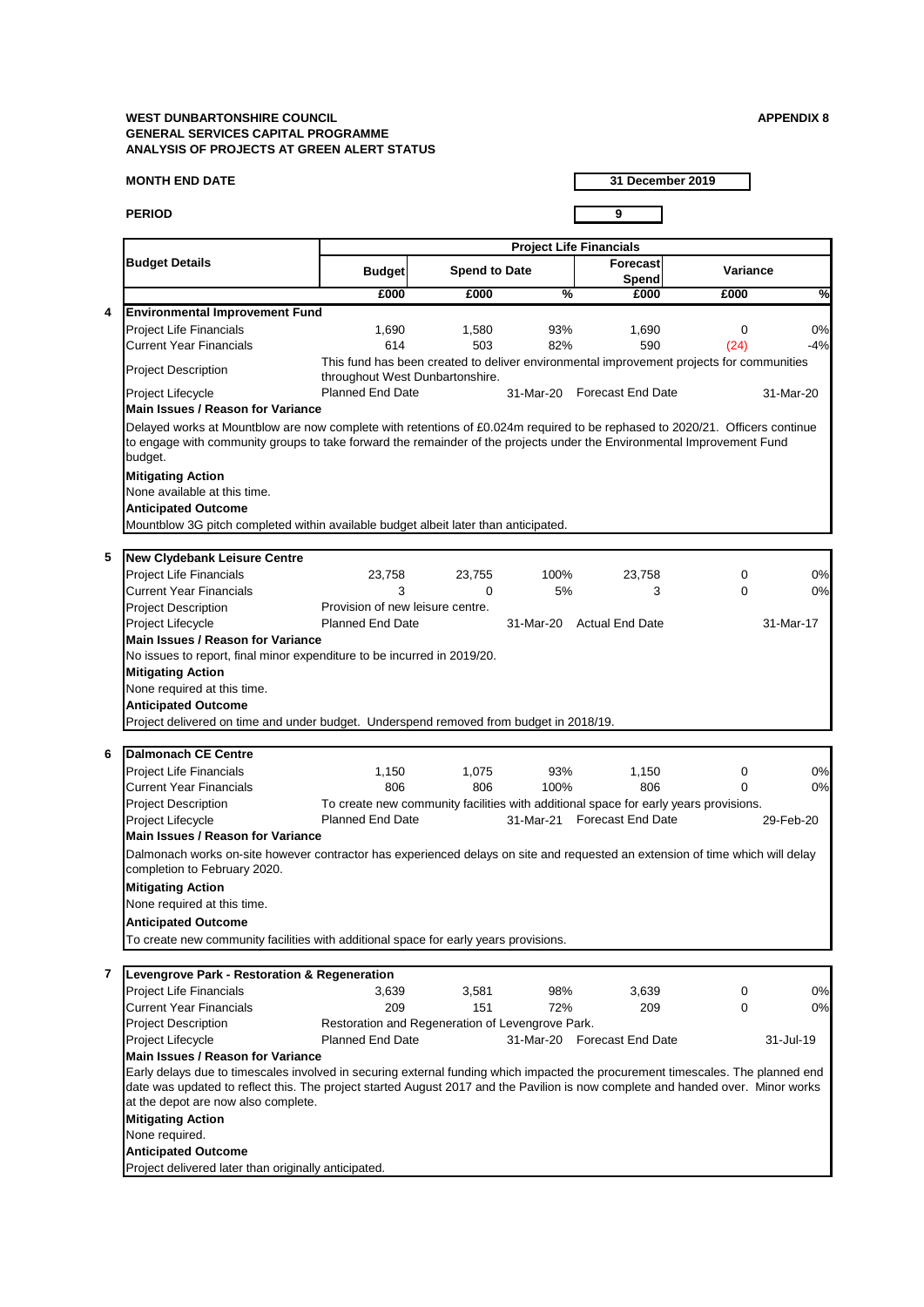# **MONTH END DATE**

**PERIOD 9**

|                                                                                                                                                                                                                           |                                                                                                                                                                                                         |                                               |                      |               | <b>Project Life Financials</b>                                           |                                                                                                |               |
|---------------------------------------------------------------------------------------------------------------------------------------------------------------------------------------------------------------------------|---------------------------------------------------------------------------------------------------------------------------------------------------------------------------------------------------------|-----------------------------------------------|----------------------|---------------|--------------------------------------------------------------------------|------------------------------------------------------------------------------------------------|---------------|
|                                                                                                                                                                                                                           | <b>Budget Details</b>                                                                                                                                                                                   | <b>Budget</b>                                 | <b>Spend to Date</b> |               | Forecast<br><b>Spend</b>                                                 | <b>Variance</b>                                                                                |               |
|                                                                                                                                                                                                                           |                                                                                                                                                                                                         | £000                                          | £000                 | $\frac{0}{6}$ | £000                                                                     | £000                                                                                           | $\frac{1}{2}$ |
| 8                                                                                                                                                                                                                         | Public non-adopted paths and roads                                                                                                                                                                      |                                               |                      |               |                                                                          |                                                                                                |               |
|                                                                                                                                                                                                                           | <b>Project Life Financials</b>                                                                                                                                                                          | 629                                           | 336                  | 53%           | 629                                                                      | $\mathbf 0$                                                                                    | 0%            |
|                                                                                                                                                                                                                           | <b>Current Year Financials</b>                                                                                                                                                                          | 548                                           | 255                  | 46%           | 548                                                                      | $\overline{0}$                                                                                 | 0%            |
|                                                                                                                                                                                                                           | <b>Project Description</b>                                                                                                                                                                              | in public parks, cemeteries and civic spaces. |                      |               |                                                                          | Upgrades to drainage and lighting to enhance the lifespan of paths and roads within facilities |               |
|                                                                                                                                                                                                                           | <b>Project Lifecycle</b>                                                                                                                                                                                | <b>Planned End Date</b>                       |                      | 31-Mar-20     | <b>Forecast End Date</b>                                                 |                                                                                                | 31-Mar-20     |
|                                                                                                                                                                                                                           | <b>Main Issues / Reason for Variance</b>                                                                                                                                                                |                                               |                      |               |                                                                          |                                                                                                |               |
|                                                                                                                                                                                                                           | Framework. Works anticipated to start winter 2019 including projects at Milton Park, Chappleton Gardens and North Dalnottar<br>Cemetery. Full spend is expected in 2019/20.<br><b>Mitigating Action</b> |                                               |                      |               |                                                                          |                                                                                                |               |
|                                                                                                                                                                                                                           | Works to be complete as soon as possible.                                                                                                                                                               |                                               |                      |               |                                                                          |                                                                                                |               |
|                                                                                                                                                                                                                           | <b>Anticipated Outcome</b>                                                                                                                                                                              |                                               |                      |               |                                                                          |                                                                                                |               |
|                                                                                                                                                                                                                           | Upgraded footpaths.                                                                                                                                                                                     |                                               |                      |               |                                                                          |                                                                                                |               |
|                                                                                                                                                                                                                           |                                                                                                                                                                                                         |                                               |                      |               |                                                                          |                                                                                                |               |
| 9                                                                                                                                                                                                                         | <b>Auld Street Clydebank - Bond</b>                                                                                                                                                                     |                                               |                      |               |                                                                          |                                                                                                |               |
|                                                                                                                                                                                                                           | <b>Project Life Financials</b>                                                                                                                                                                          | 400                                           | 214                  | 53%           | 400                                                                      | 0                                                                                              | 0%            |
|                                                                                                                                                                                                                           | <b>Current Year Financials</b>                                                                                                                                                                          | 188                                           | $\overline{2}$       | $1\%$         | 188                                                                      | $\mathbf 0$                                                                                    | 0%            |
|                                                                                                                                                                                                                           | <b>Project Description</b>                                                                                                                                                                              |                                               |                      |               | Completion of roadworks associated with Auld Street housing development. |                                                                                                |               |
|                                                                                                                                                                                                                           | <b>Project Lifecycle</b>                                                                                                                                                                                | <b>Planned End Date</b>                       |                      | 31-Mar-20     | <b>Forecast End Date</b>                                                 |                                                                                                | 31-Jan-20     |
|                                                                                                                                                                                                                           | <b>Main Issues / Reason for Variance</b>                                                                                                                                                                |                                               |                      |               |                                                                          |                                                                                                |               |
| The timing of further works have been dependent on the progress of the builder on site. Builder has now confirmed their<br>completion and Council works commenced mid- November and expected to complete 31 January 2020. |                                                                                                                                                                                                         |                                               |                      |               |                                                                          |                                                                                                |               |
|                                                                                                                                                                                                                           | <b>Mitigating Action</b><br>None available at this time.                                                                                                                                                |                                               |                      |               |                                                                          |                                                                                                |               |
|                                                                                                                                                                                                                           | <b>Anticipated Outcome</b>                                                                                                                                                                              |                                               |                      |               |                                                                          |                                                                                                |               |
|                                                                                                                                                                                                                           | Works complete within budget albeit later than anticipated.                                                                                                                                             |                                               |                      |               |                                                                          |                                                                                                |               |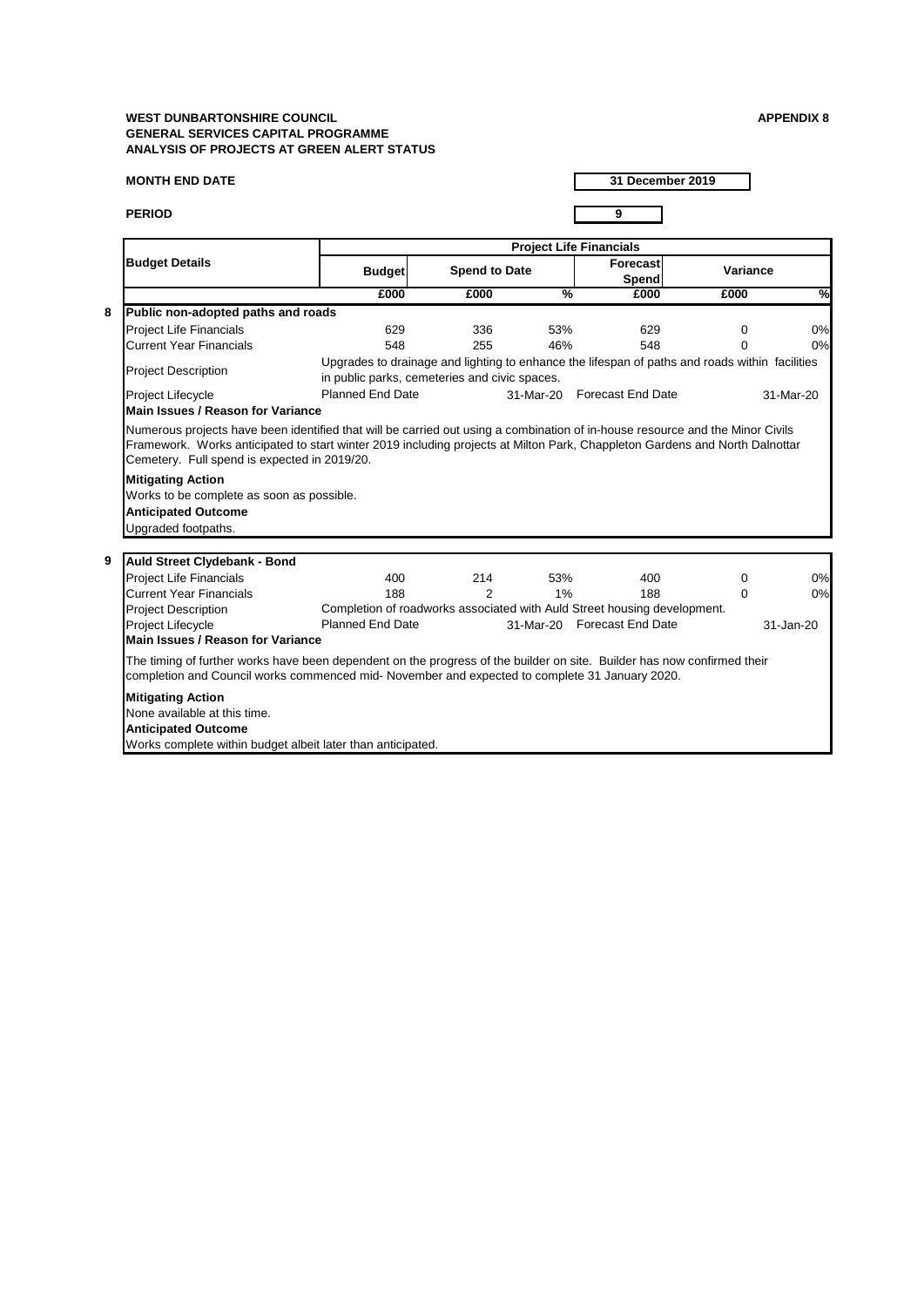#### **MONTH END DATE**

**PERIOD 9**

**31 December 2019**

None required at this time. **Anticipated Outcome** Project completed within budget.

|                                                                                                                           |                                                                                                                                                                                                                                                  | <b>Project Life Financials</b> |               |                                                                                                |          |           |  |  |  |
|---------------------------------------------------------------------------------------------------------------------------|--------------------------------------------------------------------------------------------------------------------------------------------------------------------------------------------------------------------------------------------------|--------------------------------|---------------|------------------------------------------------------------------------------------------------|----------|-----------|--|--|--|
| <b>Budget Details</b>                                                                                                     | <b>Budget</b>                                                                                                                                                                                                                                    | <b>Spend to Date</b>           |               | Forecast<br><b>Spend</b>                                                                       | Variance |           |  |  |  |
|                                                                                                                           | £000                                                                                                                                                                                                                                             | £000                           | $\frac{0}{6}$ | £000                                                                                           | £000     | %         |  |  |  |
| Cycling, Walking and Safer Streets<br>10                                                                                  |                                                                                                                                                                                                                                                  |                                |               |                                                                                                |          |           |  |  |  |
| <b>Project Life Financials</b>                                                                                            | 147                                                                                                                                                                                                                                              | $\mathbf 0$                    | $0\%$         | 147                                                                                            | 0        | 0%        |  |  |  |
| <b>Current Year Financials</b>                                                                                            | 147                                                                                                                                                                                                                                              | $\Omega$                       | $0\%$         | 147                                                                                            | 0        | 0%        |  |  |  |
| <b>Project Description</b>                                                                                                | within West Dunbartonshire.                                                                                                                                                                                                                      |                                |               | Introduction of enhanced walking routes and traffic calming schemes to introduce safer streets |          |           |  |  |  |
| Project Lifecycle<br><b>Main Issues / Reason for Variance</b>                                                             | <b>Planned End Date</b>                                                                                                                                                                                                                          |                                |               | 31-Mar-20 Forecast End Date                                                                    |          | 31-Mar-20 |  |  |  |
| be fully spent in 2019/20.                                                                                                | Works progressing with crossing facility at Balloch and cycle path works in Dumbarton. At this time it is anticipated the budget will                                                                                                            |                                |               |                                                                                                |          |           |  |  |  |
| <b>Mitigating Action</b><br>Aiming to complete works as soon as possible.<br><b>Anticipated Outcome</b>                   | Works complete within budget albeit later than anticipated.                                                                                                                                                                                      |                                |               |                                                                                                |          |           |  |  |  |
| <b>Footways/Cycle Path Upgrades</b><br>11                                                                                 |                                                                                                                                                                                                                                                  |                                |               |                                                                                                |          |           |  |  |  |
| <b>Project Life Financials</b>                                                                                            | 90                                                                                                                                                                                                                                               | 5                              | 6%            | 90                                                                                             | 0        | 0%        |  |  |  |
| <b>Current Year Financials</b>                                                                                            | 90                                                                                                                                                                                                                                               | 5                              | 6%            | 90                                                                                             |          | 0%        |  |  |  |
| <b>Project Description</b>                                                                                                |                                                                                                                                                                                                                                                  |                                |               | Renewal and/or enhancement of failed footpaths/cycle paths through West Dunbartonshire.        |          |           |  |  |  |
| <b>Project Lifecycle</b>                                                                                                  | <b>Planned End Date</b>                                                                                                                                                                                                                          |                                |               | 31-Mar-20 Forecast End Date                                                                    |          | 31-Mar-20 |  |  |  |
| <b>Main Issues / Reason for Variance</b>                                                                                  |                                                                                                                                                                                                                                                  |                                |               |                                                                                                |          |           |  |  |  |
| programmed in this financial year.                                                                                        | Proposed works at Park Street were postponed due to Network Rail road closure. Works now planned for 2019/20 include part of<br>the A82 footway and the resurface of Glasgow Road from St James Retail Park to Greenhead Road. This work will be |                                |               |                                                                                                |          |           |  |  |  |
| <b>Mitigating Action</b><br>None required at this time.<br><b>Anticipated Outcome</b><br>Project completed within budget. |                                                                                                                                                                                                                                                  |                                |               |                                                                                                |          |           |  |  |  |
| <b>River Leven Flood Prevention Scheme</b><br>$12 \,$                                                                     |                                                                                                                                                                                                                                                  |                                |               |                                                                                                |          |           |  |  |  |
| <b>Project Life Financials</b>                                                                                            | 800                                                                                                                                                                                                                                              | 0                              | 0%            | 800                                                                                            | 0        | 0%        |  |  |  |
| <b>Current Year Financials</b>                                                                                            | 100                                                                                                                                                                                                                                              | $\Omega$                       | $0\%$         | 220                                                                                            | 120      | 120%      |  |  |  |
| <b>Project Description</b>                                                                                                | River Leven Flood Prevention Scheme.                                                                                                                                                                                                             |                                |               |                                                                                                |          |           |  |  |  |
| <b>Project Lifecycle</b>                                                                                                  | <b>Planned End Date</b>                                                                                                                                                                                                                          |                                |               | 31-Mar-23 Forecast End Date                                                                    |          | 31-Mar-23 |  |  |  |
| <b>Main Issues / Reason for Variance</b>                                                                                  |                                                                                                                                                                                                                                                  |                                |               |                                                                                                |          |           |  |  |  |
| <b>Mitigating Action</b>                                                                                                  | Consultant engaged and currently working on options for River Leven Flood Prevention Scheme. At this time £0.220m is<br>anticipated to be spent this year, accelerating £0.120m from 2020/21 budget allocation.                                  |                                |               |                                                                                                |          |           |  |  |  |
|                                                                                                                           |                                                                                                                                                                                                                                                  |                                |               |                                                                                                |          |           |  |  |  |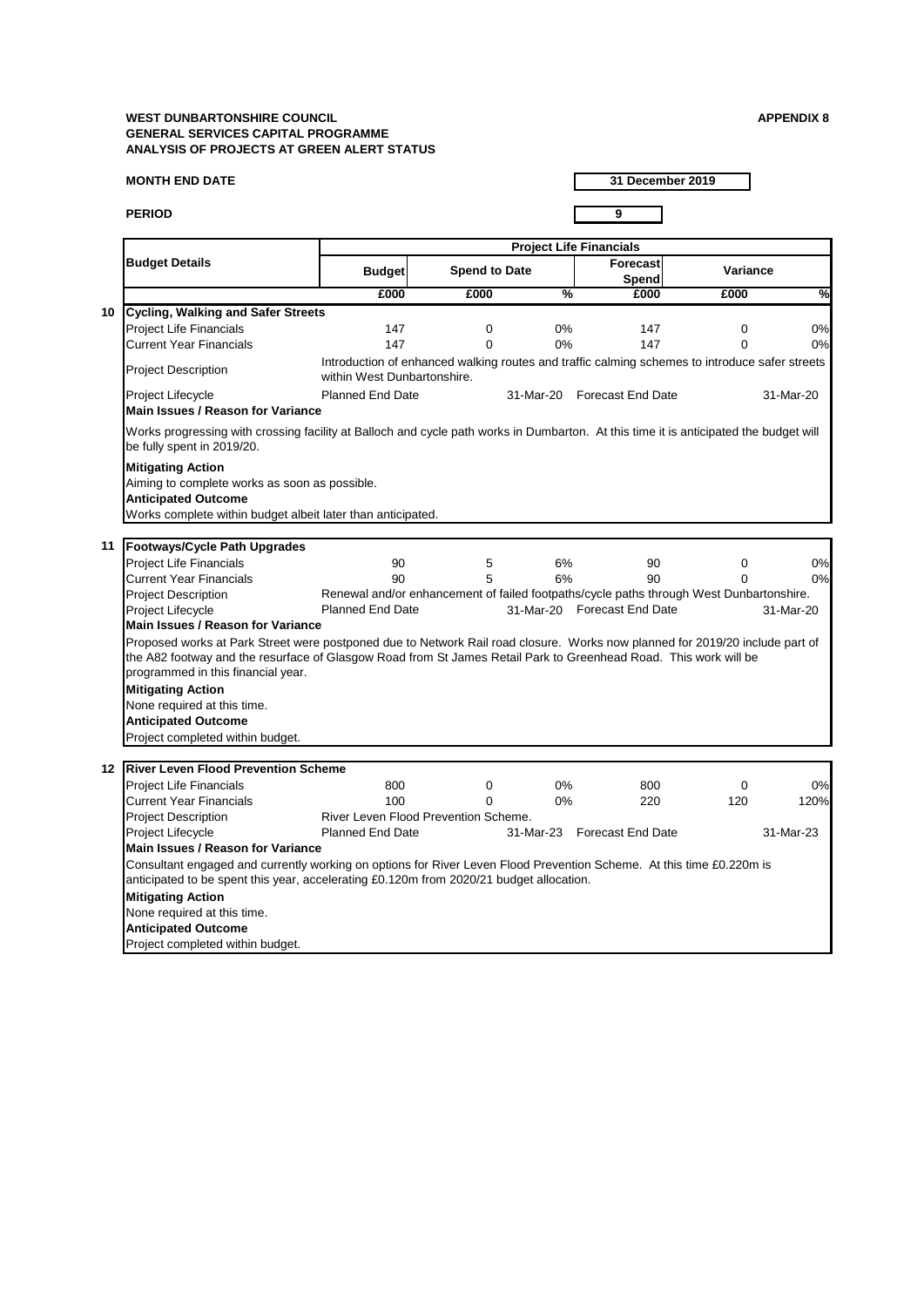#### **MONTH END DATE**

**PERIOD 9**

**31 December 2019**

Road reconstruction requirements spanning Drymen Road, Balloch to Kilmaronock Church have been identified with infrastructure improvement with new drainage. Project was underway in 2018 and resurfacing works have now been completed. Signage review also now completed and remainder of the works will be carried out in winter 2019/20.

| 16   A811 Infrastructure Works    |                            |       |           |                          |           |
|-----------------------------------|----------------------------|-------|-----------|--------------------------|-----------|
| <b>Project Life Financials</b>    | .500                       | 1,393 | 93%       | .500                     | 0%        |
| <b>Current Year Financials</b>    | 274                        | 167   | 61%       | 274                      | 0%        |
| <b>Project Description</b>        | A811 Infrastructure Works. |       |           |                          |           |
| <b>Project Lifecycle</b>          | <b>Planned End Date</b>    |       | 31-Mar-20 | <b>Forecast End Date</b> | 31-Mar-20 |
| Main Issues / Reason for Variance |                            |       |           |                          |           |

# **Mitigating Action**

None required at this time.

# **Anticipated Outcome**

Project will be delivered on time and within budget with slippage related to retention payments only.

#### **Anticipated Outcome**

To provide an improved A813.

|    |                                                                                                                                                                                                                                                                                                                                                                                                               |                                |                      |               | <b>Project Life Financials</b>                                                                 |                 |           |
|----|---------------------------------------------------------------------------------------------------------------------------------------------------------------------------------------------------------------------------------------------------------------------------------------------------------------------------------------------------------------------------------------------------------------|--------------------------------|----------------------|---------------|------------------------------------------------------------------------------------------------|-----------------|-----------|
|    | <b>Budget Details</b>                                                                                                                                                                                                                                                                                                                                                                                         | <b>Budget</b>                  | <b>Spend to Date</b> |               | <b>Forecast</b><br><b>Spend</b>                                                                | <b>Variance</b> |           |
|    |                                                                                                                                                                                                                                                                                                                                                                                                               | £000                           | £000                 | $\frac{0}{0}$ | £000                                                                                           | £000            | %         |
|    |                                                                                                                                                                                                                                                                                                                                                                                                               |                                |                      |               |                                                                                                |                 |           |
| 13 | Infrastructure - Flooding                                                                                                                                                                                                                                                                                                                                                                                     |                                |                      |               |                                                                                                |                 |           |
|    | <b>Project Life Financials</b>                                                                                                                                                                                                                                                                                                                                                                                | 161                            | 59                   | 37%           | 161                                                                                            | $\mathbf 0$     | 0%        |
|    | <b>Current Year Financials</b>                                                                                                                                                                                                                                                                                                                                                                                | 161                            | 59                   | 37%           | 161                                                                                            | 0               | 0%        |
|    | <b>Project Description</b>                                                                                                                                                                                                                                                                                                                                                                                    |                                |                      |               | Essential renewal of failed drainage assets to minimise flood risk within West Dunbartonshire. |                 |           |
|    | <b>Project Lifecycle</b>                                                                                                                                                                                                                                                                                                                                                                                      | <b>Planned End Date</b>        |                      |               | 31-Mar-20 Forecast End Date                                                                    |                 | 31-Mar-20 |
|    | <b>Main Issues / Reason for Variance</b>                                                                                                                                                                                                                                                                                                                                                                      |                                |                      |               |                                                                                                |                 |           |
|    | Livingstone Street flooding works due to be carried out prior to scheduled resurfacing, which is dependent on the permission being<br>granted by new filling station. Several other schemes have been identified to utilise budget, including Drymen Road Balloch<br>drainage works, and A810 drainage works at Fairways. Works packages to be issued through civil framework and quick quote as<br>required. |                                |                      |               |                                                                                                |                 |           |
|    | <b>Mitigating Action</b>                                                                                                                                                                                                                                                                                                                                                                                      |                                |                      |               |                                                                                                |                 |           |
|    | None required at this time.                                                                                                                                                                                                                                                                                                                                                                                   |                                |                      |               |                                                                                                |                 |           |
|    | <b>Anticipated Outcome</b>                                                                                                                                                                                                                                                                                                                                                                                    |                                |                      |               |                                                                                                |                 |           |
|    | Project completed within budget.                                                                                                                                                                                                                                                                                                                                                                              |                                |                      |               |                                                                                                |                 |           |
|    |                                                                                                                                                                                                                                                                                                                                                                                                               |                                |                      |               |                                                                                                |                 |           |
| 14 | Infrastructure - Roads                                                                                                                                                                                                                                                                                                                                                                                        |                                |                      |               |                                                                                                |                 |           |
|    | <b>Project Life Financials</b>                                                                                                                                                                                                                                                                                                                                                                                | 5,478                          | 2,710                | 49%           | 5,478                                                                                          | $\mathbf 0$     | 0%        |
|    | <b>Current Year Financials</b>                                                                                                                                                                                                                                                                                                                                                                                | 5,478                          | 2,710                | 49%           | 5,478                                                                                          | $\mathbf 0$     | 0%        |
|    | <b>Project Description</b>                                                                                                                                                                                                                                                                                                                                                                                    | Infrastructure - Roads.        |                      |               |                                                                                                |                 |           |
|    | <b>Project Lifecycle</b>                                                                                                                                                                                                                                                                                                                                                                                      | <b>Planned End Date</b>        |                      | 31-Mar-20     | <b>Forecast End Date</b>                                                                       |                 | 31-Mar-20 |
|    | <b>Main Issues / Reason for Variance</b>                                                                                                                                                                                                                                                                                                                                                                      |                                |                      |               |                                                                                                |                 |           |
|    | There is a full programme of resurfacing works for 2019/20 which will utilise this budget, with works progressing to plan.                                                                                                                                                                                                                                                                                    |                                |                      |               |                                                                                                |                 |           |
|    | <b>Mitigating Action</b>                                                                                                                                                                                                                                                                                                                                                                                      |                                |                      |               |                                                                                                |                 |           |
|    | None required at this time.                                                                                                                                                                                                                                                                                                                                                                                   |                                |                      |               |                                                                                                |                 |           |
|    | <b>Anticipated Outcome</b>                                                                                                                                                                                                                                                                                                                                                                                    |                                |                      |               |                                                                                                |                 |           |
|    | Project completed on time and within budget.                                                                                                                                                                                                                                                                                                                                                                  |                                |                      |               |                                                                                                |                 |           |
|    |                                                                                                                                                                                                                                                                                                                                                                                                               |                                |                      |               |                                                                                                |                 |           |
| 15 | A813 Road Improvement Phase 2                                                                                                                                                                                                                                                                                                                                                                                 |                                |                      |               |                                                                                                |                 |           |
|    | <b>Project Life Financials</b>                                                                                                                                                                                                                                                                                                                                                                                | 2,325                          | $\mathbf 0$          | $0\%$         | 2,325                                                                                          | 0               | 0%        |
|    | <b>Current Year Financials</b>                                                                                                                                                                                                                                                                                                                                                                                | $\Omega$                       | $\Omega$             | 0%            | 0                                                                                              | $\mathbf 0$     | 0%        |
|    | <b>Project Description</b>                                                                                                                                                                                                                                                                                                                                                                                    | A813 Road Improvement Phase 2. |                      |               |                                                                                                |                 |           |
|    | <b>Project Lifecycle</b>                                                                                                                                                                                                                                                                                                                                                                                      | <b>Planned End Date</b>        |                      | 31-Mar-26     | <b>Forecast End Date</b>                                                                       |                 | 31-Mar-26 |
|    | <b>Main Issues / Reason for Variance</b>                                                                                                                                                                                                                                                                                                                                                                      |                                |                      |               |                                                                                                |                 |           |
|    | No issues to report.                                                                                                                                                                                                                                                                                                                                                                                          |                                |                      |               |                                                                                                |                 |           |
|    | <b>Mitigating Action</b>                                                                                                                                                                                                                                                                                                                                                                                      |                                |                      |               |                                                                                                |                 |           |
|    | None required at this time.                                                                                                                                                                                                                                                                                                                                                                                   |                                |                      |               |                                                                                                |                 |           |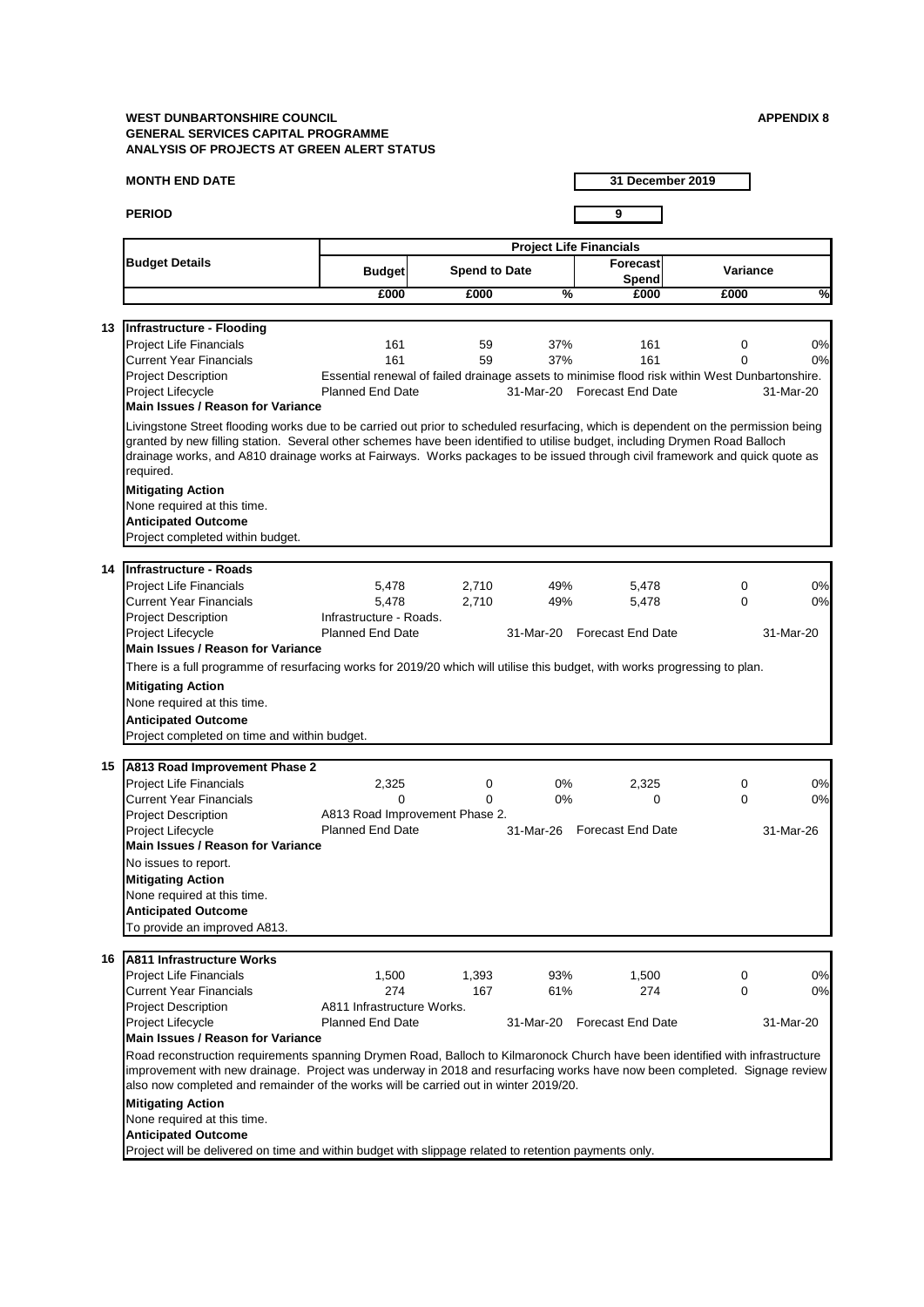#### **MONTH END DATE**

**PERIOD 9**

**31 December 2019**

**Mitigating Action** None Required at this time. **Anticipated Outcome** Project completed albeit later than anticipated. **Main Issues / Reason for Variance**  Project now complete with retentions paid 2019/20.

|                                                        |                                           |                                                                                                                                                                                                                                                                                                                                                                                              |                      | <b>Project Life Financials</b> |                                                                                               |                 |               |
|--------------------------------------------------------|-------------------------------------------|----------------------------------------------------------------------------------------------------------------------------------------------------------------------------------------------------------------------------------------------------------------------------------------------------------------------------------------------------------------------------------------------|----------------------|--------------------------------|-----------------------------------------------------------------------------------------------|-----------------|---------------|
| <b>Budget Details</b>                                  |                                           | <b>Budget</b>                                                                                                                                                                                                                                                                                                                                                                                | <b>Spend to Date</b> |                                | Forecast<br><b>Spend</b>                                                                      | <b>Variance</b> |               |
|                                                        |                                           | £000                                                                                                                                                                                                                                                                                                                                                                                         | £000                 | $\frac{0}{6}$                  | £000                                                                                          | £000            | $\frac{1}{2}$ |
| 17                                                     |                                           | <b>Protective overcoating to 4 over bridges River Leven</b>                                                                                                                                                                                                                                                                                                                                  |                      |                                |                                                                                               |                 |               |
| <b>Project Life Financials</b>                         |                                           | 1,080                                                                                                                                                                                                                                                                                                                                                                                        | 0                    | $0\%$                          | 1,080                                                                                         | 0               | 0%            |
| <b>Current Year Financials</b>                         |                                           | 270                                                                                                                                                                                                                                                                                                                                                                                          | 0                    | $0\%$                          | 320                                                                                           | 50              | 19%           |
| <b>Project Description</b>                             |                                           | To overcoat 4 bridges over River Leven.                                                                                                                                                                                                                                                                                                                                                      |                      |                                |                                                                                               |                 |               |
| Project Lifecycle                                      |                                           | <b>Planned End Date</b>                                                                                                                                                                                                                                                                                                                                                                      |                      | 31-Mar-25                      | <b>Forecast End Date</b>                                                                      |                 | 31-Mar-25     |
|                                                        | <b>Main Issues / Reason for Variance</b>  |                                                                                                                                                                                                                                                                                                                                                                                              |                      |                                |                                                                                               |                 |               |
|                                                        | allocation. Retentions due 2021/22.       | Estate. Works have been delayed due to a longer than expected procurement process with preparation of tender documentation<br>taking longer than anticipated and the time taken to prepare the work packages required for the structures. Principal Inspection<br>works to establish precise scope of works commenced late November with £0.050m required to be accelerated from the 2020/21 |                      |                                |                                                                                               |                 |               |
| <b>Mitigating Action</b>                               | None available at this time.              |                                                                                                                                                                                                                                                                                                                                                                                              |                      |                                |                                                                                               |                 |               |
| <b>Anticipated Outcome</b>                             |                                           |                                                                                                                                                                                                                                                                                                                                                                                              |                      |                                |                                                                                               |                 |               |
|                                                        |                                           | Project to be delivered in line with capital plan refresh and within budget.                                                                                                                                                                                                                                                                                                                 |                      |                                |                                                                                               |                 |               |
|                                                        |                                           |                                                                                                                                                                                                                                                                                                                                                                                              |                      |                                |                                                                                               |                 |               |
| 18                                                     |                                           | Strathclyde Partnership for Transport - Bus, cycling and walking infrastructure improvements & Park and Rides                                                                                                                                                                                                                                                                                |                      |                                |                                                                                               |                 |               |
| <b>Project Life Financials</b>                         |                                           | 550                                                                                                                                                                                                                                                                                                                                                                                          | 48                   | $0\%$                          | 550                                                                                           | 0               | 0%            |
| <b>Current Year Financials</b>                         |                                           | 550                                                                                                                                                                                                                                                                                                                                                                                          | 48                   | $0\%$                          | 550                                                                                           | O               | 0%            |
| <b>Project Description</b>                             |                                           |                                                                                                                                                                                                                                                                                                                                                                                              |                      |                                | Strathclyde Partnership for Transport - Bus, cycling and walking infrastructure improvements. |                 |               |
| <b>Project Lifecycle</b>                               |                                           | <b>Planned End Date</b>                                                                                                                                                                                                                                                                                                                                                                      |                      |                                | 31-Mar-20 Forecast End Date                                                                   |                 | 31-Mar-20     |
|                                                        | <b>Main Issues / Reason for Variance</b>  |                                                                                                                                                                                                                                                                                                                                                                                              |                      |                                |                                                                                               |                 |               |
| rides ongoing.                                         |                                           | With regards to A814 congestion reduction measures, works planned for 2019/20 include congestion measures on the A814 which<br>are now physically complete. With regards to Bus infrastructure improvements, high borders at bus stops works progressing<br>throughout WDC and are due to complete by year end March 2019 district wide. Plans for works for Dalreoch and Balloch park and   |                      |                                |                                                                                               |                 |               |
| <b>Mitigating Action</b><br><b>Anticipated Outcome</b> | None Required at this time.               |                                                                                                                                                                                                                                                                                                                                                                                              |                      |                                |                                                                                               |                 |               |
|                                                        |                                           | To deliver improved specified, bus, cycling and walking routes within West Dunbartonshire.                                                                                                                                                                                                                                                                                                   |                      |                                |                                                                                               |                 |               |
|                                                        |                                           |                                                                                                                                                                                                                                                                                                                                                                                              |                      |                                |                                                                                               |                 |               |
| 19                                                     | <b>Strathleven Park and Ride Car Park</b> |                                                                                                                                                                                                                                                                                                                                                                                              |                      |                                |                                                                                               |                 |               |
| <b>Project Life Financials</b>                         |                                           | 285                                                                                                                                                                                                                                                                                                                                                                                          | 290                  | 102%                           | 302                                                                                           | 17              | 6%            |
| <b>Current Year Financials</b>                         |                                           | 35                                                                                                                                                                                                                                                                                                                                                                                           | 40                   | 113%                           | 52                                                                                            | 17              | 48%           |
| <b>Project Description</b>                             |                                           | utilised as park and ride and overflow for town centre parking.                                                                                                                                                                                                                                                                                                                              |                      |                                | Provision of additional car parking off Strathleven Place adjoining Church car Park. To be    |                 |               |
| Project Lifecycle                                      |                                           | <b>Planned End Date</b>                                                                                                                                                                                                                                                                                                                                                                      |                      |                                | 31-Mar-20 Forecast End Date                                                                   |                 | 30-Apr-19     |

Planned End Date Forecast End Date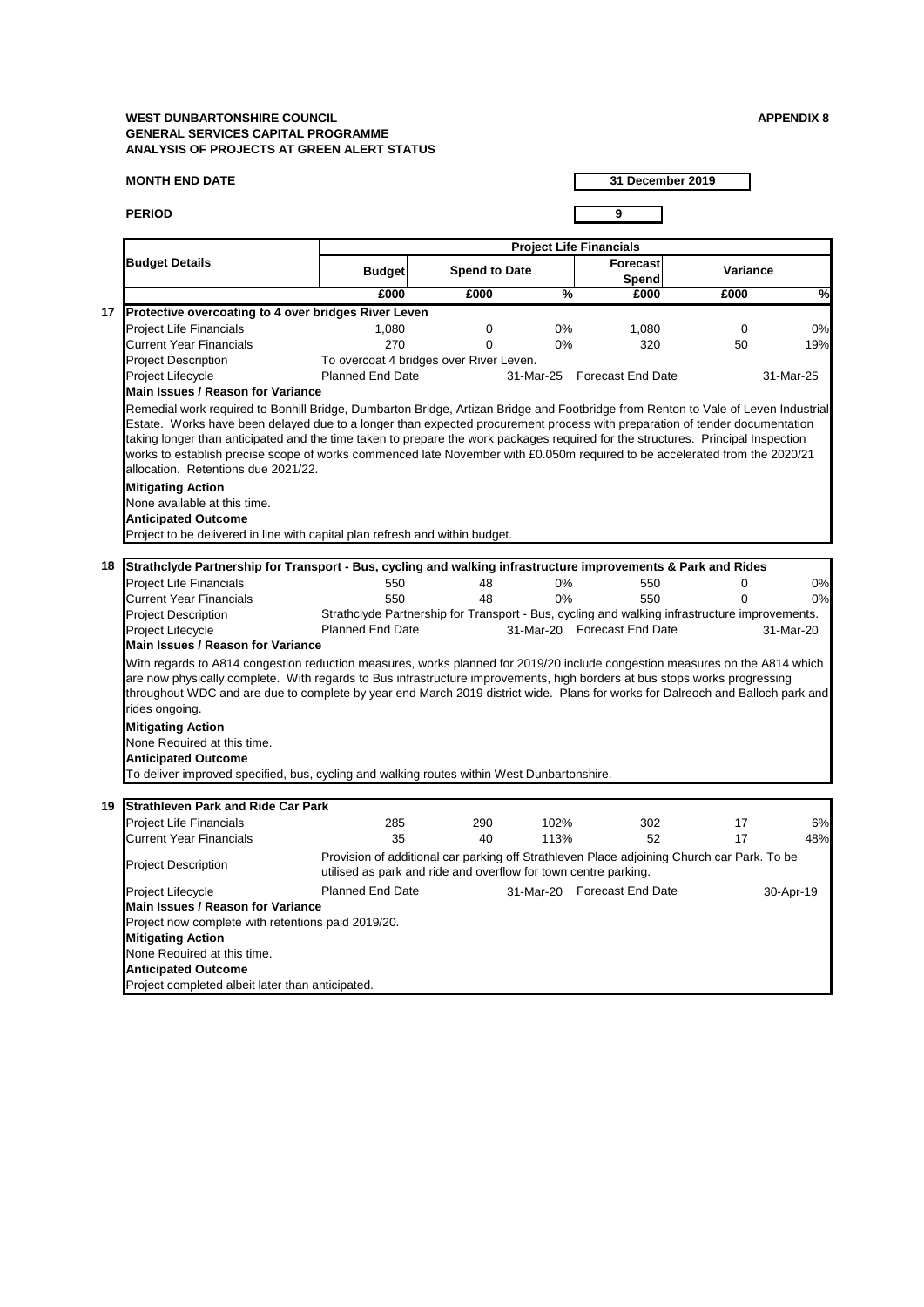#### **MONTH END DATE**

**PERIOD 9**

**31 December 2019**

| 23                                                                                                                                                                            | New Play & Recreation at Radnor Park, including MUGA                                       |                         |     |     |                             |          |           |
|-------------------------------------------------------------------------------------------------------------------------------------------------------------------------------|--------------------------------------------------------------------------------------------|-------------------------|-----|-----|-----------------------------|----------|-----------|
|                                                                                                                                                                               | <b>Project Life Financials</b>                                                             | 260                     | 212 | 81% | 260                         | $\Omega$ | 0%        |
|                                                                                                                                                                               | <b>Current Year Financials</b>                                                             | 162                     | 113 | 70% | 144                         | (18)     | $-11%$    |
|                                                                                                                                                                               | New Play & Recreation at Radnor Park, including MUGA.<br><b>Project Description</b>        |                         |     |     |                             |          |           |
|                                                                                                                                                                               | <b>Project Lifecycle</b>                                                                   | <b>Planned End Date</b> |     |     | 31-Mar-20 Forecast End Date |          | 31-Dec-19 |
|                                                                                                                                                                               | <b>IMain Issues / Reason for Variance</b>                                                  |                         |     |     |                             |          |           |
| Both Phase 1 (play area) and Phase 2 (MUGA) are now complete. Retentions of £0.018m are due to be paid December 2020 and<br>are therefore required to be rephased to 2020/21. |                                                                                            |                         |     |     |                             |          |           |
|                                                                                                                                                                               | <b>Mitigating Action</b>                                                                   |                         |     |     |                             |          |           |
|                                                                                                                                                                               | None required at this time.                                                                |                         |     |     |                             |          |           |
|                                                                                                                                                                               | <b>Anticipated Outcome</b>                                                                 |                         |     |     |                             |          |           |
|                                                                                                                                                                               | Provision of new Play & Recreation at Radnor Park, including MUGA delivered within budget. |                         |     |     |                             |          |           |

# **Mitigating Action** None required at this time. **Anticipated Outcome** Installation of rapid charge electrical car charging points.

|    |                                                                                                                                                                                                                                                                                                                                                                                                                                                                                                                                                                      |                                                           |                      |               | <b>Project Life Financials</b>                                                               |                 |               |
|----|----------------------------------------------------------------------------------------------------------------------------------------------------------------------------------------------------------------------------------------------------------------------------------------------------------------------------------------------------------------------------------------------------------------------------------------------------------------------------------------------------------------------------------------------------------------------|-----------------------------------------------------------|----------------------|---------------|----------------------------------------------------------------------------------------------|-----------------|---------------|
|    | <b>Budget Details</b>                                                                                                                                                                                                                                                                                                                                                                                                                                                                                                                                                | <b>Budget</b>                                             | <b>Spend to Date</b> |               | Forecast<br>Spend                                                                            | <b>Variance</b> |               |
|    |                                                                                                                                                                                                                                                                                                                                                                                                                                                                                                                                                                      | £000                                                      | £000                 | $\frac{1}{2}$ | £000                                                                                         | £000            | $\frac{1}{2}$ |
| 20 | Street lighting and associated electrical infrastructure                                                                                                                                                                                                                                                                                                                                                                                                                                                                                                             |                                                           |                      |               |                                                                                              |                 |               |
|    | <b>Project Life Financials</b>                                                                                                                                                                                                                                                                                                                                                                                                                                                                                                                                       | 209                                                       | 82                   | 39%           | 209                                                                                          | $\overline{0}$  | 0%            |
|    | <b>Current Year Financials</b>                                                                                                                                                                                                                                                                                                                                                                                                                                                                                                                                       | 187                                                       | 60                   | 32%           | 187                                                                                          | $\mathbf 0$     | 0%            |
|    | <b>Project Description</b>                                                                                                                                                                                                                                                                                                                                                                                                                                                                                                                                           | Street lighting and associated electrical infrastructure. |                      |               |                                                                                              |                 |               |
|    | Project Lifecycle                                                                                                                                                                                                                                                                                                                                                                                                                                                                                                                                                    | <b>Planned End Date</b>                                   |                      |               | 31-Mar-20 Forecast End Date                                                                  |                 | 31-Mar-20     |
|    | <b>Main Issues / Reason for Variance</b>                                                                                                                                                                                                                                                                                                                                                                                                                                                                                                                             |                                                           |                      |               |                                                                                              |                 |               |
|    | Work is being carried out in house and will be supplemented via external contractors through quick quote in 2019/20.                                                                                                                                                                                                                                                                                                                                                                                                                                                 |                                                           |                      |               |                                                                                              |                 |               |
|    | <b>Mitigating Action</b>                                                                                                                                                                                                                                                                                                                                                                                                                                                                                                                                             |                                                           |                      |               |                                                                                              |                 |               |
|    | None available.                                                                                                                                                                                                                                                                                                                                                                                                                                                                                                                                                      |                                                           |                      |               |                                                                                              |                 |               |
|    | <b>Anticipated Outcome</b>                                                                                                                                                                                                                                                                                                                                                                                                                                                                                                                                           |                                                           |                      |               |                                                                                              |                 |               |
|    | Project completed on time and within budget.                                                                                                                                                                                                                                                                                                                                                                                                                                                                                                                         |                                                           |                      |               |                                                                                              |                 |               |
|    |                                                                                                                                                                                                                                                                                                                                                                                                                                                                                                                                                                      |                                                           |                      |               |                                                                                              |                 |               |
| 21 | Turnberry Homes - traffic calming/ management at Turnberry housing development off Castle Road                                                                                                                                                                                                                                                                                                                                                                                                                                                                       |                                                           |                      |               |                                                                                              |                 |               |
|    | <b>Project Life Financials</b>                                                                                                                                                                                                                                                                                                                                                                                                                                                                                                                                       | 60                                                        | 53                   | 88%           | 60                                                                                           | 0               | 0%            |
|    | <b>Current Year Financials</b>                                                                                                                                                                                                                                                                                                                                                                                                                                                                                                                                       | 7                                                         | $\Omega$             | 0%            |                                                                                              | 0               | 0%            |
|    | <b>Project Description</b>                                                                                                                                                                                                                                                                                                                                                                                                                                                                                                                                           |                                                           |                      |               | Funding has been received from Turnberry Homes and will be used to introduce traffic calming |                 |               |
|    | Project Lifecycle                                                                                                                                                                                                                                                                                                                                                                                                                                                                                                                                                    | <b>Planned End Date</b>                                   |                      |               | 31-Mar-20 Forecast End Date                                                                  |                 | 31-Mar-20     |
|    | <b>Main Issues / Reason for Variance</b>                                                                                                                                                                                                                                                                                                                                                                                                                                                                                                                             |                                                           |                      |               |                                                                                              |                 |               |
|    | Plans have been re-phased to carry out works in conjunction with Park St to Dumbarton East Train Station, which have now been<br>rescheduled to 2019/20 due to prioritisation of resources.                                                                                                                                                                                                                                                                                                                                                                          |                                                           |                      |               |                                                                                              |                 |               |
|    | <b>Mitigating Action</b>                                                                                                                                                                                                                                                                                                                                                                                                                                                                                                                                             |                                                           |                      |               |                                                                                              |                 |               |
|    | Officers will continue to work with Procurement regarding contractual issues.                                                                                                                                                                                                                                                                                                                                                                                                                                                                                        |                                                           |                      |               |                                                                                              |                 |               |
|    | <b>Anticipated Outcome</b>                                                                                                                                                                                                                                                                                                                                                                                                                                                                                                                                           |                                                           |                      |               |                                                                                              |                 |               |
|    | Project to be finalised in conjunction with Dumbarton East - Park St to Dumbarton East Train Station pathway.                                                                                                                                                                                                                                                                                                                                                                                                                                                        |                                                           |                      |               |                                                                                              |                 |               |
|    |                                                                                                                                                                                                                                                                                                                                                                                                                                                                                                                                                                      |                                                           |                      |               |                                                                                              |                 |               |
| 22 | <b>Electrical Charging Points - Rapid Charge</b>                                                                                                                                                                                                                                                                                                                                                                                                                                                                                                                     |                                                           |                      |               |                                                                                              |                 |               |
|    | <b>Project Life Financials</b>                                                                                                                                                                                                                                                                                                                                                                                                                                                                                                                                       | 170                                                       | $\mathbf 0$          | 0%            | 170                                                                                          | 0               | 0%            |
|    | <b>Current Year Financials</b>                                                                                                                                                                                                                                                                                                                                                                                                                                                                                                                                       | 170                                                       | $\Omega$             | $0\%$         | 170                                                                                          | 0               | 0%            |
|    | <b>Project Description</b>                                                                                                                                                                                                                                                                                                                                                                                                                                                                                                                                           | points                                                    |                      |               | Funding has been awarded from Transport Scotland for the Installation of electrical charging |                 |               |
|    | Project Lifecycle<br><b>Main Issues / Reason for Variance</b>                                                                                                                                                                                                                                                                                                                                                                                                                                                                                                        | <b>Planned End Date</b>                                   |                      |               | 31-Mar-20 Forecast End Date                                                                  |                 | 31-Mar-20     |
|    | Funding of £0.170m has been awarded from Transport Scotland for the installation of Rapid Charge electrical car charging points.<br>Locations have been confirmed for Kilbowie Road Clydebank Park & Ride and Woodyard Road in Dumbarton, with consideration to<br>an electrical charging point at Vale of Leven Park & Ride. The intention is also to install a charging point at a Richmond Street<br>Depot. Procurement options are being explored in conjunction with shared service partners and full spend anticipated in 2019/20.<br><b>Mitigating Action</b> |                                                           |                      |               |                                                                                              |                 |               |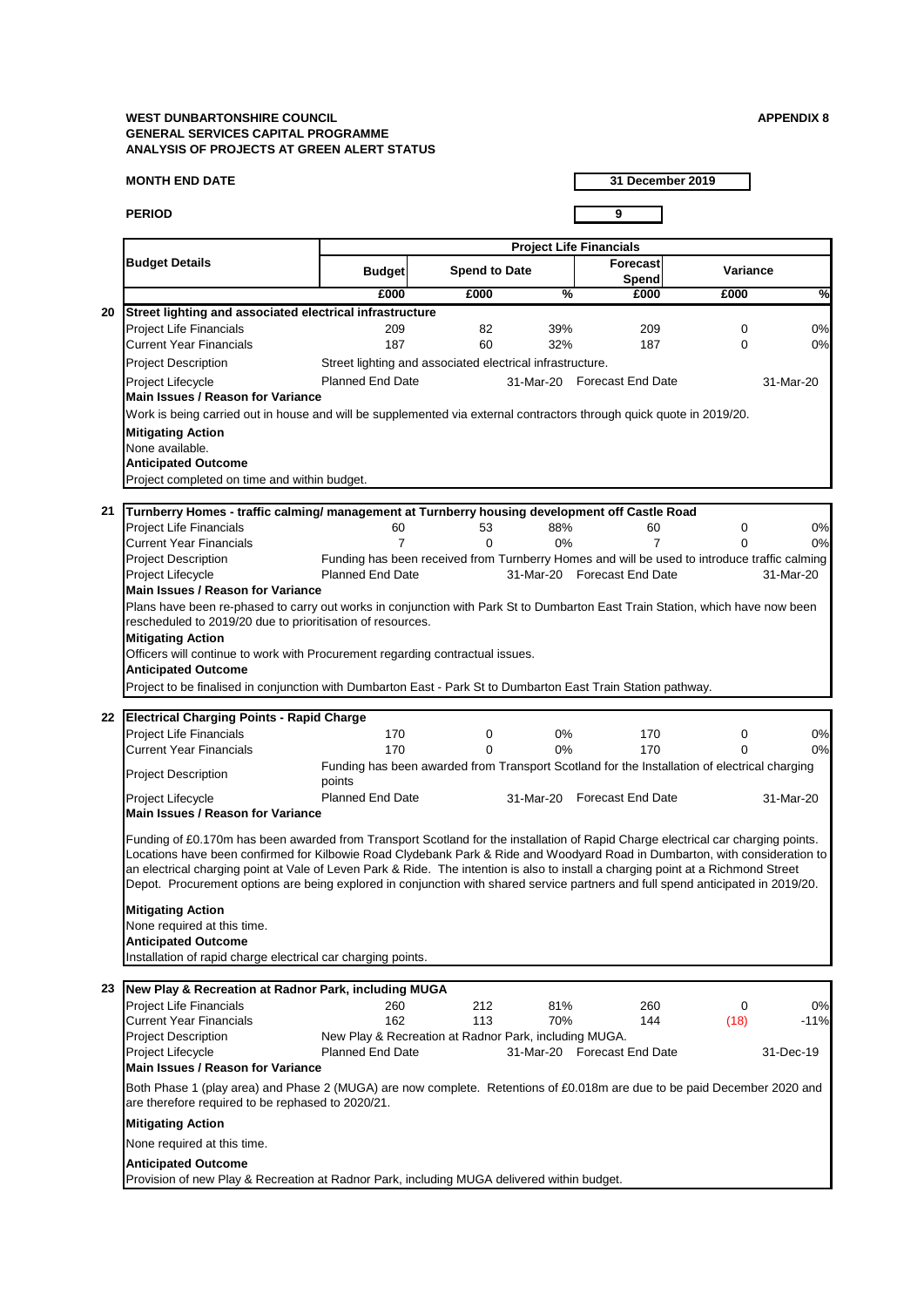#### **MONTH END DATE**

**PERIOD 9**

**31 December 2019**

| 27 | <b>Upgrade Lighting</b>                                                                                                                                                                                                    |                         |   |           |                          |             |           |
|----|----------------------------------------------------------------------------------------------------------------------------------------------------------------------------------------------------------------------------|-------------------------|---|-----------|--------------------------|-------------|-----------|
|    | <b>Project Life Financials</b>                                                                                                                                                                                             | 95                      | 0 | $0\%$     | 95                       | $\Omega$    | 0%        |
|    | Current Year Financials                                                                                                                                                                                                    | 95                      | 0 | $0\%$     | 95                       | $\mathbf 0$ | 0%        |
|    | <b>Project Description</b>                                                                                                                                                                                                 | Upgrade Lighting        |   |           |                          |             |           |
|    | <b>Project Lifecycle</b>                                                                                                                                                                                                   | <b>Planned End Date</b> |   | 31-Mar-20 | <b>Forecast End Date</b> |             | 31-Mar-20 |
|    | <b>Main Issues / Reason for Variance</b>                                                                                                                                                                                   |                         |   |           |                          |             |           |
|    | Whitecrook is complete. Carleith - minor works still to complete. Costs for Dumbarton Academy have been received and work will<br>be complete by end of financial year. Budget will be fully utilised this financial year. |                         |   |           |                          |             |           |
|    | <b>Mitigating Action</b><br>None available at this time.                                                                                                                                                                   |                         |   |           |                          |             |           |
|    |                                                                                                                                                                                                                            |                         |   |           |                          |             |           |
|    | <b>Anticipated Outcome</b>                                                                                                                                                                                                 |                         |   |           |                          |             |           |
|    | Delivery of project on time and on budget.                                                                                                                                                                                 |                         |   |           |                          |             |           |

# **Anticipated Outcome**

Project delivered within budget and amended timescales.

|    | <b>Budget Details</b>                                                                                                                                                                                                                                                                                                                                                                      |                                           | <b>Project Life Financials</b> |               |                                 |                 |               |  |  |  |  |
|----|--------------------------------------------------------------------------------------------------------------------------------------------------------------------------------------------------------------------------------------------------------------------------------------------------------------------------------------------------------------------------------------------|-------------------------------------------|--------------------------------|---------------|---------------------------------|-----------------|---------------|--|--|--|--|
|    |                                                                                                                                                                                                                                                                                                                                                                                            | <b>Budget</b>                             | <b>Spend to Date</b>           |               | <b>Forecast</b><br><b>Spend</b> | <b>Variance</b> |               |  |  |  |  |
|    |                                                                                                                                                                                                                                                                                                                                                                                            | £000                                      | £000                           | $\frac{0}{6}$ | £000                            | £000            | $\frac{1}{2}$ |  |  |  |  |
|    |                                                                                                                                                                                                                                                                                                                                                                                            |                                           |                                |               |                                 |                 |               |  |  |  |  |
| 24 | <b>Pappert Woodland Wind Farm</b>                                                                                                                                                                                                                                                                                                                                                          |                                           |                                |               |                                 |                 |               |  |  |  |  |
|    | <b>Project Life Financials</b>                                                                                                                                                                                                                                                                                                                                                             | 6,900                                     | 37                             | $1\%$         | 6,900                           | $\overline{0}$  | 0%            |  |  |  |  |
|    | <b>Current Year Financials</b>                                                                                                                                                                                                                                                                                                                                                             |                                           | $\Omega$                       | $0\%$         | 0                               | (4)             | 0%            |  |  |  |  |
|    | <b>Project Description</b>                                                                                                                                                                                                                                                                                                                                                                 | Provision of new wind farm.               |                                |               |                                 |                 |               |  |  |  |  |
|    | Project Lifecycle<br><b>Main Issues / Reason for Variance</b>                                                                                                                                                                                                                                                                                                                              | <b>Planned End Date</b>                   |                                |               | 31-Mar-24 Forecast End Date     |                 | 31-Mar-24     |  |  |  |  |
|    |                                                                                                                                                                                                                                                                                                                                                                                            |                                           |                                |               |                                 |                 |               |  |  |  |  |
|    | Following IRED Committee in August 2019, it was agreed not to pursue a Wind Farm Development on WDC land. WDC is still in<br>negotiations with the potential new development partner, however until this arrangement can be finalised, no spend can progress.<br>It is therefore the intention to remove this project at the next capital refresh until a clear proposal can be developed. |                                           |                                |               |                                 |                 |               |  |  |  |  |
|    | <b>Mitigating Action</b>                                                                                                                                                                                                                                                                                                                                                                   |                                           |                                |               |                                 |                 |               |  |  |  |  |
|    | Project team will continue to consult with Planning and other statutory consultees once revised scheme has been finalised.                                                                                                                                                                                                                                                                 |                                           |                                |               |                                 |                 |               |  |  |  |  |
|    | <b>Anticipated Outcome</b>                                                                                                                                                                                                                                                                                                                                                                 |                                           |                                |               |                                 |                 |               |  |  |  |  |
|    | Project completion generates savings in line with revised financial analysis.                                                                                                                                                                                                                                                                                                              |                                           |                                |               |                                 |                 |               |  |  |  |  |
|    |                                                                                                                                                                                                                                                                                                                                                                                            |                                           |                                |               |                                 |                 |               |  |  |  |  |
| 25 | <b>Depot Urgent Spend</b>                                                                                                                                                                                                                                                                                                                                                                  |                                           |                                |               |                                 |                 |               |  |  |  |  |
|    | <b>Project Life Financials</b>                                                                                                                                                                                                                                                                                                                                                             | 207                                       | 206                            | 100%          | 207                             | 0               | 0%            |  |  |  |  |
|    | <b>Current Year Financials</b>                                                                                                                                                                                                                                                                                                                                                             |                                           | $\mathbf 0$                    | $0\%$         |                                 | $\overline{0}$  | 0%            |  |  |  |  |
|    | <b>Project Description</b>                                                                                                                                                                                                                                                                                                                                                                 | Depot upgrades.                           |                                |               |                                 |                 |               |  |  |  |  |
|    | <b>Project Lifecycle</b>                                                                                                                                                                                                                                                                                                                                                                   | <b>Planned End Date</b>                   |                                | 31-Mar-20     | <b>Forecast End Date</b>        |                 | 31-Mar-20     |  |  |  |  |
|    | <b>Main Issues / Reason for Variance</b>                                                                                                                                                                                                                                                                                                                                                   |                                           |                                |               |                                 |                 |               |  |  |  |  |
|    | Final minor expenditure in 2019/20 to complete project.                                                                                                                                                                                                                                                                                                                                    |                                           |                                |               |                                 |                 |               |  |  |  |  |
|    | <b>Mitigating Action</b>                                                                                                                                                                                                                                                                                                                                                                   |                                           |                                |               |                                 |                 |               |  |  |  |  |
|    | None required at this time.                                                                                                                                                                                                                                                                                                                                                                |                                           |                                |               |                                 |                 |               |  |  |  |  |
|    | <b>Anticipated Outcome</b>                                                                                                                                                                                                                                                                                                                                                                 |                                           |                                |               |                                 |                 |               |  |  |  |  |
|    | To achieve condition B from condition C.                                                                                                                                                                                                                                                                                                                                                   |                                           |                                |               |                                 |                 |               |  |  |  |  |
|    |                                                                                                                                                                                                                                                                                                                                                                                            |                                           |                                |               |                                 |                 |               |  |  |  |  |
| 26 | Building Upgrades and H&S - lifecycle & reactive building upgrades                                                                                                                                                                                                                                                                                                                         |                                           |                                |               |                                 |                 |               |  |  |  |  |
|    | <b>Project Life Financials</b>                                                                                                                                                                                                                                                                                                                                                             | 4,078                                     | 3,232                          | 79%           | 4,078                           | 0               | 0%            |  |  |  |  |
|    | <b>Current Year Financials</b>                                                                                                                                                                                                                                                                                                                                                             | 4,078                                     | 3,232                          | 79%           | 4,078                           | $\overline{0}$  | 0%            |  |  |  |  |
|    | <b>Project Description</b>                                                                                                                                                                                                                                                                                                                                                                 | Lifecycle and reactive building upgrades. |                                |               |                                 |                 |               |  |  |  |  |
|    | <b>Project Lifecycle</b>                                                                                                                                                                                                                                                                                                                                                                   | <b>Planned End Date</b>                   |                                | 31-Mar-20     | <b>Forecast End Date</b>        |                 | 31-Mar-20     |  |  |  |  |
|    | <b>Main Issues / Reason for Variance</b>                                                                                                                                                                                                                                                                                                                                                   |                                           |                                |               |                                 |                 |               |  |  |  |  |
|    | Budget expected to be fully allocated with Officers having identified a number of projects which they anticipate will be complete by<br>end March 2020.                                                                                                                                                                                                                                    |                                           |                                |               |                                 |                 |               |  |  |  |  |
|    | <b>Mitigating Action</b>                                                                                                                                                                                                                                                                                                                                                                   |                                           |                                |               |                                 |                 |               |  |  |  |  |
|    | Ongoing regular meetings seeking to mitigate any possible delays to projects.                                                                                                                                                                                                                                                                                                              |                                           |                                |               |                                 |                 |               |  |  |  |  |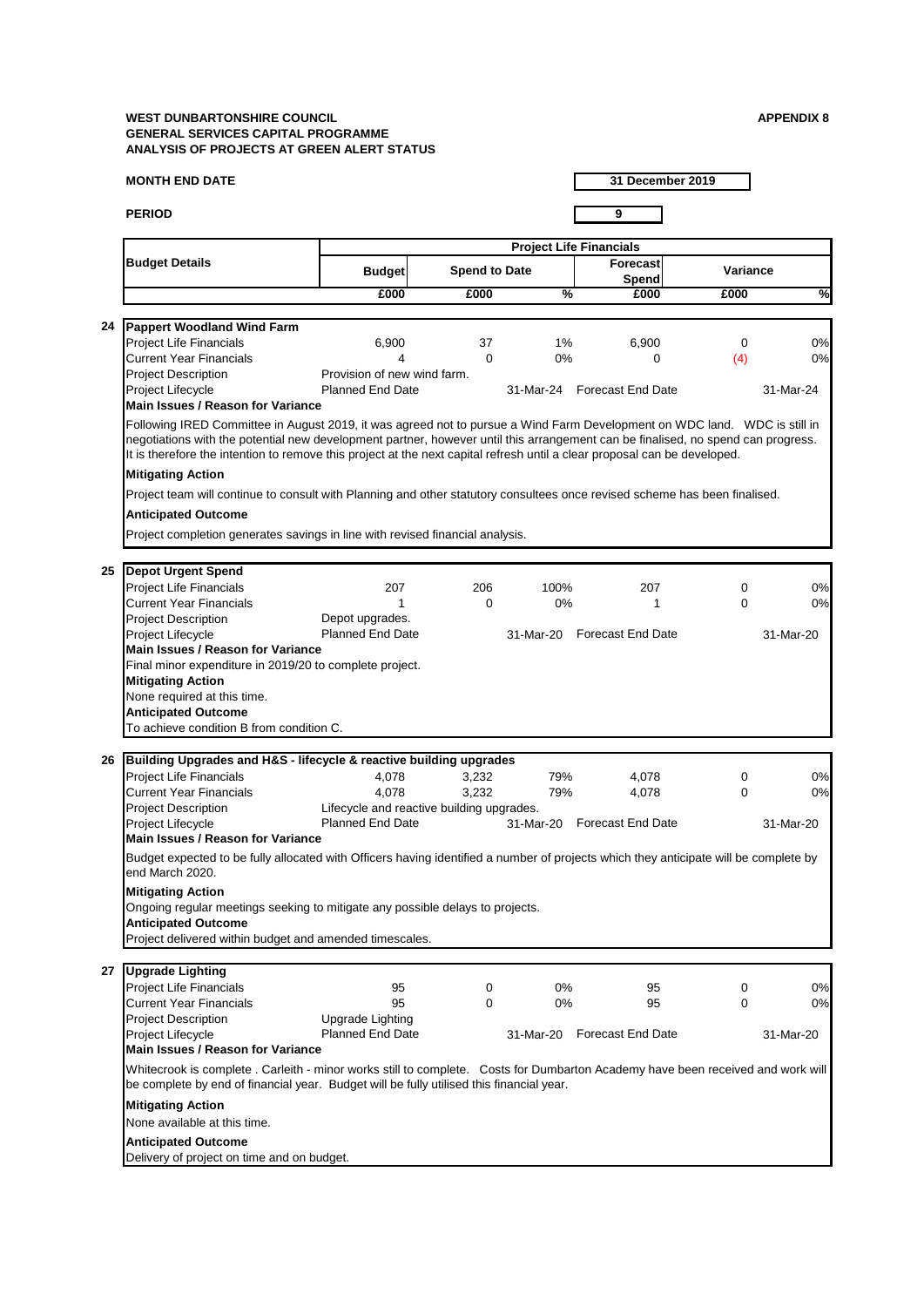#### **MONTH END DATE**

**PERIOD 9**

**31 December 2019**

|    |                                                                                                                                                                                                                                                                                                                     | <b>Project Life Financials</b>      |                |                      |                             |                 |               |  |  |
|----|---------------------------------------------------------------------------------------------------------------------------------------------------------------------------------------------------------------------------------------------------------------------------------------------------------------------|-------------------------------------|----------------|----------------------|-----------------------------|-----------------|---------------|--|--|
|    | <b>Budget Details</b>                                                                                                                                                                                                                                                                                               | <b>Budget</b>                       |                | <b>Spend to Date</b> | <b>Forecast</b><br>Spend    | <b>Variance</b> |               |  |  |
|    |                                                                                                                                                                                                                                                                                                                     | £000                                | £000           | $\frac{1}{2}$        | £000                        | £000            | $\frac{1}{2}$ |  |  |
| 28 | <b>Water Meter Downsize</b>                                                                                                                                                                                                                                                                                         |                                     |                |                      |                             |                 |               |  |  |
|    | <b>Project Life Financials</b>                                                                                                                                                                                                                                                                                      | 16                                  | 2              | 13%                  | 16                          | $\mathbf 0$     | 0%            |  |  |
|    | <b>Current Year Financials</b>                                                                                                                                                                                                                                                                                      | 16                                  | $\overline{2}$ | 13%                  | 16                          | $\overline{0}$  | 0%            |  |  |
|    | <b>Project Description</b>                                                                                                                                                                                                                                                                                          | <b>Water Meter Downsize</b>         |                |                      |                             |                 |               |  |  |
|    | <b>Project Lifecycle</b>                                                                                                                                                                                                                                                                                            | <b>Planned End Date</b>             |                |                      | 31-Mar-20 Forecast End Date |                 | 31-Mar-20     |  |  |
|    | Main Issues / Reason for Variance                                                                                                                                                                                                                                                                                   |                                     |                |                      |                             |                 |               |  |  |
|    | Dumbarton Academy, Bonhill Primary, Goldenhill Primary and Clydebank High school are all complete and awaiting invoices.<br>Budget expected to be fully utilised in 2019/20.<br><b>Mitigating Action</b><br>None required at this time.<br><b>Anticipated Outcome</b><br>Delivery of project on time and on budget. |                                     |                |                      |                             |                 |               |  |  |
| 29 | Urinal Controls                                                                                                                                                                                                                                                                                                     |                                     |                |                      |                             |                 |               |  |  |
|    |                                                                                                                                                                                                                                                                                                                     | 45                                  | $\overline{0}$ | $0\%$                | 45                          | $\mathbf 0$     | 0%            |  |  |
|    | <b>Project Life Financials</b><br><b>Current Year Financials</b>                                                                                                                                                                                                                                                    | 45                                  | $\Omega$       | $0\%$                | 30                          |                 | $-33%$        |  |  |
|    |                                                                                                                                                                                                                                                                                                                     | <b>Urinal Controls</b>              |                |                      |                             | (15)            |               |  |  |
|    | <b>Project Description</b>                                                                                                                                                                                                                                                                                          |                                     |                |                      |                             |                 |               |  |  |
|    | Project Lifecycle                                                                                                                                                                                                                                                                                                   | <b>Planned End Date</b>             |                |                      | 31-Mar-20 Forecast End Date |                 | 31-Mar-21     |  |  |
|    | Main Issues / Reason for Variance<br>Service level Agreement to be amended and agreed with WDC and Wave, December 2019. Anticipated spend in 2019/20                                                                                                                                                                |                                     |                |                      |                             |                 |               |  |  |
|    | £0.030m with £0.015 required to be rephased to 2020/21.                                                                                                                                                                                                                                                             |                                     |                |                      |                             |                 |               |  |  |
|    | <b>Mitigating Action</b>                                                                                                                                                                                                                                                                                            |                                     |                |                      |                             |                 |               |  |  |
|    |                                                                                                                                                                                                                                                                                                                     |                                     |                |                      |                             |                 |               |  |  |
|    | None required at this time.                                                                                                                                                                                                                                                                                         |                                     |                |                      |                             |                 |               |  |  |
|    | <b>Anticipated Outcome</b>                                                                                                                                                                                                                                                                                          |                                     |                |                      |                             |                 |               |  |  |
|    | Delivery of project on time and on budget.                                                                                                                                                                                                                                                                          |                                     |                |                      |                             |                 |               |  |  |
| 30 | <b>Electricity Automatic meters</b>                                                                                                                                                                                                                                                                                 |                                     |                |                      |                             |                 |               |  |  |
|    | <b>Project Life Financials</b>                                                                                                                                                                                                                                                                                      | 28                                  | 18             | 64%                  | 28                          | $\mathbf 0$     | 0%            |  |  |
|    | <b>Current Year Financials</b>                                                                                                                                                                                                                                                                                      | 28                                  | 18             | 64%                  | 18                          | (10)            | $-36%$        |  |  |
|    | <b>Project Description</b>                                                                                                                                                                                                                                                                                          | <b>Electricity Automatic meters</b> |                |                      |                             |                 |               |  |  |
|    | <b>Project Lifecycle</b>                                                                                                                                                                                                                                                                                            | <b>Planned End Date</b>             |                | 31-Mar-20            | <b>Forecast End Date</b>    |                 | 30-Apr-20     |  |  |
|    | <b>Main Issues / Reason for Variance</b>                                                                                                                                                                                                                                                                            |                                     |                |                      |                             |                 |               |  |  |
|    | 48 meters installed to date. Completion of works totally dependant on site access and permission to switch power off for up to one<br>hour. It is forecast that there will be carry forward to next year. April schools holiday possible opportunity for full completion of<br>works.                               |                                     |                |                      |                             |                 |               |  |  |
|    | <b>Mitigating Action</b>                                                                                                                                                                                                                                                                                            |                                     |                |                      |                             |                 |               |  |  |
|    | None required at this time.                                                                                                                                                                                                                                                                                         |                                     |                |                      |                             |                 |               |  |  |
|    | <b>Anticipated Outcome</b>                                                                                                                                                                                                                                                                                          |                                     |                |                      |                             |                 |               |  |  |
|    | Delivery of project on time and on budget.                                                                                                                                                                                                                                                                          |                                     |                |                      |                             |                 |               |  |  |

Delivery of project on time and on budget.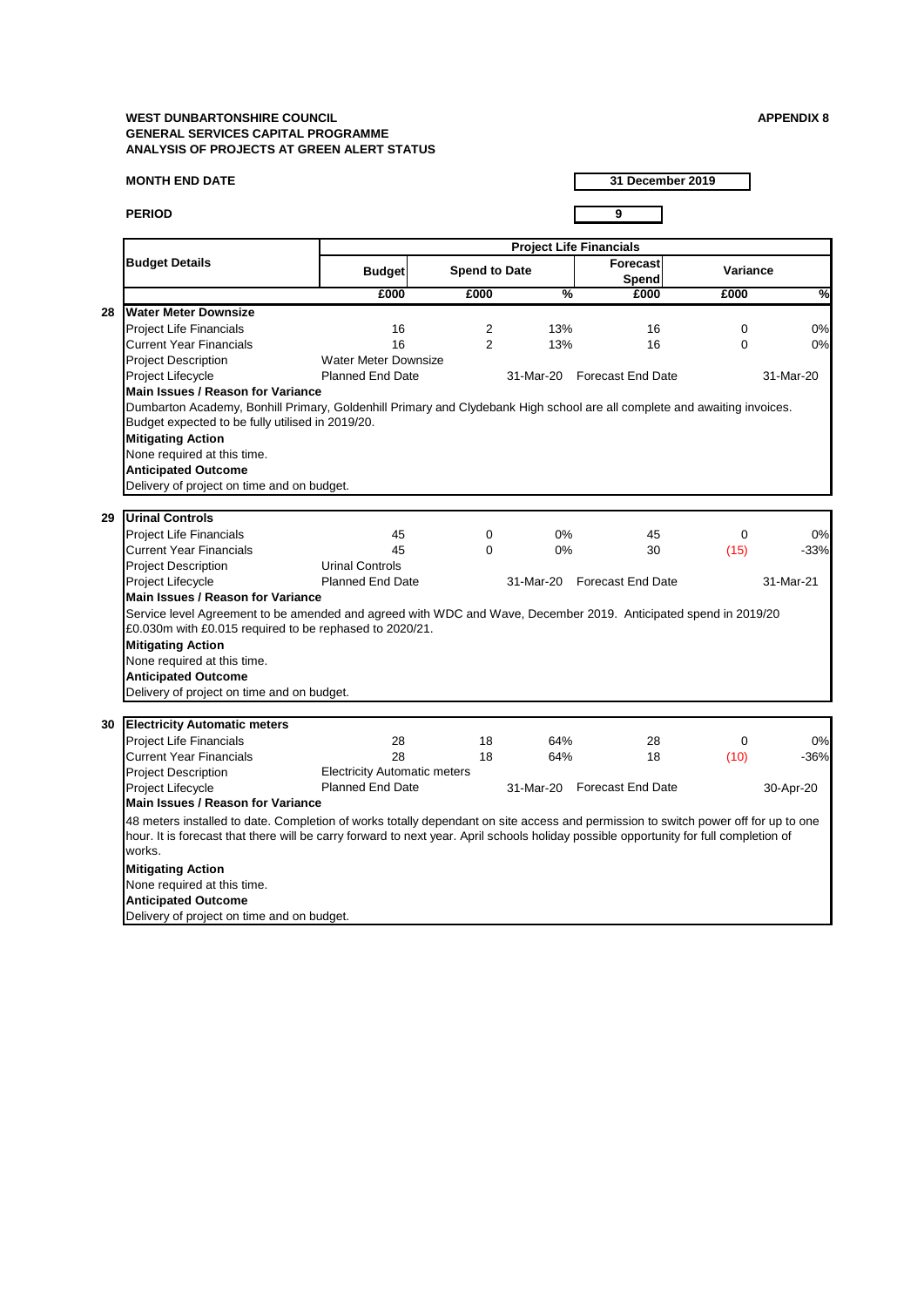#### **MONTH END DATE**

#### **PERIOD 9**

**31 December 2019**

# **Mitigating Action**

A number of mitigating actions are being monitored through the risk register by the Management Group. Fortnightly meetings with the development partner take place to progress the project and make every attempt to reduce delays and slippage. **Anticipated Outcome**

The spend related to these works is now well underway. There is a potential that costs currently associated with the District<br>Heating project may be apportioned to the infrastructure project, however this is uncertain at t and concluded in January 2020.

Regeneration of Clydebank Waterfront in line with budget, but delayed to co-ordinate with District Heating project.

| <b>Project Life Financials</b> |                                                                                                                                                                                                                                                                                                                                                                                                                                                                                                                                                                                                                                                                                          |                                   |                      |                          |                          |                 |               |
|--------------------------------|------------------------------------------------------------------------------------------------------------------------------------------------------------------------------------------------------------------------------------------------------------------------------------------------------------------------------------------------------------------------------------------------------------------------------------------------------------------------------------------------------------------------------------------------------------------------------------------------------------------------------------------------------------------------------------------|-----------------------------------|----------------------|--------------------------|--------------------------|-----------------|---------------|
|                                | <b>Budget Details</b>                                                                                                                                                                                                                                                                                                                                                                                                                                                                                                                                                                                                                                                                    | <b>Budget</b>                     | <b>Spend to Date</b> |                          | <b>Forecast</b><br>Spend | <b>Variance</b> |               |
|                                |                                                                                                                                                                                                                                                                                                                                                                                                                                                                                                                                                                                                                                                                                          | £000                              | £000                 | $\overline{\frac{9}{6}}$ | £000                     | £000            | $\frac{1}{2}$ |
| 31                             | <b>Energy Projects quick wins</b>                                                                                                                                                                                                                                                                                                                                                                                                                                                                                                                                                                                                                                                        |                                   |                      |                          |                          |                 |               |
|                                | <b>Project Life Financials</b>                                                                                                                                                                                                                                                                                                                                                                                                                                                                                                                                                                                                                                                           | 60                                | 3                    | 6%                       | 60                       | $\overline{0}$  | 0%            |
|                                | <b>Current Year Financials</b>                                                                                                                                                                                                                                                                                                                                                                                                                                                                                                                                                                                                                                                           | 10                                | 3                    | 34%                      | 10                       | $\mathbf 0$     | 0%            |
|                                | <b>Project Description</b>                                                                                                                                                                                                                                                                                                                                                                                                                                                                                                                                                                                                                                                               | <b>Energy Projects quick wins</b> |                      |                          |                          |                 |               |
|                                | Project Lifecycle                                                                                                                                                                                                                                                                                                                                                                                                                                                                                                                                                                                                                                                                        | <b>Planned End Date</b>           |                      | 31-Mar-22                | <b>Forecast End Date</b> |                 | 31-Mar-22     |
|                                | <b>Main Issues / Reason for Variance</b>                                                                                                                                                                                                                                                                                                                                                                                                                                                                                                                                                                                                                                                 |                                   |                      |                          |                          |                 |               |
|                                | Work to upgrade heating controls in Lennox Primary, Dumbarton Academy and Whitecrook now complete and awaiting charges.                                                                                                                                                                                                                                                                                                                                                                                                                                                                                                                                                                  |                                   |                      |                          |                          |                 |               |
|                                | <b>Mitigating Action</b><br>None required at this time.<br><b>Anticipated Outcome</b><br>Delivery of project on time and on budget.                                                                                                                                                                                                                                                                                                                                                                                                                                                                                                                                                      |                                   |                      |                          |                          |                 |               |
| 32                             | Automatic Meter Readers                                                                                                                                                                                                                                                                                                                                                                                                                                                                                                                                                                                                                                                                  |                                   |                      |                          |                          |                 |               |
|                                | <b>Project Life Financials</b>                                                                                                                                                                                                                                                                                                                                                                                                                                                                                                                                                                                                                                                           | 48                                | 17                   | 35%                      | 48                       | $\overline{0}$  | 0%            |
|                                | <b>Current Year Financials</b>                                                                                                                                                                                                                                                                                                                                                                                                                                                                                                                                                                                                                                                           | 48                                | 17                   | 35%                      | 28                       | (20)            | $-42%$        |
|                                |                                                                                                                                                                                                                                                                                                                                                                                                                                                                                                                                                                                                                                                                                          |                                   |                      |                          |                          |                 |               |
|                                | <b>Project Description</b>                                                                                                                                                                                                                                                                                                                                                                                                                                                                                                                                                                                                                                                               | Automatic Meter Readers.          |                      |                          |                          |                 |               |
|                                | Project Lifecycle                                                                                                                                                                                                                                                                                                                                                                                                                                                                                                                                                                                                                                                                        | <b>Planned End Date</b>           |                      | 31-Mar-20                | <b>Forecast End Date</b> |                 | 30-Apr-20     |
|                                | <b>Main Issues / Reason for Variance</b><br>With regards to Water Automatic Meters, all large sites complete, and on track to complete remainder by end of financial year.<br>With regards to the Electricity Automatic Meters element of this project, completion of works totally dependant on site access and<br>permission to switch power off for up to one hour. It is forecast that there will be slippage of £0.020m to next year for works in April<br>schools holiday being the next possible opportunity for full completion of works.<br><b>Mitigating Action</b><br>None required at this time.<br><b>Anticipated Outcome</b><br>Delivery of project on time and on budget. |                                   |                      |                          |                          |                 |               |
| 33                             | Queens Quay - Regeneration                                                                                                                                                                                                                                                                                                                                                                                                                                                                                                                                                                                                                                                               |                                   |                      |                          |                          |                 |               |
|                                | <b>Project Life Financials</b>                                                                                                                                                                                                                                                                                                                                                                                                                                                                                                                                                                                                                                                           | 15,620                            | 14,538               | 93%                      | 15,620                   | 0               | 0%            |
|                                | <b>Current Year Financials</b>                                                                                                                                                                                                                                                                                                                                                                                                                                                                                                                                                                                                                                                           | 4,279                             | 3,197                | 75%                      | 4,279                    | 0               | 0%            |
|                                | <b>Project Description</b>                                                                                                                                                                                                                                                                                                                                                                                                                                                                                                                                                                                                                                                               | Queens Quay regeneration.         |                      |                          |                          |                 |               |
|                                | Project Lifecycle<br><b>Main Issues / Reason for Variance</b>                                                                                                                                                                                                                                                                                                                                                                                                                                                                                                                                                                                                                            | <b>Planned End Date</b>           |                      | 31-Mar-20                | <b>Forecast End Date</b> |                 | 31-Mar-19     |
|                                | This project has experienced delays compared to the original timetable in order to coordinate and deliver the benefits of New<br>Clydebank Health Centre, Care Home, and District Heating, resulting in forecast end date being extended to March 2020. However<br>the spend related to these works is now well underway. There is a potential that costs currently associated with the District                                                                                                                                                                                                                                                                                         |                                   |                      |                          |                          |                 |               |